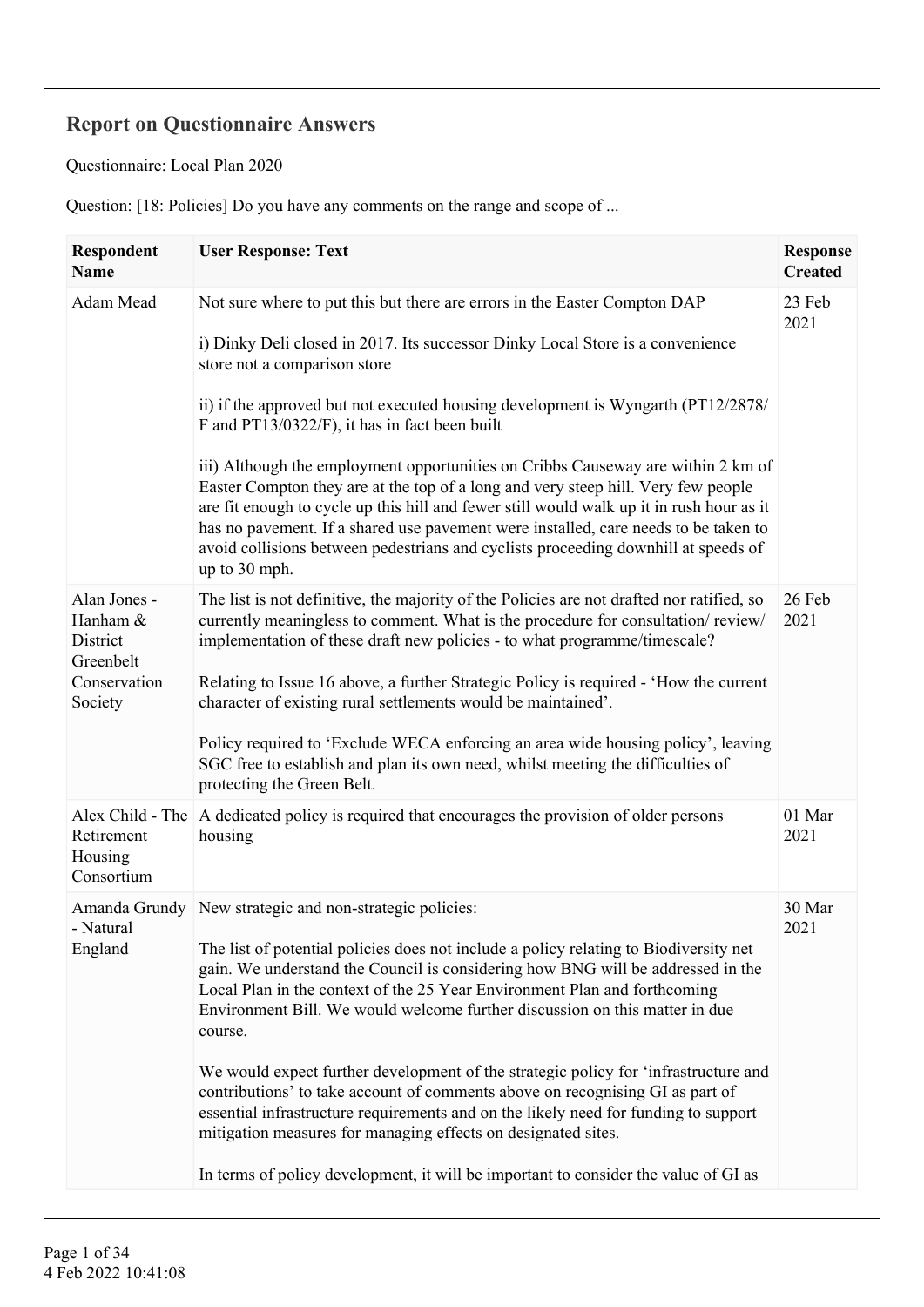| Respondent<br>Name | <b>User Response: Text</b>                                                                                                                                                                                                                                                                                                                                                                                                                                                                                                                                                                                                                                                                                                                                                                                                                                                                                                                                             | <b>Response</b><br><b>Created</b> |
|--------------------|------------------------------------------------------------------------------------------------------------------------------------------------------------------------------------------------------------------------------------------------------------------------------------------------------------------------------------------------------------------------------------------------------------------------------------------------------------------------------------------------------------------------------------------------------------------------------------------------------------------------------------------------------------------------------------------------------------------------------------------------------------------------------------------------------------------------------------------------------------------------------------------------------------------------------------------------------------------------|-----------------------------------|
|                    | an integrating approach as well as a tangible 'outcome.' This could mean that a<br>policy for GI explains how it is delivered through other policies.<br>The Council is also consulting on some new strategic and non-strategic policies,                                                                                                                                                                                                                                                                                                                                                                                                                                                                                                                                                                                                                                                                                                                              |                                   |
|                    | including for Climate Change mitigation and adaptation; Energy Management in<br>new development; Renewable and low Carbon Energy System; Creating well-<br>designed places; NSIPs and related development; Nuclear New Build; and Oldbury<br>A Station - Decommissioning. These all appear reasonable.                                                                                                                                                                                                                                                                                                                                                                                                                                                                                                                                                                                                                                                                 |                                   |
| Andrew Rigler      | See TRAPPD response.                                                                                                                                                                                                                                                                                                                                                                                                                                                                                                                                                                                                                                                                                                                                                                                                                                                                                                                                                   | 31 Jan<br>2021                    |
| Andrew Shore       | Also need to consider stronger controls $\&$ limits, in a given area, on Houses of<br>Multiple Occupancy. Article 4 is needed but also controls (like other authorities do)<br>on volumes in a given area/locality. Conversions of family homes into HMOs is a<br>particular problem, as reduces family homes and results in cramped conditions,<br>insufficient parking, and (especially with student) a change in the character of an<br>area.                                                                                                                                                                                                                                                                                                                                                                                                                                                                                                                       | 01 Mar<br>2021                    |
|                    | More focus needs to be placed on community facilities beyond shops, eg. Doctors<br>(seems mentioned but only briefly) but also dentists (which I don't see mentioned)<br>& other community facilities. Not necessarily all needing to be walkable, but each<br>community needs enough provision of both, which is not currently a sufficient<br>focus of the planning policy.                                                                                                                                                                                                                                                                                                                                                                                                                                                                                                                                                                                          |                                   |
|                    | Extent of development within / across a locality needs to be more of a<br>consideration. Too much emphasis on development all within the designated<br>development areas (which then become defined as urban by planning officers, but<br>actually can still contain mix of urban & rural) to ensure certain areas (eg, Stoke<br>Gifford) are not over-developed at the expense of the environment where people<br>have lived with more space & open-ness for many years. Many residents feel that<br>too much development is being focussed into the same small number of areas.                                                                                                                                                                                                                                                                                                                                                                                      |                                   |
|                    | Parking provision is not considered properly. Whilst encourage more walking,<br>cycling etc is desirable, the reality is often missed. I.e. that people need cars,<br>frequently multiple cars in a household, even if not used all the time. Years ago cars<br>were often used for much of the day, People often still need their own vehicles but<br>do not use them all the time or every day (eg. Some days working from home, some<br>in the W office). As not used all the time, it places extra demand (not less) on<br>parking provision. By encouraging more public transport, walking, cycling etc then<br>it (in reality) means insufficient car parking is provided as people will not want to<br>give up their flexibility to drive when needed. This must be recognised. Parking<br>space numbers need to be increased per dwelling in many areas. Also garages are<br>too small, need to be larger to make them more usable for their intended purpose. |                                   |
|                    | Need to introduce Future Planning, I.e. the planning approach is currently focussed<br>on development control. This results in applications being given permission, where<br>a different application, or considering the future more might lead to a better<br>development or design in the longer run. Or considering how one development may<br>work well (or not) with another, rather than look at each application / piece of land                                                                                                                                                                                                                                                                                                                                                                                                                                                                                                                                |                                   |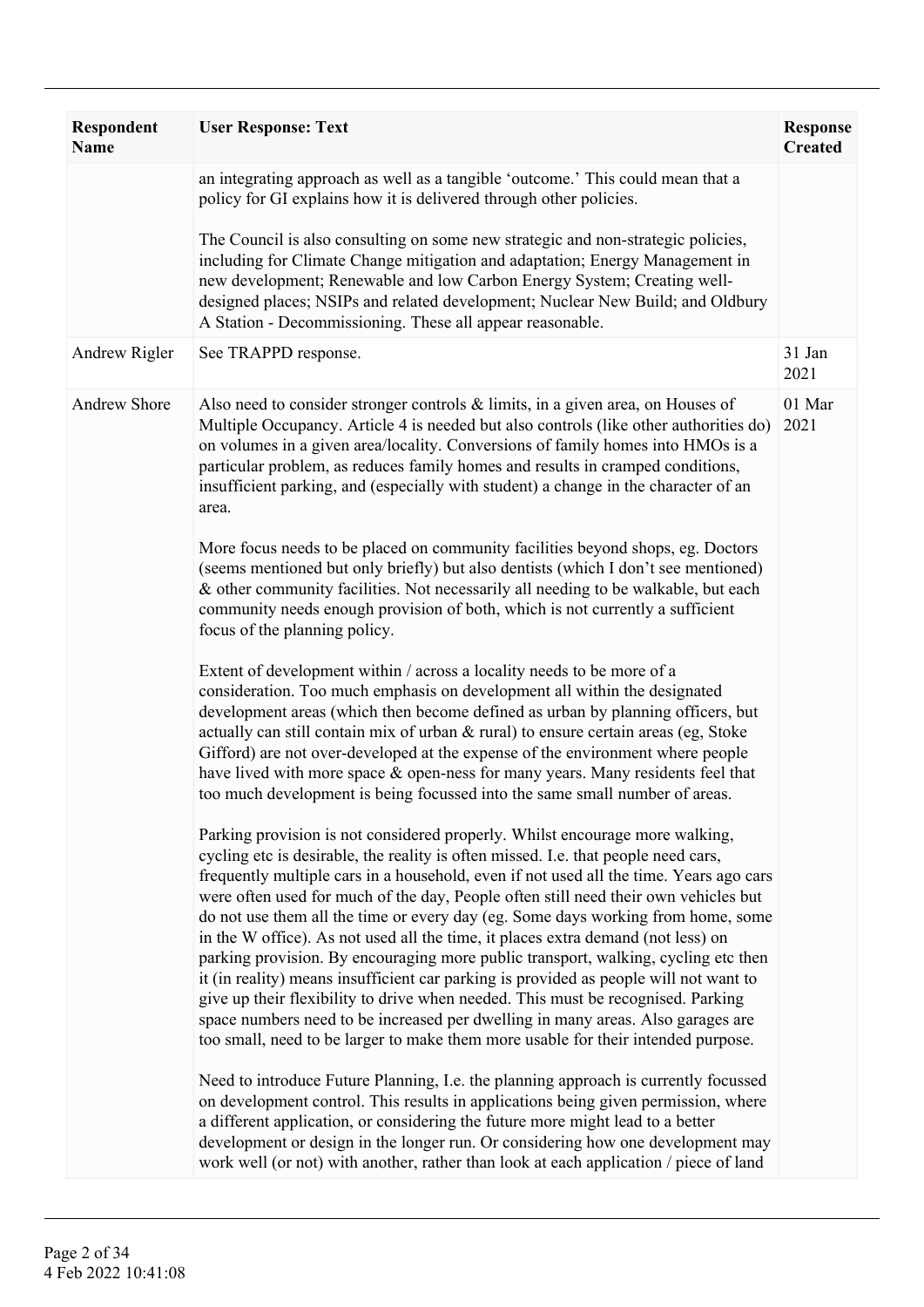| <b>Respondent</b><br><b>Name</b>                              | <b>User Response: Text</b>                                                                                                                                                                                                                                                                                                                             | <b>Response</b><br><b>Created</b> |
|---------------------------------------------------------------|--------------------------------------------------------------------------------------------------------------------------------------------------------------------------------------------------------------------------------------------------------------------------------------------------------------------------------------------------------|-----------------------------------|
|                                                               | on its own. But the planning process $\&$ policies needs to be altered to provide for<br>this to happen.                                                                                                                                                                                                                                               |                                   |
|                                                               | More focus need to be out, within your planning policies, on extent of recent<br>development in a given area/locality, so as not to go too far.                                                                                                                                                                                                        |                                   |
|                                                               | Also need more emphasis on the individual design of developments, encourage<br>more individuality but also better respect existing dwellings when considering new<br>developments & extensions.                                                                                                                                                        |                                   |
|                                                               | Need more focus on open spaces, greenery, trees in the locality of developments.<br>Off-site provision is NOT an adequate alternative.                                                                                                                                                                                                                 |                                   |
|                                                               | Less consideration of developer claimed benefits to employment and financial<br>contributions to the community. Instead need more focus on non revenue<br>generating facilities (eg.dentists, doctors) and more consideration of living<br>standards, space, traffic etc of existing residents in an area.                                             |                                   |
| Angela Crabtree                                               | Please see the Trapp'd Response.<br>(Thornbury Residents Against Poorly Planned Development)                                                                                                                                                                                                                                                           | 28 Feb<br>2021                    |
| Angie Carroll -<br>Parish Council                             | Please stick to them as they are not at present                                                                                                                                                                                                                                                                                                        | 16 Feb<br>2021                    |
| Anne Thomson - No<br><b>Burbank</b><br>Neighbourhood<br>Watch |                                                                                                                                                                                                                                                                                                                                                        | 21 Jan<br>2021                    |
| Annette Mclaren   see section 3                               |                                                                                                                                                                                                                                                                                                                                                        | 28 Feb<br>2021                    |
|                                                               | Ashfield Land Question 17: Policies:                                                                                                                                                                                                                                                                                                                   | 31 Mar<br>2021                    |
|                                                               | Yes the scope and range seems suitable.                                                                                                                                                                                                                                                                                                                |                                   |
|                                                               | Question 18: Policies:                                                                                                                                                                                                                                                                                                                                 |                                   |
|                                                               | No comments.                                                                                                                                                                                                                                                                                                                                           |                                   |
|                                                               | Do you have any comments on the range and scope of policies we are proposing?                                                                                                                                                                                                                                                                          |                                   |
|                                                               | 7.23 We broadly support the range and scope of policies suggested. We do not have<br>any specific comments on this stage but suggest that policies which will impact<br>developer costs (through, for example, increased renewable energy demands) need<br>to be viability tested throughout the Local Plans process to ensure they are<br>achievable. |                                   |
| <b>ATA</b> Estates<br>(Longwell<br>Green) LLP and             | The purpose of the consultation is to discuss the issues, priorities and potential<br>approaches that the new Local Plan might take to manage change and growth<br>within South Gloucestershire. This is confirmed on page 10 of the Consultation                                                                                                      | 06 Apr<br>2021                    |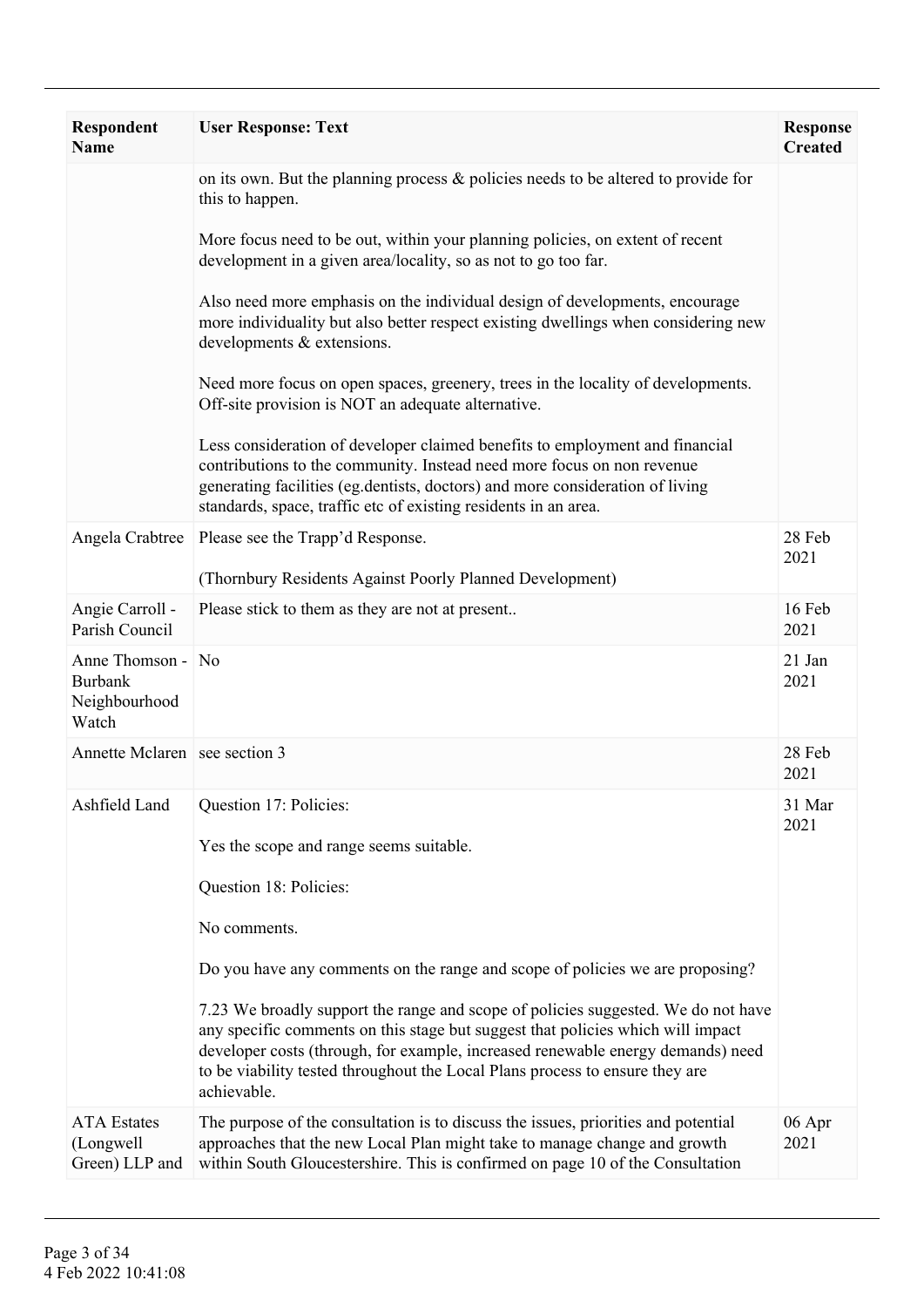| <b>Respondent</b><br><b>Name</b>                                                                 | <b>User Response: Text</b>                                                                                                                                                                                                                                                                                                                                                                                                                                                                                                                                                                                                                                                                                                                                                                                                                                                                                                                                                                                                                                                                                                                                                                                                                      | <b>Response</b><br><b>Created</b> |
|--------------------------------------------------------------------------------------------------|-------------------------------------------------------------------------------------------------------------------------------------------------------------------------------------------------------------------------------------------------------------------------------------------------------------------------------------------------------------------------------------------------------------------------------------------------------------------------------------------------------------------------------------------------------------------------------------------------------------------------------------------------------------------------------------------------------------------------------------------------------------------------------------------------------------------------------------------------------------------------------------------------------------------------------------------------------------------------------------------------------------------------------------------------------------------------------------------------------------------------------------------------------------------------------------------------------------------------------------------------|-----------------------------------|
| Sovereign<br>Housing<br>Associaton                                                               | Document.<br>The list of potential policies on pages $143 - 151$ should therefore be regarded as<br>premature, since the issues, priorities and potential approach for the Plan have not<br>been properly considered, let alone decided upon. It is simply too early to decide on<br>the range and scope of policies at this stage.<br>The consideration of any policies should be carried out at the Phase 2 consultation<br>stage in the Plan-making process when the overall strategy for the District will be<br>considered, having regard to the requirements of the SDS. This will enable a more<br>rounded assessment of any draft policies, noting the identified issues and priorities<br>for the District and the approach for the Plan.                                                                                                                                                                                                                                                                                                                                                                                                                                                                                              |                                   |
| <b>Barrie Hesketh</b>                                                                            | N <sub>0</sub>                                                                                                                                                                                                                                                                                                                                                                                                                                                                                                                                                                                                                                                                                                                                                                                                                                                                                                                                                                                                                                                                                                                                                                                                                                  | 16 Feb<br>2021                    |
| Barwood<br>Development<br>Securities & The<br>North West<br>Thornbury<br>Landowner<br>Consortium | <b>Planning Policies:</b><br>We support the review of the adopted planning policies contained within the<br>various development plan documents for South Gloucestershire, and recognise the<br>consultation documents reference to the forthcoming changes at the national level.<br>In addition to the forthcoming changes associated with national planning policy and<br>guidance, the Government is also bringing forward national changes to Building<br>Regulations and legislation associated with zero Carbon ready homes, Biodiversity<br>net gain, Broadband provision, and electric vehicular charging. The new Local Plan<br>must accord with national standards and regulations, and it will be necessary to<br>amend these policies as the national position is confirmed.<br>The tables on pages 143 - 151 contain brief details of the range of potential policies<br>being considered by the Authority. This is supported by Appendix 2 which provides<br>draft detailed policy wording for specific new policies. We will comment on the<br>detailed wording of all policies as they are produced, however, within this<br>representation we have limited our comments to those detailed policies contained in<br>Appendix 2. | 12 Apr<br>2021                    |
| <b>BDW</b> South<br>West                                                                         | It is noted, due to the early stage of Local Plan preparation in addition to the<br>WECA SDS, that a number of policies constitute a working title only.<br>In this regard there is little to comment in terms of quantum and potential direction<br>of growth for residential and employment uses.<br>Comments in these regards are provided earlier in this questionnaire to relevant<br>issues, priorities and strategies raised. We shall provide further comments in due<br>course where relevant as preparation of the Local Plan and SDS continues.                                                                                                                                                                                                                                                                                                                                                                                                                                                                                                                                                                                                                                                                                      | 19 Apr<br>2021                    |
| <b>Bloor Homes</b>                                                                               | <b>Planning Policies:</b><br>6.1 The intention to produce a single development plan with all relevant policies is<br>supported. The recent Planning White Paper (PWP) indicated the intention to<br>streamline Development Management policies – removing the need to repeat                                                                                                                                                                                                                                                                                                                                                                                                                                                                                                                                                                                                                                                                                                                                                                                                                                                                                                                                                                    | 01 Apr<br>2021                    |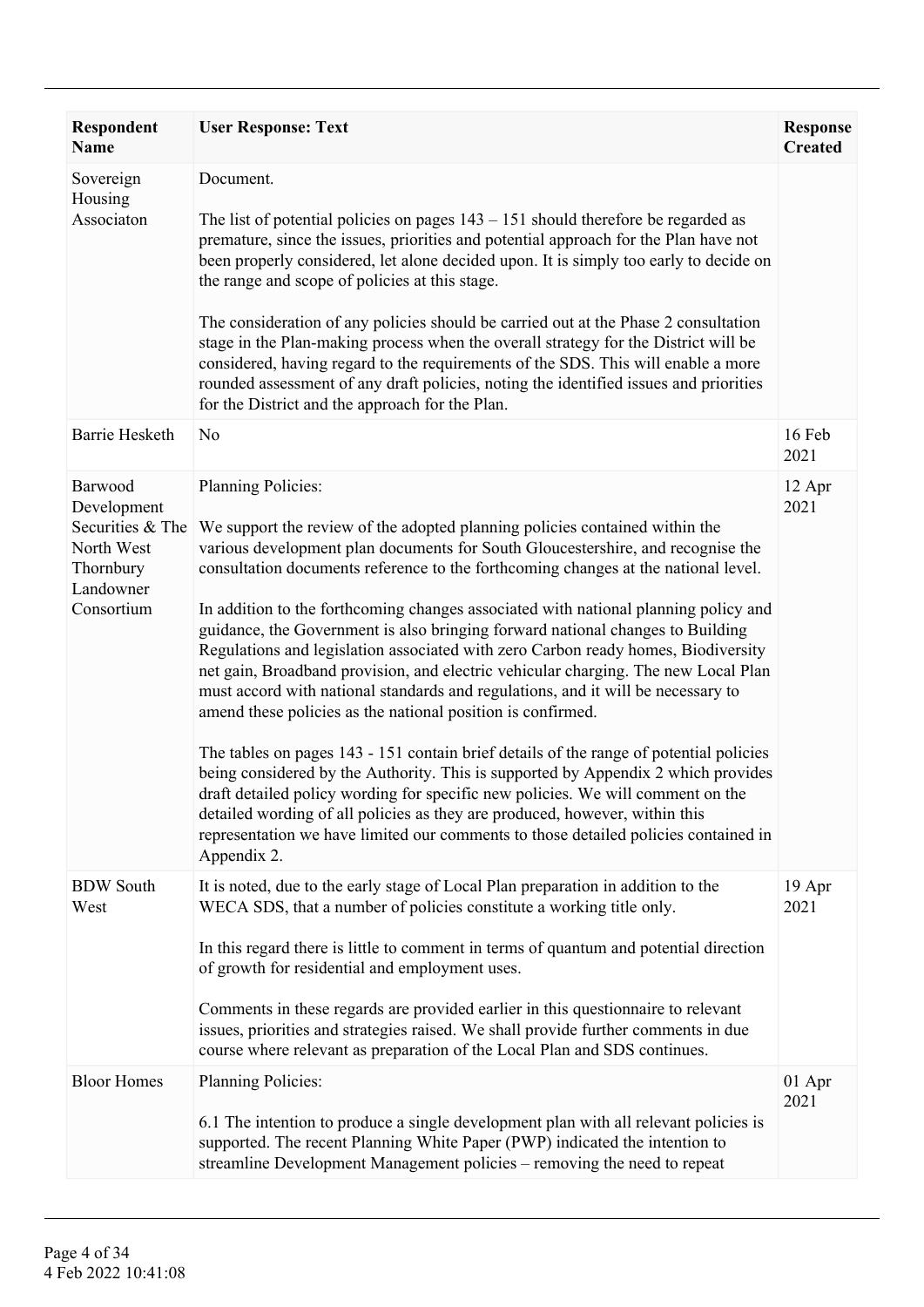| <b>Respondent</b><br><b>Name</b>                                     | <b>User Response: Text</b>                                                                                                                                                                                                                                                                                                                                                                                                                                                                                                                                                                                                                                                                                                                                                                                                                                                                                                                                                                                                                                                                                                                                                                                                                                                                                                                                                                                                                                                                                                                                                                                                                                                                                                                                                                                                                                                                           | <b>Response</b><br><b>Created</b> |
|----------------------------------------------------------------------|------------------------------------------------------------------------------------------------------------------------------------------------------------------------------------------------------------------------------------------------------------------------------------------------------------------------------------------------------------------------------------------------------------------------------------------------------------------------------------------------------------------------------------------------------------------------------------------------------------------------------------------------------------------------------------------------------------------------------------------------------------------------------------------------------------------------------------------------------------------------------------------------------------------------------------------------------------------------------------------------------------------------------------------------------------------------------------------------------------------------------------------------------------------------------------------------------------------------------------------------------------------------------------------------------------------------------------------------------------------------------------------------------------------------------------------------------------------------------------------------------------------------------------------------------------------------------------------------------------------------------------------------------------------------------------------------------------------------------------------------------------------------------------------------------------------------------------------------------------------------------------------------------|-----------------------------------|
|                                                                      | national policy. The scope of any Local Plan policies will therefore need to be<br>reviewed as the draft Plan progresses. In this regard, we note that the NPPF already<br>confirms that duplication of the Framework through Local Plans is unnecessary<br>(paragraph $16(e)$ .<br>6.2 Alongside the proposed changes to national planning policy, there are<br>forthcoming regulatory changes which will impact on the Development<br>Management Plan policies – in particular in regard to zero Carbon ready homes,<br>Biodiversity net gain, Broadband provision, and electric vehicle charging.<br>Forthcoming legislation is expected on all of these elements following<br>consultations undertaken over the last few years. This is based upon the                                                                                                                                                                                                                                                                                                                                                                                                                                                                                                                                                                                                                                                                                                                                                                                                                                                                                                                                                                                                                                                                                                                                           |                                   |
|                                                                      | Government's intention of creating a standardised national approach on these<br>elements through changes to the Building Regulations and other wider legislative<br>changes to ensure that the imposition of varied local standards does not undermine<br>the delivery of housing in the short/medium term.                                                                                                                                                                                                                                                                                                                                                                                                                                                                                                                                                                                                                                                                                                                                                                                                                                                                                                                                                                                                                                                                                                                                                                                                                                                                                                                                                                                                                                                                                                                                                                                          |                                   |
| <b>Bloor Homes</b><br>South West Ltd<br>- Land at North<br>West Yate | <b>SECTION 8 PLANNING POLICIES:</b><br>Some Policy Headings have been proposed under three categories - Strategy, Non-<br>Strategic and Area Specific. We do not have specific comments on these at this<br>time, however we reserve the right to comment further on the detailed wording at a<br>later stage. Any policies with prescriptive wording or that place onerous<br>requirements on development need to be very carefully considered and a clear<br>evidence base, including viability testing, be provided. Policy wording needs to be<br>sufficiently precise and detailed to be meaningful but the evidence base<br>underpinning the policy requirement needs to be sufficiently transparent as to<br>clearly set out the reasoned justification for the requirement. Where there are clear<br>national directions on policy then it will be overwhelmingly preferable that this<br>approach is followed, and there are not additional policy requirements imposed on<br>development via planning, when matters are covered by other areas of regulation.<br>Proposed Area Specific Policies:<br>The approach to including specific policies for growth areas is welcomed.<br>However, it is early in the Plan process to be determining the scope of settlements/<br>specific areas that will need specific policies. It could be predetermination to have<br>identified working policy areas before the Building Blocks process has been<br>undertaken and the spatial approach determined. It is also important to be clear<br>whether the area specific policies apply within the existing urban areas identified,<br>or whether they will include adjoining areas capable of accommodating growth at<br>that location. For example, will greenfield sites adjoining existing urban areas be<br>covered by the area specific policies for the areas they adjoin, or the rural area | 25 Mar<br>2021                    |
| <b>Bloor Homes</b><br>South West Ltd<br>- Land at South<br>Farm      | policies?<br><b>SECTION 8 PLANNING POLICIES:</b><br>Some Policy Headings have been proposed under three categories - Strategy, Non-<br>Strategic and Area Specific. We do not have specific comments on these at this<br>time, however we reserve the right to comment further on the detailed wording at a                                                                                                                                                                                                                                                                                                                                                                                                                                                                                                                                                                                                                                                                                                                                                                                                                                                                                                                                                                                                                                                                                                                                                                                                                                                                                                                                                                                                                                                                                                                                                                                          | 26 Mar<br>2021                    |
|                                                                      | later stage. Any policies with prescriptive wording or that place onerous                                                                                                                                                                                                                                                                                                                                                                                                                                                                                                                                                                                                                                                                                                                                                                                                                                                                                                                                                                                                                                                                                                                                                                                                                                                                                                                                                                                                                                                                                                                                                                                                                                                                                                                                                                                                                            |                                   |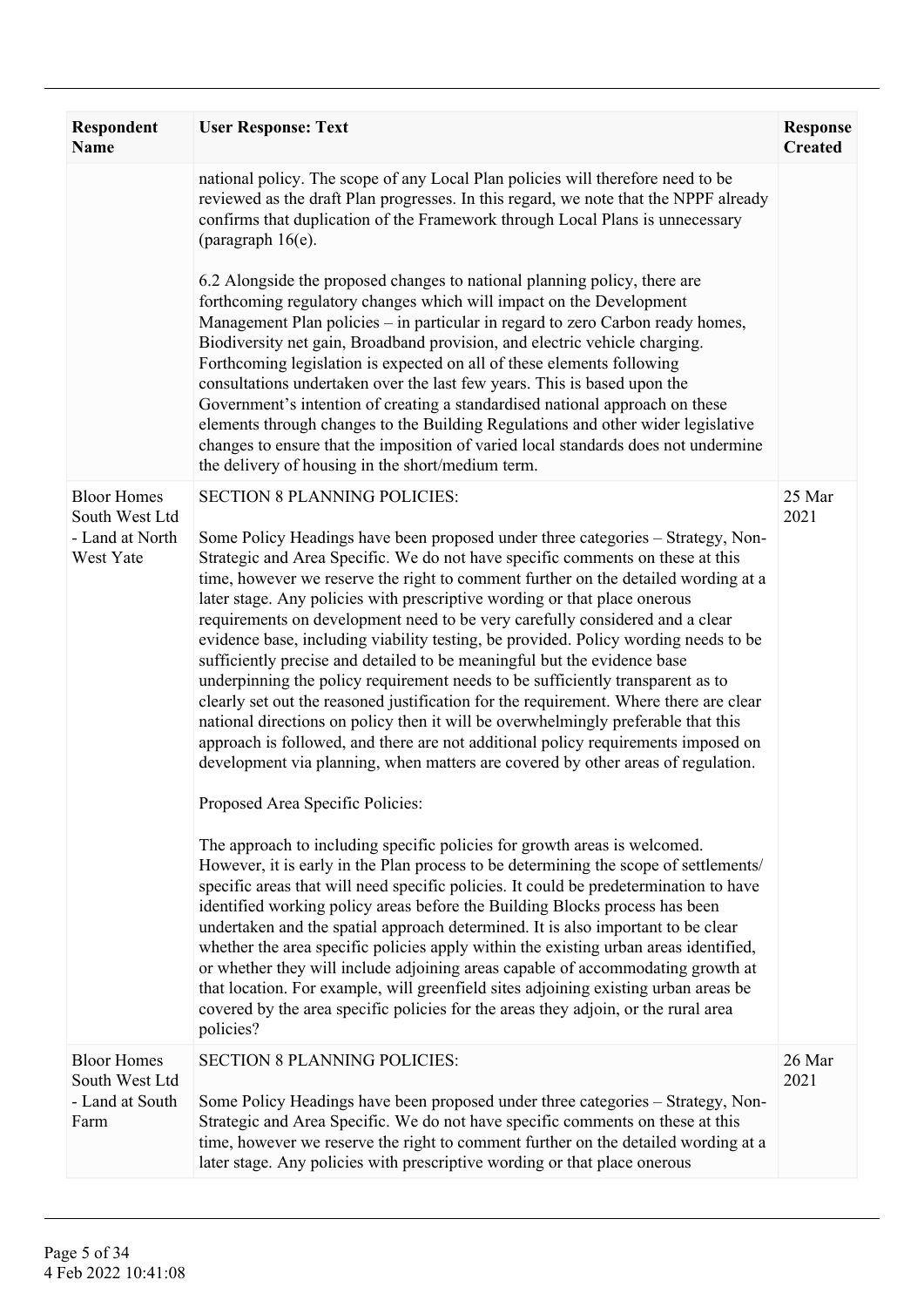| <b>Respondent</b><br><b>Name</b>                                 | <b>User Response: Text</b>                                                                                                                                                                                                                                                                                                                                                                                                                                                                                                                                                                                                                                                                                                                                                                                                                                                                                                                                                                                                                                                                                                                                                                                                                                                                                                                                                                                                                                                                                            | <b>Response</b><br><b>Created</b> |
|------------------------------------------------------------------|-----------------------------------------------------------------------------------------------------------------------------------------------------------------------------------------------------------------------------------------------------------------------------------------------------------------------------------------------------------------------------------------------------------------------------------------------------------------------------------------------------------------------------------------------------------------------------------------------------------------------------------------------------------------------------------------------------------------------------------------------------------------------------------------------------------------------------------------------------------------------------------------------------------------------------------------------------------------------------------------------------------------------------------------------------------------------------------------------------------------------------------------------------------------------------------------------------------------------------------------------------------------------------------------------------------------------------------------------------------------------------------------------------------------------------------------------------------------------------------------------------------------------|-----------------------------------|
|                                                                  | requirements on development need to be very carefully considered and a clear<br>evidence base, including viability testing, be provided. Policy wording needs to be<br>sufficiently precise and detailed to be meaningful but the evidence base<br>underpinning the policy requirement needs to be sufficiently transparent as to<br>clearly set out the reasoned justification for the requirement. Where there are clear<br>national directions on policy then it will be overwhelmingly preferable that this<br>approach is followed, and there are not additional policy requirements imposed on<br>development via planning, when matters are covered by other areas of regulation.<br>Proposed Area Specific Policies:<br>The approach to including specific policies for growth areas is welcomed.<br>However, it is early in the Plan process to be determining the scope of settlements/<br>specific areas that will need specific policies. It could be predetermination to have<br>identified working policy areas before the Building Blocks process has been<br>undertaken and the spatial approach determined. It is also important to be clear<br>whether the area specific policies apply within the existing urban areas identified,<br>or whether they will include adjoining areas capable of accommodating growth at<br>that location. For example, will greenfield sites adjoining existing urban areas be<br>covered by the area specific policies for the areas they adjoin, or the rural area |                                   |
| <b>Bloor Homes</b><br>South West Ltd<br>- Land at<br>Wotton Road | policies?<br>Some Policy Headings have been proposed under three categories - Strategy, Non-<br>Strategic and Area Specific. We do not have specific comments on these at this<br>time, however we reserve the right to comment further on the detailed wording at a<br>later stage. Any policies with prescriptive wording or that place onerous<br>requirements on development need to be very carefully considered and a clear<br>evidence base, including viability testing, be provided. Policy wording needs to be<br>sufficiently precise and detailed to be meaningful but the evidence base<br>underpinning the policy requirement needs to be sufficiently transparent as to<br>clearly set out the reasoned justification for the requirement. Where there are clear<br>national directions on policy then it will be overwhelmingly preferable that this<br>approach is followed, and there are not additional policy requirements imposed on<br>development via planning, when matters are covered by other areas of regulation.                                                                                                                                                                                                                                                                                                                                                                                                                                                                         | 20 Apr<br>2021                    |
| Brian Hackland                                                   | As this chapter makes clear, these are early days for the development of, and<br>consultation on the planning policies likely to form part of the local plan. Many of<br>my points above are likely to be addressed through the planning policies as these<br>are refined. The inclusion of an extensive list of potential strategic, non-strategic<br>and location-based policies is helpful as an indication of future scope and direction.<br>I will reserve judgement on these, for now, but comment through future<br>consultations as the policies are developed and made public.                                                                                                                                                                                                                                                                                                                                                                                                                                                                                                                                                                                                                                                                                                                                                                                                                                                                                                                               | 26 Feb<br>2021                    |
| Bristol and<br>England<br>Properties (BEP)                       | We would suggest that the Local Plan should look to avoid the duplication and<br>repetition of policies already set out at a national level.<br>6.2 For example, Paragraphs 143 - 147 of the NPPF provide a clear and concise<br>approach to managing development in the Green Belt. There is no need for a policy<br>which either repeats, or worse, reinterprets these paragraphs.                                                                                                                                                                                                                                                                                                                                                                                                                                                                                                                                                                                                                                                                                                                                                                                                                                                                                                                                                                                                                                                                                                                                  | 17 May<br>2021                    |
| <b>Bristol</b>                                                   | 5.21 In addition, whilst the Society recognises that this current consultation                                                                                                                                                                                                                                                                                                                                                                                                                                                                                                                                                                                                                                                                                                                                                                                                                                                                                                                                                                                                                                                                                                                                                                                                                                                                                                                                                                                                                                        | 25 Mar                            |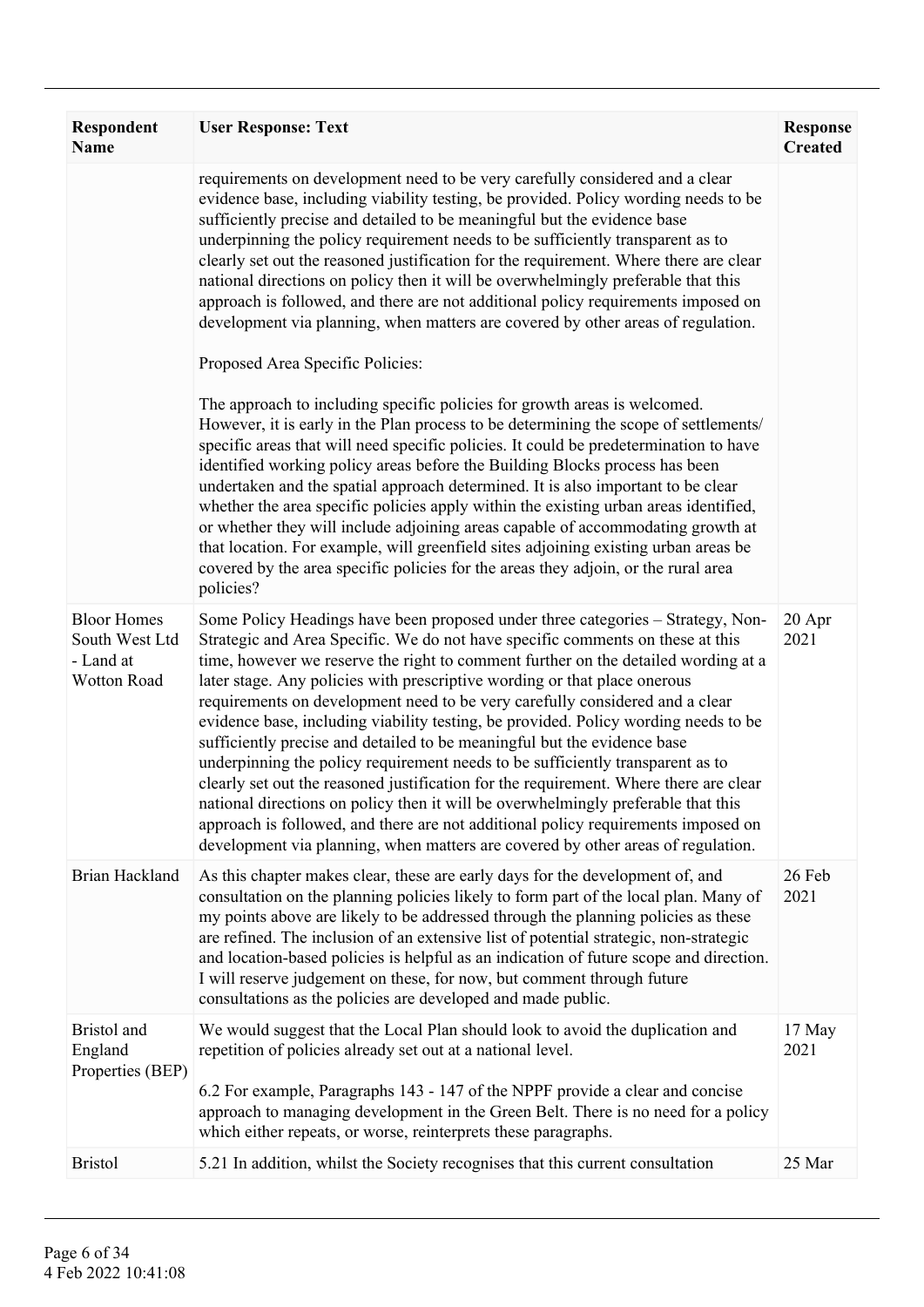| <b>Respondent</b><br><b>Name</b> | <b>User Response: Text</b>                                                                                                                                                                                                                                                                                                                                                                                                                                                                                                                                                                                                                                                                                                                                                                                                                                                  | <b>Response</b><br><b>Created</b> |
|----------------------------------|-----------------------------------------------------------------------------------------------------------------------------------------------------------------------------------------------------------------------------------------------------------------------------------------------------------------------------------------------------------------------------------------------------------------------------------------------------------------------------------------------------------------------------------------------------------------------------------------------------------------------------------------------------------------------------------------------------------------------------------------------------------------------------------------------------------------------------------------------------------------------------|-----------------------------------|
| Zoological<br>Society            | document does not relate to site specific matters, it would wish to explore with the<br>Council the extent to which its growth plans may benefit from inclusion in the Plan<br>making process going forward. The Society would welcome the opportunity of<br>discussing further with the Council the potential merits of either:                                                                                                                                                                                                                                                                                                                                                                                                                                                                                                                                            | 2021                              |
|                                  | • a criteria based approach to the consideration of proposals for visitor and tourist<br>attractions;                                                                                                                                                                                                                                                                                                                                                                                                                                                                                                                                                                                                                                                                                                                                                                       |                                   |
|                                  | • a site specific policy relating to the future development opportunity and<br>investment at the Society's land holdings in South Gloucestershire.                                                                                                                                                                                                                                                                                                                                                                                                                                                                                                                                                                                                                                                                                                                          |                                   |
|                                  | 5.22 The Society recognises the significance associated with the Green Belt within<br>South Gloucestershire and the issues raised within the consultation document. It is<br>noted that within the context of the emerging Combined Authority's Spatial<br>Development Strategy, the current consultation strategy envisages the potential<br>need to undertake a strategic review of the Green Belt to accommodate its<br>development needs. The issues raised by the Society's investment in its South<br>Gloucestershire site are certainly of that scale and as previously noted Planning<br>Permission has already been granted for master planning proposals, albeit with<br>significant elements of the approved plans not yet implemented. Within this<br>context, there may be merit as the Plan making process gets more site specific in<br>considering whether: |                                   |
|                                  | • given the existing development on site and that already planned, the extent to<br>which the site fulfils the NPPF's purposes of including land within the Green Belt<br>and whether it should be removed from that designation as part of the strategic<br>review contemplated with the consultation document;                                                                                                                                                                                                                                                                                                                                                                                                                                                                                                                                                            |                                   |
|                                  | • if the site is retained in the Green Belt it should be treated as a "major developed<br>site" as already seen elsewhere in South Gloucestershire as subject to separate<br>specific policy criteria or treated under the approach advocated in paragraph 89 of<br>the NPPF where the "partial or complete redevelopment of previously developed<br>sites" is treated as an exception to otherwise inappropriate development;                                                                                                                                                                                                                                                                                                                                                                                                                                              |                                   |
|                                  | • irrespective of the Green Belt status of the site, there is a site specific policy<br>supporting further investment in its future as a major tourist and visitor attraction<br>within the context of national, regional and local policy highlighted above.                                                                                                                                                                                                                                                                                                                                                                                                                                                                                                                                                                                                               |                                   |
|                                  | 5.23 Under either scenario, the Plan would benefit from the sort of criteria based<br>policy to support proposals for tourism and visitor attractions - this and any site<br>specific policy should reasonably look at the potential benefits of mixed use<br>development and/or enabling development.                                                                                                                                                                                                                                                                                                                                                                                                                                                                                                                                                                      |                                   |
|                                  | 5.24 In looking at the range of potential policies on pages 143 - 151 the Society<br>would in short suggest that:                                                                                                                                                                                                                                                                                                                                                                                                                                                                                                                                                                                                                                                                                                                                                           |                                   |
|                                  | • there is a need for a strategic policy or policies in respect of "employment, retail,<br>leisure and other commercial development" to meet the needs of the NPPF and this<br>should explicitly address the needs of the tourism and visitor economy;                                                                                                                                                                                                                                                                                                                                                                                                                                                                                                                                                                                                                      |                                   |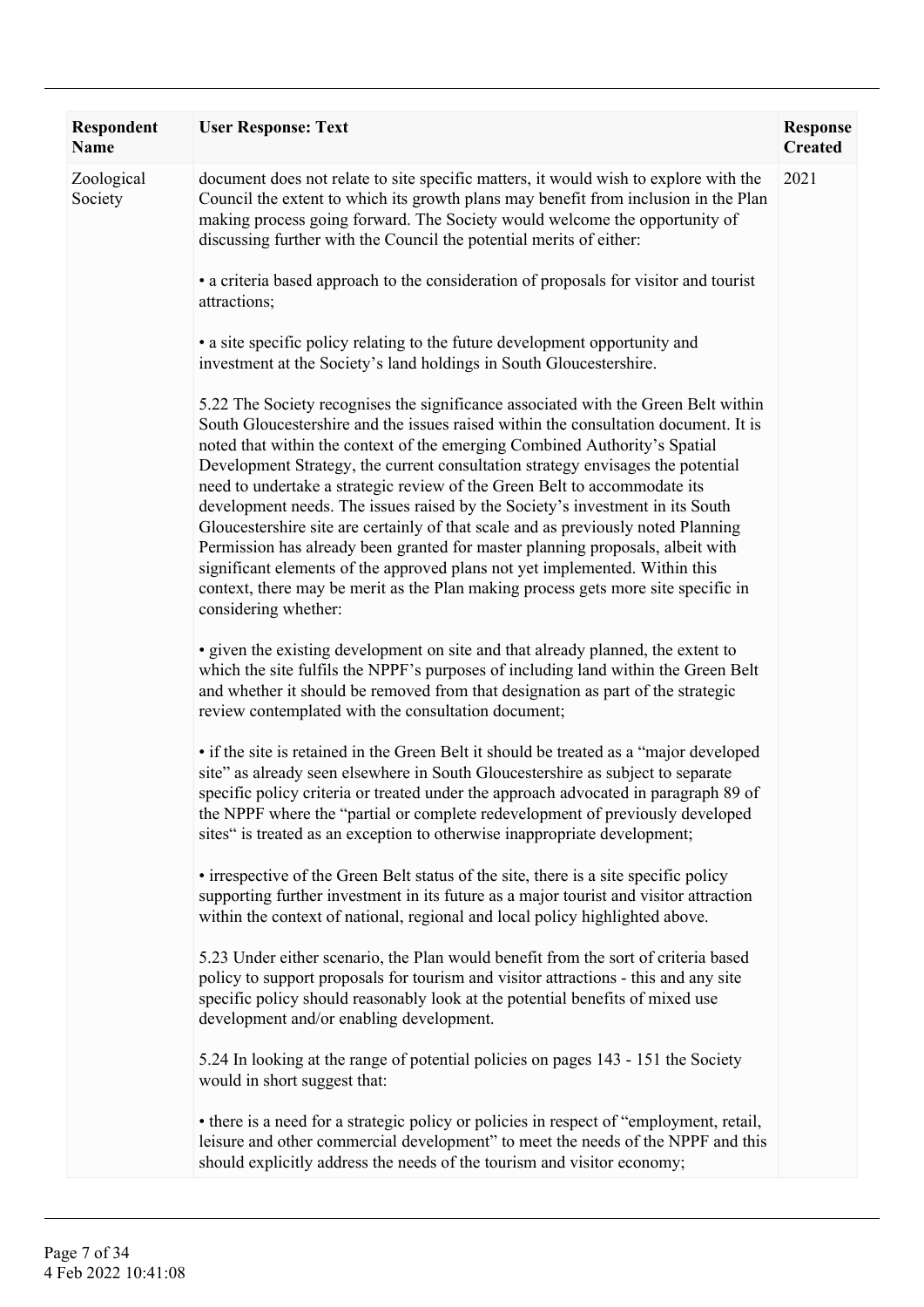| Respondent<br><b>Name</b>                                        | <b>User Response: Text</b>                                                                                                                                                                                                                                                                                                                                                                                                                                                                                                                                                                                                                                                                                                                           | <b>Response</b><br><b>Created</b> |
|------------------------------------------------------------------|------------------------------------------------------------------------------------------------------------------------------------------------------------------------------------------------------------------------------------------------------------------------------------------------------------------------------------------------------------------------------------------------------------------------------------------------------------------------------------------------------------------------------------------------------------------------------------------------------------------------------------------------------------------------------------------------------------------------------------------------------|-----------------------------------|
|                                                                  | • there is a need for criteria based policy on proposals for tourism and the visitor<br>development proposals and it is unclear from the "Local Plan 2020 Working Policy<br>title" or "Emerging Local Plan Priority" descriptions where this might sit;<br>• there may well be benefit in a site specific policy relating to the Society's major<br>tourist attraction.                                                                                                                                                                                                                                                                                                                                                                              |                                   |
| Caroline Phillips                                                | Extensive, but requires further detailed policies for each to ensure this is fully<br>reflective.<br>Policies should be challenging to developers to provide a high standard of desirable<br>eco-friendly housing, and commercial premises with supporting infrastructures. All<br>with open green surrounding areas in the shape of open gardens or parks.                                                                                                                                                                                                                                                                                                                                                                                          | 12 Mar<br>2021                    |
| Cate Davidson -<br>Sodbury Town<br>Council                       | Protecting the environment that we live in is so important that this should be a<br>strategic policy in its own right. This policy needs to set out ways in which the local<br>plan will improve the environment, protect and encourage wildlife, increase<br>biodiversity, increase tree cover, etc. It should set ambitious targets which have an<br>equal priority with those for housing and employment. Avoiding damaging the<br>environment is no longer enough, we must now take positive steps to restore it.                                                                                                                                                                                                                                | 03 Mar<br>2021                    |
| Catherine<br>Graham                                              | the policies need to be more specific and accountable and each planning application<br>investigated thoroughly in the context of all alternative development proposals so<br>that growth in housings planned and sustainable at all times unlike previously.                                                                                                                                                                                                                                                                                                                                                                                                                                                                                         | 08 Feb<br>2021                    |
| CEG and the<br>Charfield<br>Landowners<br>Consortium<br>(CEGCLC) | Please see accompanying covering letter.                                                                                                                                                                                                                                                                                                                                                                                                                                                                                                                                                                                                                                                                                                             | 23 Apr<br>2021                    |
| Charlcombe<br>Estates                                            | Must ensure that development is not made unviable by imposing too many<br>requirements.                                                                                                                                                                                                                                                                                                                                                                                                                                                                                                                                                                                                                                                              | 04 Mar<br>2021                    |
| Chris Rich -<br>Mizmo<br>Communications<br>Ltd                   | The delivery of Junction 18A (and associated development) should be included<br>within the Strategic Travel policy of the Local Plan, to reflect the Council's<br>adopted policy as set out in JLTP4.                                                                                                                                                                                                                                                                                                                                                                                                                                                                                                                                                | 11 Mar<br>2021                    |
| Christina Biggs<br>- Friends of<br>Suburban Bristol<br>Railways  | We are very concerned that S Glos has failed to prioritise siting development at<br>existing rail stations or potential rail stations on existing passenger or freight lines.<br>The evidence is that this will put more cars on the road and cause further gridlock<br>to North Bristol. It seems irresponsible to plan this level of development with so<br>little consideration of existing public transport links and rail in particular.<br>Evidence collected by the Centre for Cities indicates that road traffic levels in<br>September 2020, during Covid, bounced back to higher than pre-Covid traffic<br>levels, particularly in Bristol. This evidence was presented to the WECA Scrutiny<br>transport sub-group in the autumn of 2020. | 27 Feb<br>2021                    |
|                                                                  | The evidence is that rail travel has the lowest carbon footprint and causes the<br>highest uplift in land value. Rail services do not only take passengers off the road<br>but also transport cycles and light freight and disabled passengers, and stations can                                                                                                                                                                                                                                                                                                                                                                                                                                                                                     |                                   |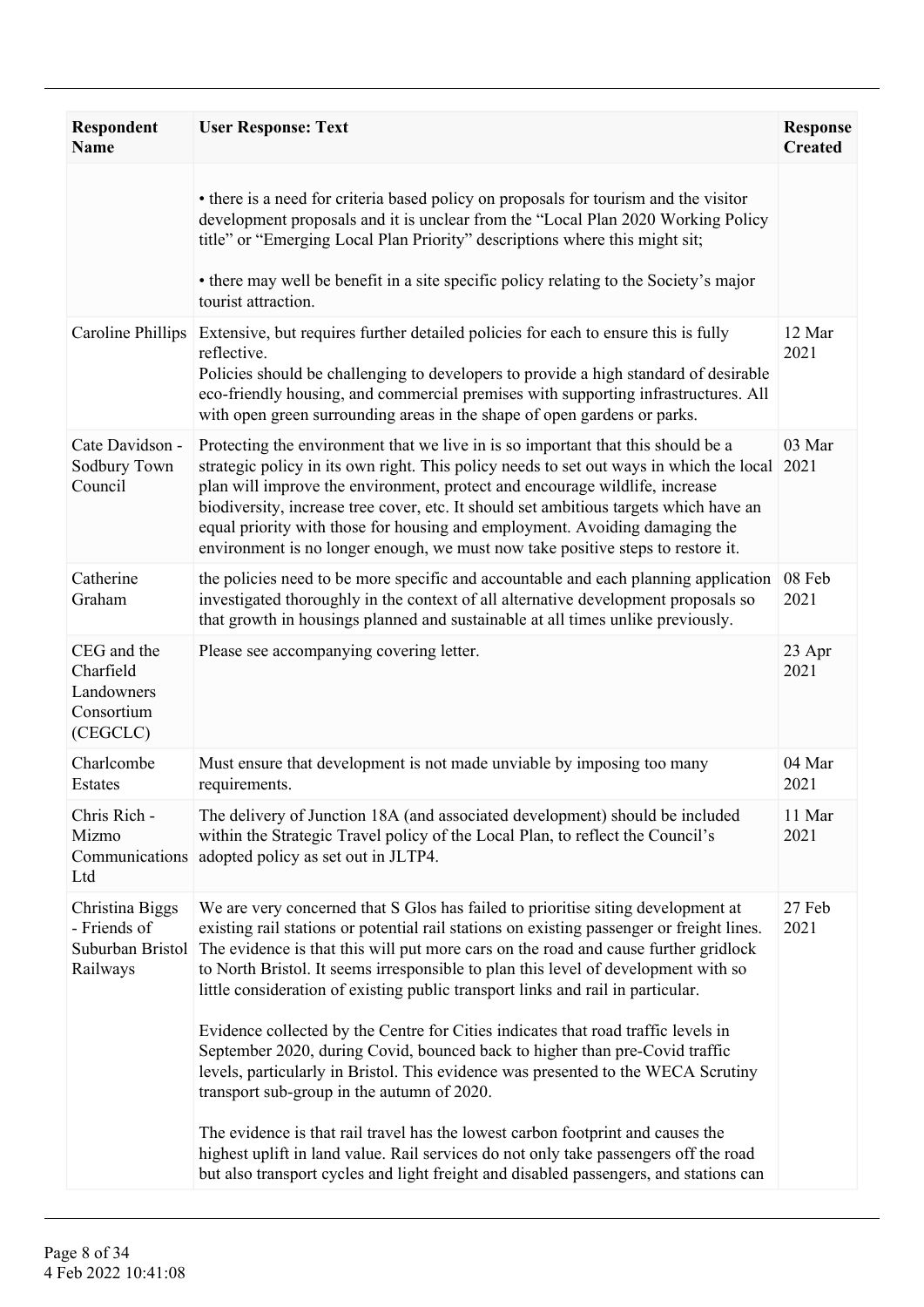| Respondent<br><b>Name</b>                                                    | <b>User Response: Text</b>                                                                                                                                                                                                                                                                                                                                                                                                                                                                                                                                                                                                                                                                                                                                                                                                                                                                                                                                                                                                                                                                                                                                                                                   | <b>Response</b><br><b>Created</b> |
|------------------------------------------------------------------------------|--------------------------------------------------------------------------------------------------------------------------------------------------------------------------------------------------------------------------------------------------------------------------------------------------------------------------------------------------------------------------------------------------------------------------------------------------------------------------------------------------------------------------------------------------------------------------------------------------------------------------------------------------------------------------------------------------------------------------------------------------------------------------------------------------------------------------------------------------------------------------------------------------------------------------------------------------------------------------------------------------------------------------------------------------------------------------------------------------------------------------------------------------------------------------------------------------------------|-----------------------------------|
|                                                                              | become rail-bus heads and a focus for car hire and walking. Britain and the Bristol<br>area in particular have many local rail stations that young people like to use. S Glos<br>will attract many more younger people by having adequate rail links.                                                                                                                                                                                                                                                                                                                                                                                                                                                                                                                                                                                                                                                                                                                                                                                                                                                                                                                                                        |                                   |
| Yate Town<br>Council                                                         | Chris Willmore - Pages 137 to 199 – Policies:<br>. We note that there aren't currently draft working policies for many of these<br>strategic policies – so we expect to be consulted again once these are available, as<br>the devil will be in the detail.<br>• The same is true in relation to the Non-Strategic Policies - we need to see the draft<br>wording before we can comment.                                                                                                                                                                                                                                                                                                                                                                                                                                                                                                                                                                                                                                                                                                                                                                                                                     | 16 Mar<br>2021                    |
| Clara Goss -<br><b>Redrow Homes</b><br>Ltd                                   | It is noted that the SGLP2020 proposes to contain both strategic and non-strategic<br>policies.<br>The WECA SDS will also contain strategic policies that will apply to South<br>Gloucestershire. It will be necessary to ensure that both sets of strategic policies<br>dovetail and that there is no inconsistency between strategic policies in the WECA<br>SDS and the SGLP2020 for the purposes of decision making.<br>Paragraph 22 of the NPPF states that;<br>"Strategic policies should look ahead over a minimum 15 year period from<br>adoption, to anticipate and respond to long-term requirements and opportunities,<br>such as those arising from major improvements in infrastructure."<br>Given the WECA SDS is stated as having a Plan period of 20 years the need for the<br>SGLP2020 to also have a 20 year Plan period is reiterated to ensure conformity in<br>Plan making and certainty for local communities.<br>All policies should be underpinned by relevant and up to date evidence and should<br>be locally specific avoiding the duplication of national planning policy guidance.<br>It will also be necessary for all policies to be subject to whole Plan viability testing. | 26 Apr<br>2021                    |
| <b>Clifton Homes</b><br>(SW) Ltd                                             | Please see accompanying representations referenced:<br>• 482 A3 CC 250221 FINAL Local Plan Reps - Land North of Haw Lane,<br>Olveston.                                                                                                                                                                                                                                                                                                                                                                                                                                                                                                                                                                                                                                                                                                                                                                                                                                                                                                                                                                                                                                                                       | 24 Mar<br>2021                    |
| Colin Gardner -<br><b>TRAPP'D</b>                                            | No comment.                                                                                                                                                                                                                                                                                                                                                                                                                                                                                                                                                                                                                                                                                                                                                                                                                                                                                                                                                                                                                                                                                                                                                                                                  | 15 Mar<br>2021                    |
| <b>Crest Nicholson</b><br>South West Ltd                                     | It is considered too early at this stage to review and comment fully on any policies<br>but CNSW welcome the opportunity to do so at a later date when the emerging<br>SDS has been published and the next stage of the Local Plan has been prepared.                                                                                                                                                                                                                                                                                                                                                                                                                                                                                                                                                                                                                                                                                                                                                                                                                                                                                                                                                        | 15 Mar<br>2021                    |
| <b>Crest Nicholson</b><br>South West Ltd<br>- Land at Harry<br>Stoke/East of | Planning Policies:<br>We support the review of the adopted planning policies contained within the<br>various development plan documents for South Gloucestershire, and recognise the                                                                                                                                                                                                                                                                                                                                                                                                                                                                                                                                                                                                                                                                                                                                                                                                                                                                                                                                                                                                                         | 12 Apr<br>2021                    |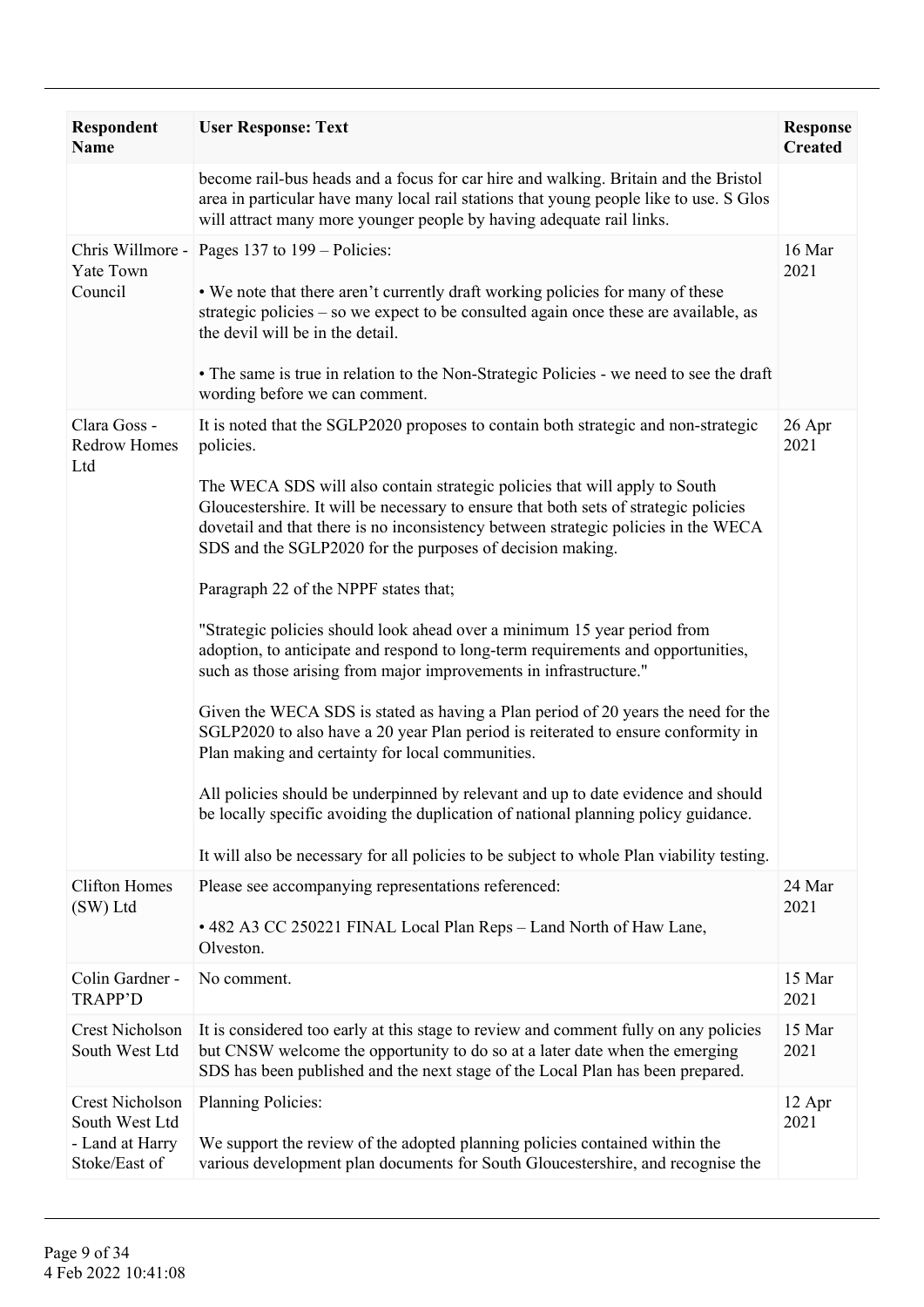| <b>Respondent</b><br>Name                                                                  | <b>User Response: Text</b>                                                                                                                                                                                                                                                                                                                                                                                                                                                                                                                                                                                                                                                                                                                                                                                                                                                                                                                                                                                                                 | <b>Response</b><br><b>Created</b> |
|--------------------------------------------------------------------------------------------|--------------------------------------------------------------------------------------------------------------------------------------------------------------------------------------------------------------------------------------------------------------------------------------------------------------------------------------------------------------------------------------------------------------------------------------------------------------------------------------------------------------------------------------------------------------------------------------------------------------------------------------------------------------------------------------------------------------------------------------------------------------------------------------------------------------------------------------------------------------------------------------------------------------------------------------------------------------------------------------------------------------------------------------------|-----------------------------------|
| Harry Stoke<br>(South)                                                                     | consultation documents reference to the forthcoming changes at the national level.<br>In addition to the forthcoming changes associated with national planning policy and<br>guidance, the Government is also bringing forward national changes to Building<br>Regulations and legislation associated with zero Carbon ready homes, Biodiversity<br>net gain, Broadband provision, and electric vehicular charging. The new Local Plan<br>must accord with national standards and regulations, and it will be necessary to<br>amend these policies as the national position is confirmed.<br>The tables on pages 143 - 151 contain brief details of the range of potential policies<br>being considered by the Authority. This is supported by Appendix 2 which provides<br>draft detailed policy wording for specific new policies. We will comment on the<br>detailed wording of all policies as they are produced, however, within this<br>document we have limited our comments to those detailed policies contained in<br>Appendix 2. |                                   |
| Dan Erben -<br>Thornbury<br>Market Garden                                                  | Detailed in answers above.                                                                                                                                                                                                                                                                                                                                                                                                                                                                                                                                                                                                                                                                                                                                                                                                                                                                                                                                                                                                                 | 23 Feb<br>2021                    |
| Daphne<br>Dunning -<br>Pucklechurch<br>Parish Council                                      | Yes – PPC would like to see more robust policies put in place relevant to change of<br>use from agricultural land to equestrian and more specific detail with reference to<br>horse-keep that also takes account of cumulative effects on landscape character.<br>This would warrant a SPD in its own right.<br>Of 69 proposed polices and only 8 can be seen.<br>Extensive, but a policy for each will ensure this is fully reflective.                                                                                                                                                                                                                                                                                                                                                                                                                                                                                                                                                                                                   | 08 Apr<br>2021                    |
| David George                                                                               | Residents parking schemes that charge on the recognition of high impact vehicles.<br>Limits to commercial vehicle parking                                                                                                                                                                                                                                                                                                                                                                                                                                                                                                                                                                                                                                                                                                                                                                                                                                                                                                                  | 15 Feb<br>2021                    |
| David Hathaway                                                                             | The impact of construction is not considered. Consideration should be given when<br>the cost of the construction phase is comparable to the overall benefit of the<br>development, or when changes can be made to reduce the cost of development.                                                                                                                                                                                                                                                                                                                                                                                                                                                                                                                                                                                                                                                                                                                                                                                          | 27 Feb<br>2021                    |
| David Heape                                                                                | Extensive, but requires further detailed policies for each to ensure this is fully<br>reflective.<br>Policies should be challenging to developers to provide a high standard of desirable<br>eco-friendly housing, and commercial premises with supporting infrastructures. All<br>with open green surrounding areas in the shape of open gardens or parks.                                                                                                                                                                                                                                                                                                                                                                                                                                                                                                                                                                                                                                                                                | 12 Mar<br>2021                    |
| David<br>Redgewell -<br>South West<br>Transport<br>Network and<br>Railfuture<br>Severnside | We would like to see stronger policy on Tourism with the Growth of Tourist<br>Attractions such as Aerospace Bristol, Wild Place, Bristol Zoo, The Wave and<br>regeneration of Kingswood historic town centre.<br>A review of parking standards and charging for car parking to cover maintenance<br>costs.<br>Policy on Park and Ride site around the North and East of the city of Bristol.<br>Electric charging points.                                                                                                                                                                                                                                                                                                                                                                                                                                                                                                                                                                                                                  | 28 Feb<br>2021                    |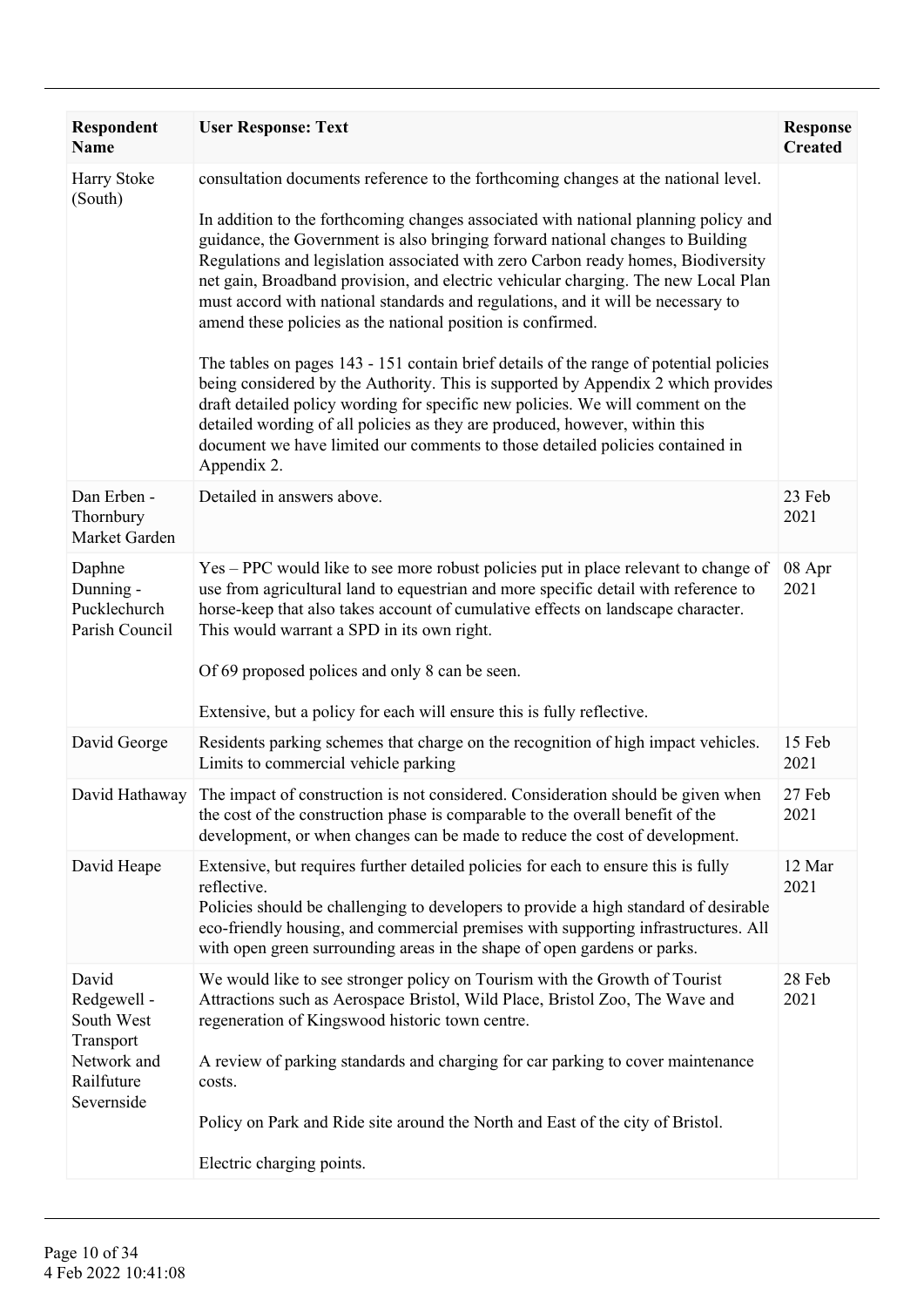| <b>Respondent</b><br><b>Name</b>                                           | <b>User Response: Text</b>                                                                                                                                                                                                                                                                                                                 | <b>Response</b><br><b>Created</b> |
|----------------------------------------------------------------------------|--------------------------------------------------------------------------------------------------------------------------------------------------------------------------------------------------------------------------------------------------------------------------------------------------------------------------------------------|-----------------------------------|
|                                                                            | HMO policy around The University of the West of England, Filton, Patchway,<br>Chiswick and Lockleaze.                                                                                                                                                                                                                                      |                                   |
|                                                                            | Policy on Active travel.                                                                                                                                                                                                                                                                                                                   |                                   |
|                                                                            | Liveable neighbourhoods.                                                                                                                                                                                                                                                                                                                   |                                   |
|                                                                            | Mass rapid transit lights railway system.                                                                                                                                                                                                                                                                                                  |                                   |
|                                                                            | The lack of parking policy allows pavements parking in the Kingswood former<br>Borough Council area with lack of Drop kerbs and castle kerbs at bus stops.                                                                                                                                                                                 |                                   |
|                                                                            | There also needs to be a policy to develop public toilets facilities in Town centres,<br>shopping centres with disabled access and changing place especially alongside the<br>Bristol and Bath cycle way and at Severn Beach.                                                                                                              |                                   |
|                                                                            | Additional Comments sent to us by email, on Monday 1st March 2021, as per the<br>below:                                                                                                                                                                                                                                                    |                                   |
|                                                                            | We need to more traveller sites in the County.                                                                                                                                                                                                                                                                                             |                                   |
| Debbie Johnson                                                             | More time required to digest policies.                                                                                                                                                                                                                                                                                                     | 26 Feb<br>2021                    |
| Diverse<br>Partnerships (In<br>Collaboration<br>With Edward<br>Ware Homes) | Please see submitted Local Plan 2020 Phase 1 Issues and Approaches Consultation<br>Response Document.                                                                                                                                                                                                                                      | 05 May<br>2021                    |
| - Emersons<br>Green Town<br>Council                                        | Donna Simmons • Emersons Green Town Council does not agree with the draft Parking Standards<br>Policy.                                                                                                                                                                                                                                     | 01 Mar<br>2021                    |
| <b>Edward Ware</b><br>Homes                                                | 6.1 For the sake of brevity we have not commented in detail on this matter.<br>However, we would suggest that the Local Plan should look to avoid the<br>duplication and repetition of policies already set out at a national level.                                                                                                       | 05 May<br>2021                    |
| Ellandi LLP On<br>Behalf of<br>Crestbridge<br>Corporate                    | We support the development of an area based policy that is specific to Yate. This<br>should include bespoke/focused policy criteria that recognise Yate's latent potential<br>for transformational change.                                                                                                                                 | 05 May<br>2021                    |
| Trustees Ltd and<br>Crestbridge T                                          | The policies should provide guiding principles for the key moves required to<br>deliver the vision for Yate which is emerging through the Town Improvement Plan<br>and the Placemaking Report at Appendix 1.0 to these representations.                                                                                                    |                                   |
|                                                                            | The key moves in terms of infrastructure delivery are described in our response to<br>Question 5. However, there will be additional design principles drawn from the<br>emerging masterplanning work for the "island" site and Yate Riverside. For<br>example, the building up of heights to mid-rise alongside taller elements within the |                                   |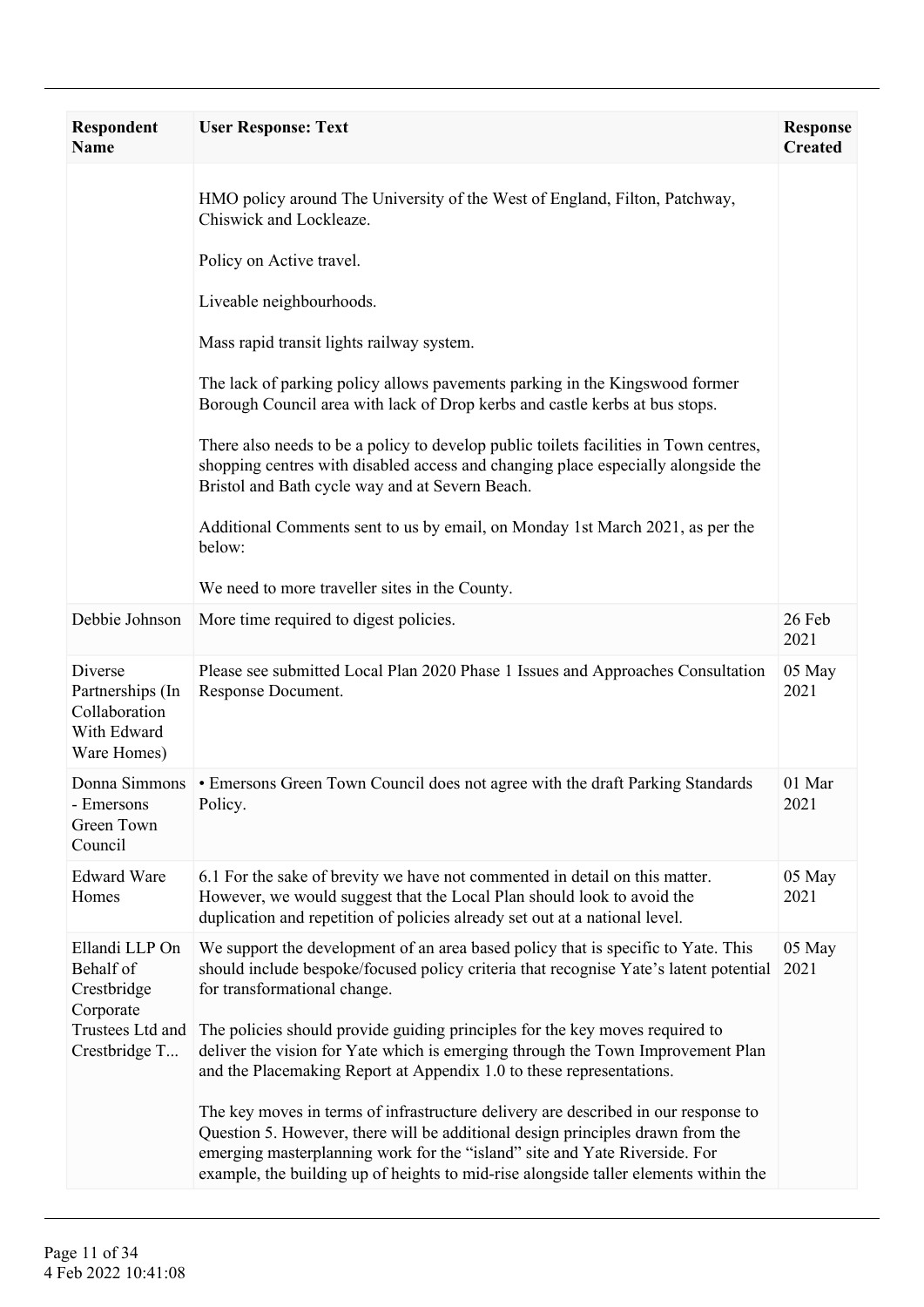| Respondent<br><b>Name</b>      | <b>User Response: Text</b>                                                                                                                                                                                                                                                                                                                                                                                                                                                                                                                                                                                                                                                                                                                                                                                                                                                                    | <b>Response</b><br><b>Created</b> |
|--------------------------------|-----------------------------------------------------------------------------------------------------------------------------------------------------------------------------------------------------------------------------------------------------------------------------------------------------------------------------------------------------------------------------------------------------------------------------------------------------------------------------------------------------------------------------------------------------------------------------------------------------------------------------------------------------------------------------------------------------------------------------------------------------------------------------------------------------------------------------------------------------------------------------------------------|-----------------------------------|
|                                | centre of the site, key axial routes and provision of linking squares, flexibility of<br>ground plane uses to secure a wider range of services and activities, integral green<br>and blue infrastructure as part of the public realm and a move to reduced parking<br>over the delivery phases as active travel becomes more prevalent.                                                                                                                                                                                                                                                                                                                                                                                                                                                                                                                                                       |                                   |
|                                | Yate specific design codes will need to be developed which do not stifle<br>architectural creativity and also recognise that separation distances in urban areas<br>should be different to suburban layouts and also that there is an opportunity to<br>secure a balance between private and public amenity space requirements where new<br>public realm is integral to the transformation of the Town Centre.                                                                                                                                                                                                                                                                                                                                                                                                                                                                                |                                   |
|                                | Finally, there must be flexibility on the types of residential accommodation that<br>could be provided within the masterplan area. Higher density development in the<br>form of apartments/mid-density development with taller elements lends itself to<br>easy adaptation for many different residential occupiers. The place making exercise<br>that has commenced for Yate has the potential to create new markets over time that<br>are currently under-represented/not provided for. Policy must therefore retain<br>flexibility around the levels of affordable housing/open space/amenity space<br>requirements for these different types of accommodation. For example, later living<br>accommodation/extra care will have different amenity and affordable standards to a<br>build to rent model but both types of accommodation could very well be viable in<br>Yate in the future. |                                   |
| Emma Jarvis                    | A planning policy needs to be added to protect of our best and good agricultural<br>land. Does this come under PSP28 Supporting the Rural Economy, this is not clear?<br>We are a rural farming county and cannot destroy this important asset of our<br>heritage. Impact on the best and good agricultural land is a consideration. Good<br>agricultural land in the county needs to be protected so that the region and the<br>country can provide and protect its own food supply now and for future<br>generations. The good agricultural land is the most efficient and productive at doing<br>this per square metre, it cannot be replaced.                                                                                                                                                                                                                                             | 28 Feb<br>2021                    |
| F. Francis                     | See attached representations.                                                                                                                                                                                                                                                                                                                                                                                                                                                                                                                                                                                                                                                                                                                                                                                                                                                                 | 26 Apr<br>2021                    |
|                                | Policies and Draft Policies (Questions $17 - 34$ ):<br>The development of new and ambitious policy measures must meet the objectives<br>and deliver against the priorities as set out in the Local Plan 2020 Phase 1 Issues<br>and Approaches document. The development of new policies needs to be robustly<br>evidenced and the impacts on adoption needs to be fully understood whilst being<br>forward-looking and ambitious. Any new policy measures need to be based upon a<br>robust evidence base to be found 'sound' (according to Paragraph 31 of the NPPF).<br>This should include an assessment of their impact upon viability; both on an<br>individual site level and on a whole-Plan basis. As such, we reserve the right to<br>comment further following a review of the policy supporting evidence base.                                                                     |                                   |
| Gareth Jackson -<br>Alder King | It is considered too early at this stage to review and comment fully on any policies<br>but we welcome the opportunity to do so at a later date when the emerging SDS has<br>been published and the next stage of the Local Plan has been prepared.                                                                                                                                                                                                                                                                                                                                                                                                                                                                                                                                                                                                                                           | 19 Mar<br>2021                    |
| Gary Parsons -                 | 1. need to protect playing fields and places for formal sport and informal recreation. 11 Feb                                                                                                                                                                                                                                                                                                                                                                                                                                                                                                                                                                                                                                                                                                                                                                                                 |                                   |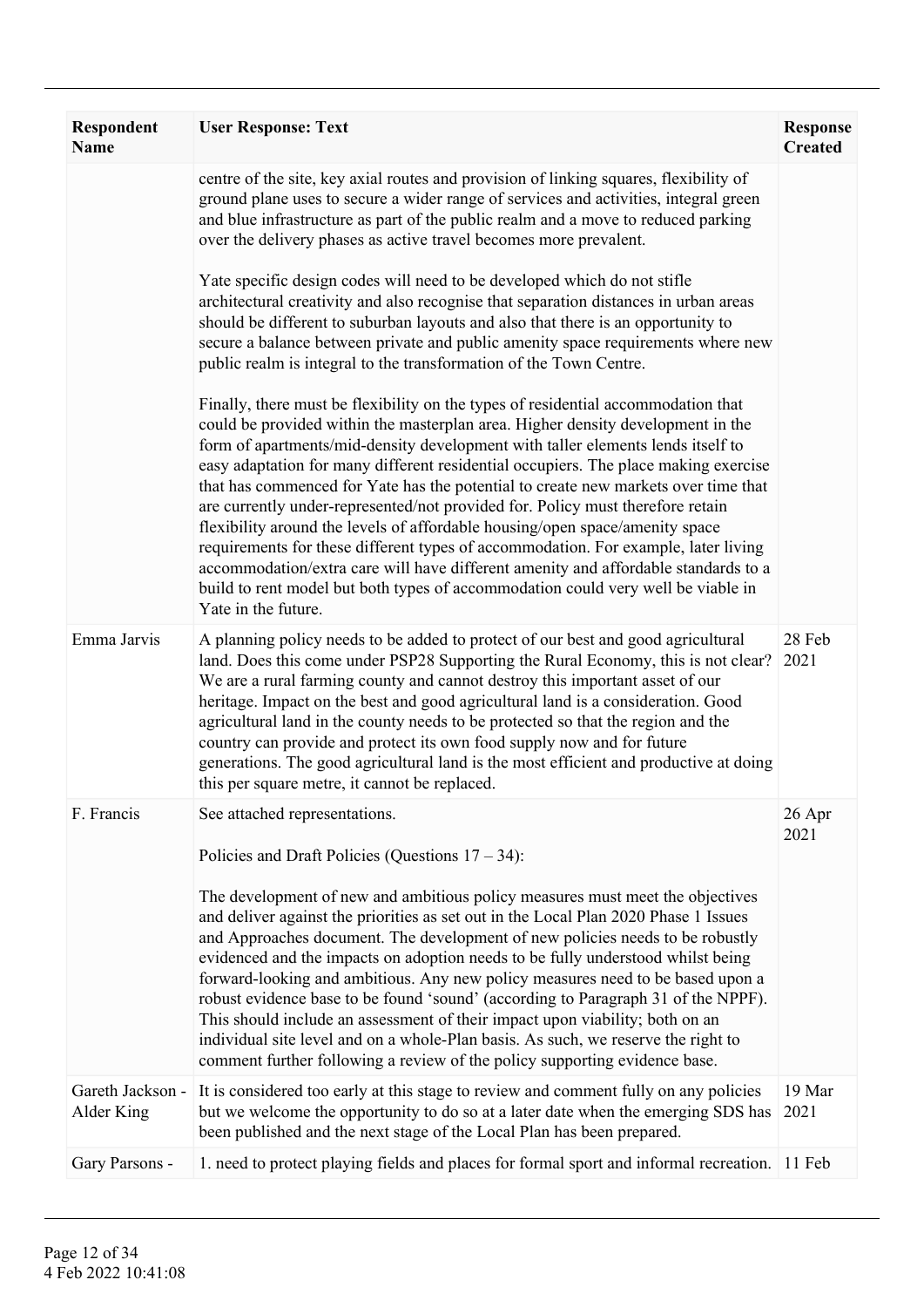| <b>Respondent</b><br><b>Name</b> | <b>User Response: Text</b>                                                                                                                                                                                                                                                                                                                                                                                                                                                                                                                                                                                                                                                                                                                            | <b>Response</b><br><b>Created</b> |
|----------------------------------|-------------------------------------------------------------------------------------------------------------------------------------------------------------------------------------------------------------------------------------------------------------------------------------------------------------------------------------------------------------------------------------------------------------------------------------------------------------------------------------------------------------------------------------------------------------------------------------------------------------------------------------------------------------------------------------------------------------------------------------------------------|-----------------------------------|
| <b>Sport England</b>             | 2. promote new places for playing fields and places for formal sport and informal<br>recreation.<br>3. need to provide good design in development (new/regeneration): as in Active<br>Design on SE website                                                                                                                                                                                                                                                                                                                                                                                                                                                                                                                                            | 2021                              |
|                                  | 1. Activity for all<br>Neighbourhoods, facilities and open spaces should be accessible to all users and<br>should<br>support sport and physical activity across all ages.<br>Enabling those who want to be active, whilst encouraging those who are inactive to<br>become active.                                                                                                                                                                                                                                                                                                                                                                                                                                                                     |                                   |
|                                  | 2. Walkable communities<br>Homes, schools, shops, community facilities, workplaces, open spaces and sports<br>facilities<br>should be within easy reach of each other.<br>Creating the conditions for active travel between all locations                                                                                                                                                                                                                                                                                                                                                                                                                                                                                                             |                                   |
|                                  | 3. Connected walking & cycling routes<br>All destinations should be connected by a direct, legible and integrated network of<br>walking and cycling routes. Routes must be safe, well lit, overlooked, welcoming,<br>wellmaintained, durable and clearly signposted. Active travel (walking and cycling)<br>should<br>be prioritised over other modes of transport.<br>Prioritising active travel through safe, integrated walking and cycling routes.                                                                                                                                                                                                                                                                                                |                                   |
|                                  | 4. Co-location of community facilities<br>The co-location and concentration of retail, community and associated uses to<br>support<br>linked trips should be promoted. A mix of land uses and activities should be<br>promoted<br>that avoid the uniform zoning of large areas to single uses.<br>Creating multiple reasons to visit a destination, minimising the number and length<br>of trips<br>and increasing the awareness and convenience of opportunities to participate in<br>sport                                                                                                                                                                                                                                                          |                                   |
|                                  | and physical activity.<br>5. Network of Multifunctional Open Space<br>A network of multifunctional open space should be created across all communities<br>(existing and proposed) to support a range of activities including sport, recreational<br>and play and other landscape features including Sustainable Drainage Systems<br>$(SuDS)$ ,<br>woodland, wildlife habitat and productive landscapes (allotments, orchards).<br>Facilities<br>for sport, recreation and play should be of an appropriate scale, positioned in<br>prominent locations, co-located with other appropriate uses whilst ensuring<br>appropriate relationships with neighbouring uses.<br>Providing multifunctional spaces opens up opportunities for sport and physical |                                   |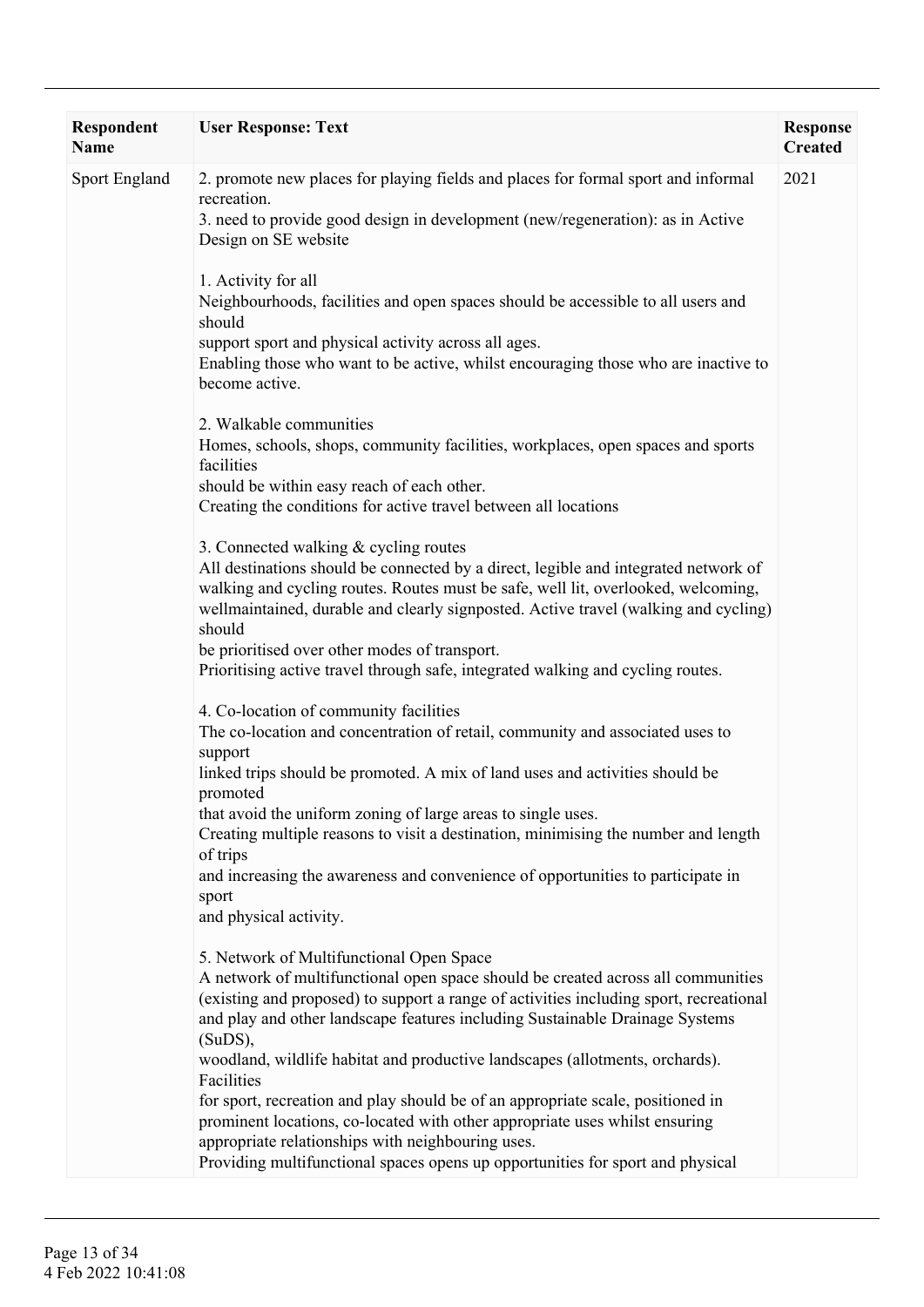| Respondent<br><b>Name</b> | <b>User Response: Text</b>                                                                                                                                                                                                                                                                                      | <b>Response</b><br><b>Created</b> |
|---------------------------|-----------------------------------------------------------------------------------------------------------------------------------------------------------------------------------------------------------------------------------------------------------------------------------------------------------------|-----------------------------------|
|                           | activity<br>and has numerous wider benefits.                                                                                                                                                                                                                                                                    |                                   |
|                           | 6. High Quality Streets and Spaces<br>Flexible and durable high quality streets and public spaces should be promoted,<br>employing high quality durable materials, street furniture and signage.<br>Well designed streets and spaces support and sustain a broader variety of users and<br>community activities |                                   |
|                           | 7. Appropriate Infrastructure<br>Supporting infrastructure to enable sport and physical activity to take place should<br>be                                                                                                                                                                                     |                                   |
|                           | provided across all contexts including workplaces, sports facilities and public<br>space, to                                                                                                                                                                                                                    |                                   |
|                           | facilitate all forms of activity.<br>Providing and facilitating access to facilities and other infrastructure to enable all<br>members of society to take part in sport and physical activity.                                                                                                                  |                                   |
|                           | 8. Active Buildings<br>The internal and external layout, design and use of buildings should promote<br>opportunities for physical activity.<br>Providing opportunities for activity inside and around buildings                                                                                                 |                                   |
|                           | 9. Management, maintenance, monitoring $&$ evaluation<br>The management, long-term maintenance and viability of sports facilities and<br>public                                                                                                                                                                 |                                   |
|                           | spaces should be considered in their design. Monitoring and evaluation should be<br>used to<br>assess the success of Active Design initiatives and to inform future directions to                                                                                                                               |                                   |
|                           | maximise<br>activity outcomes from design interventions.<br>A high standard of management, maintenance, monitoring and evaluation is<br>essential to<br>ensure the long-term desired functionality of all spaces.                                                                                               |                                   |
|                           | 10. Activity Promotion & Local Champions                                                                                                                                                                                                                                                                        |                                   |
|                           | Promoting the importance of participation in sport and physical activity as a means<br>of improving health and wellbeing should be supported. Health promotion<br>measures                                                                                                                                      |                                   |
|                           | and local champions should be supported to inspire participation in sport and<br>physical                                                                                                                                                                                                                       |                                   |
|                           | activity across neighbourhoods, workplaces and facilities.<br>Physical measures need to be matched by community and stakeholder ambition,<br>leadership and engagement.                                                                                                                                         |                                   |
| Gerrit Rollema            | Again over 100 policies, and 1 question to say yes or no stupid.                                                                                                                                                                                                                                                | 10 Dec<br>2020                    |
| Hannah<br>Saunders -      | Pages 137 to 199 – Policies:                                                                                                                                                                                                                                                                                    | 25 May<br>2021                    |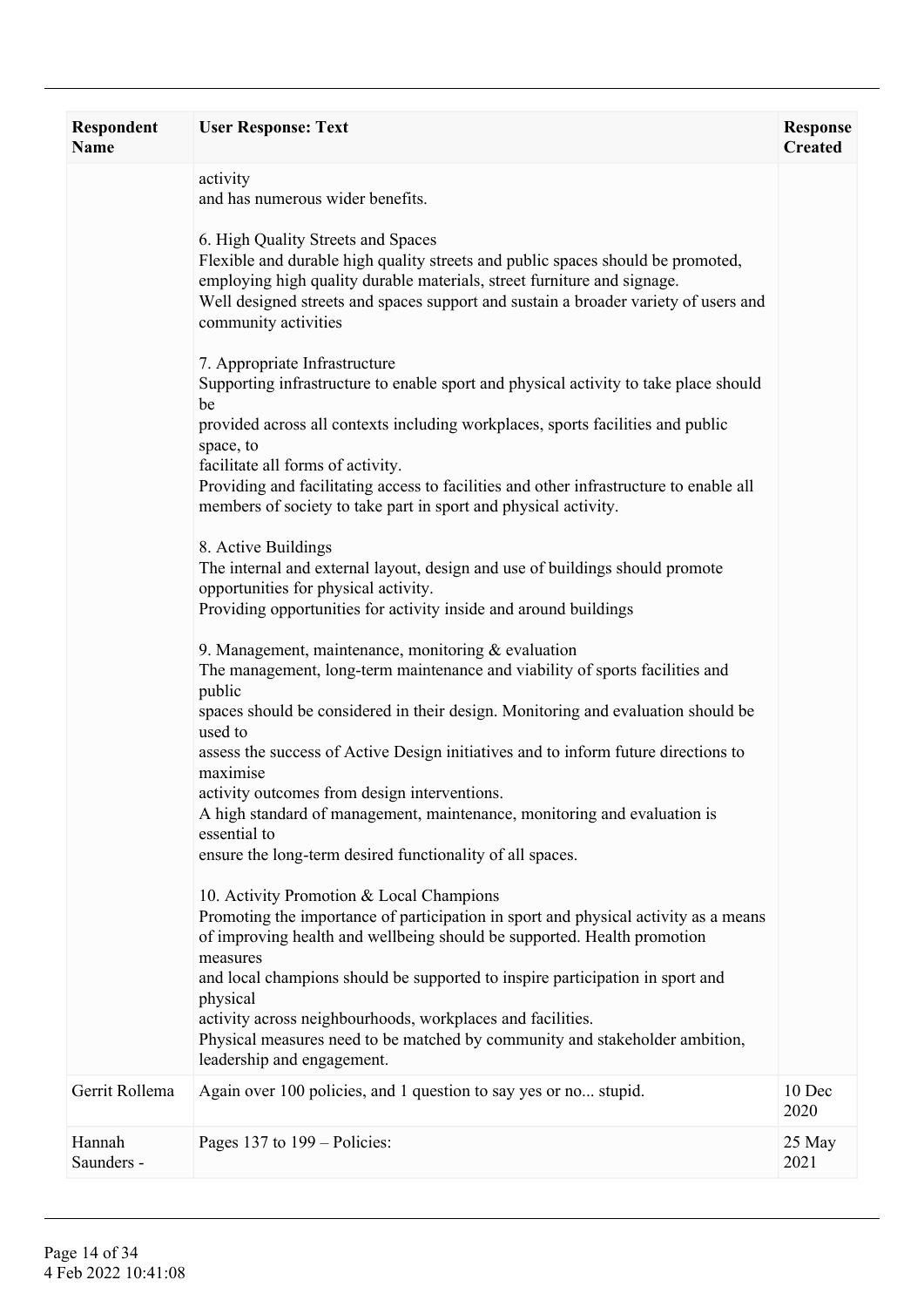| Respondent<br>Name                              | <b>User Response: Text</b>                                                                                                                                                                                                                                                                                                                | <b>Response</b><br><b>Created</b> |
|-------------------------------------------------|-------------------------------------------------------------------------------------------------------------------------------------------------------------------------------------------------------------------------------------------------------------------------------------------------------------------------------------------|-----------------------------------|
| Dodington<br>Parish Council                     | • Members reviewed this section on Strategic/Non-Strategic Policies.<br>• They were pleased to see the new Strategic Policy regarding how they are going                                                                                                                                                                                  |                                   |
|                                                 | to tackle Climate Change introduced.                                                                                                                                                                                                                                                                                                      |                                   |
|                                                 | • They note that there aren't currently draft working policies for many of these<br>strategic policies – so expect to be consulted again once these are available.                                                                                                                                                                        |                                   |
|                                                 | • With regards to the Non-Strategic Policies they agreed with the inclusion of the 6<br>new policies in particular the Urban Living, Digital Connectivity and Broadband<br>and Energy Management in new Development.                                                                                                                      |                                   |
|                                                 | • As with the strategic policies they noted that there aren't currently draft working<br>policies for many of the non-strategic policies - so expect to be consulted again in<br>the future.                                                                                                                                              |                                   |
| <b>Hannick Homes</b>                            | It is important to ensure that the development is not made unviable by imposing too<br>many requirements.                                                                                                                                                                                                                                 | 25 Mar<br>2021                    |
| Helen Johnstone<br>- Stroud District<br>Council | Strategic policies:<br>SDC would suggest a wider remit for Strategic Policy 2, promoting healthy and<br>inclusive communities alongside Green Infrastructure (GI), to support proposed<br>non-strategic policies relating to health impact assessments and inclusive design.                                                              | 26 Feb<br>2021                    |
|                                                 | SDC would suggest Strategic Policy 6 includes specific reference to affordable<br>housing provision                                                                                                                                                                                                                                       |                                   |
|                                                 | Non-strategic policies:<br>19 SDC suggest that the scope of the policy should include reference to<br>geodiversity together with consideration of wider ecological networks and delivery<br>to Building with Nature or equivalent standards.                                                                                              |                                   |
|                                                 | 23 & 29 SDC suggest that the scope of the policies should include reference to<br>accessibility to GI, open space and sport and recreation facilities for all, including<br>support for the provision of Changing Places toilets.                                                                                                         |                                   |
|                                                 | SDC support coordinated cross boundary consideration of the location and<br>provision of GI, open space and sport and recreation facilities adjoining Stroud<br>District. Stroud District Council would welcome the opportunity to work with<br>South Gloucestershire Council to explore these opportunities as the Plan is<br>developed. |                                   |
|                                                 | $42 - 46$ SDC suggest that provision of first-time/entry level homes and<br>community-led housing initiatives should be included in these policies.                                                                                                                                                                                       |                                   |
|                                                 | 51 SDC support a wider policy remit to include the protection of other key<br>community facilities/ services such as individual and village shops and other<br>community uses.                                                                                                                                                            |                                   |
| IM Land                                         | 65. IM Land broadly supports the range and scope of policies that are presented,<br>but in the context of the submissions above, there is a need for policies on Climate                                                                                                                                                                  | 11 May<br>2021                    |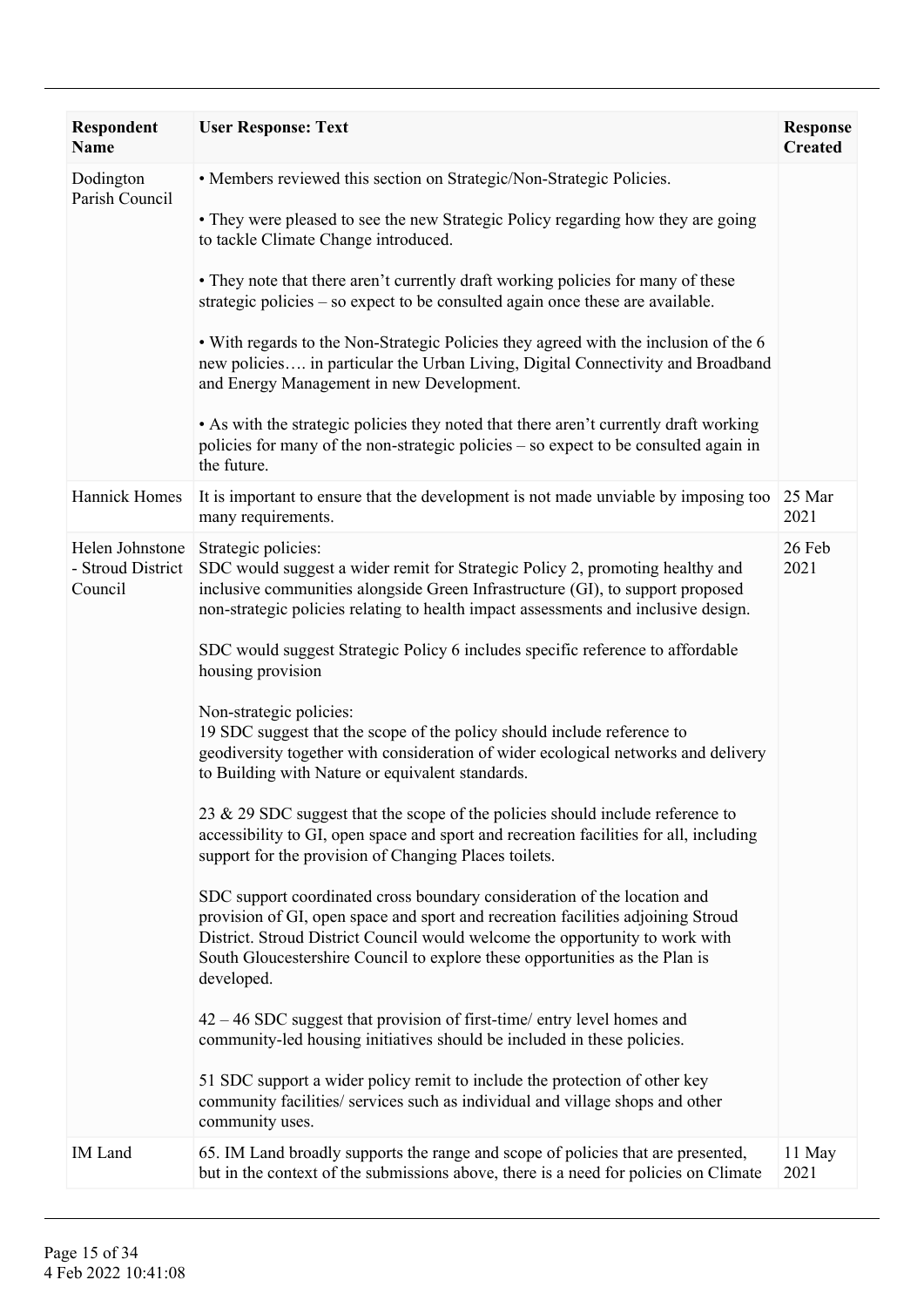| <b>Respondent</b><br><b>Name</b>                     | <b>User Response: Text</b>                                                                                                                                                                                                                                                                                                                                                                                                                                                          | <b>Response</b><br><b>Created</b> |
|------------------------------------------------------|-------------------------------------------------------------------------------------------------------------------------------------------------------------------------------------------------------------------------------------------------------------------------------------------------------------------------------------------------------------------------------------------------------------------------------------------------------------------------------------|-----------------------------------|
|                                                      | Change to recognise the role the Spatial Strategy will play in address the declared<br>emergency.                                                                                                                                                                                                                                                                                                                                                                                   |                                   |
|                                                      | 66. We would like to raise concerns about the complexity and prescriptive nature of<br>some policies that could have a counterproductive effect on innovation and choice<br>for the development industry.                                                                                                                                                                                                                                                                           |                                   |
|                                                      | 67. It is also important that each of the policies are underpinned by a clear evidence<br>base, do not give rise to duplication and form part of a whole Plan viability<br>appraisal to ensure they support positive growth delivery.                                                                                                                                                                                                                                               |                                   |
| <b>IM</b> Land<br>Limited                            | Please see enclosed submission.                                                                                                                                                                                                                                                                                                                                                                                                                                                     | 26 Mar<br>2021                    |
| Ivywell Capital<br>(IC)                              | 6.2 For example, Paragraphs 143 - 147 of the NPPF provide a clear and concise<br>approach to managing development in the Green Belt. There is no need for a policy<br>which either repeats, or worse, reinterprets these paragraphs.                                                                                                                                                                                                                                                | 17 May<br>2021                    |
| James Carpenter<br>- Falfield Parish                 | Yes.                                                                                                                                                                                                                                                                                                                                                                                                                                                                                | 14 Apr<br>2021                    |
| Council                                              | A planning policy needs to be added to give weighting to protection of our best and<br>good agricultural land. Impact on the best and good agricultural land is a<br>consideration. This needs to be protected so that the region and the country can<br>provide and protect its own food supply. The good agricultural land is the most<br>efficient at doing this per square metre, it cannot be replaced.                                                                        |                                   |
| Jenny Raggett -<br><b>Trasnport</b> for<br>New Homes | A much clearer policy on the importance of public transport and spatial planning is<br>needed, identifiying very clearly where new development will be dependant on<br>much improved public transport including new railway stations and services.                                                                                                                                                                                                                                  | 01 Mar<br>2021                    |
|                                                      | New railway stations and mass transit need to zappear on the Propsals Map so that<br>it is possible to see how places will work with modal shift happening not just on<br>paper. Cross-boundary working and the coordination with a modern integrated<br>transport network for Greater Bristol is essential.                                                                                                                                                                        |                                   |
| John Acton                                           | They seem comprehensive.                                                                                                                                                                                                                                                                                                                                                                                                                                                            | 26 Mar<br>2021                    |
| John<br>Brimacombe                                   | Policies often good in principle but execution lacking, eg supporting infrastructure,<br>transport, shops, health services.                                                                                                                                                                                                                                                                                                                                                         | 28 Feb<br>2021                    |
| John Mills -<br>Cotswolds<br>Conservation            | The range and scope of the policies being proposed appears to be appropriate.<br>However, we have comments to make on a couple of specific issues.                                                                                                                                                                                                                                                                                                                                  | 16 Mar<br>2021                    |
| Board                                                | Landscape-led approach to development in the Cotswolds National Landscape and<br>its setting                                                                                                                                                                                                                                                                                                                                                                                        |                                   |
|                                                      | We acknowledge that the consultation document proposes that the Local Plan will<br>include a non-strategic policy on 'Protecting Our Landscapes'. However, as<br>outlined in response Question 5, we recommend that one of the priorities for the<br>Local Plan should be to take a landscape-led approach to development in the<br>Cotswolds National Landscape and its setting. As such, we recommend that there<br>should a strategic policy specifically to address this issue. |                                   |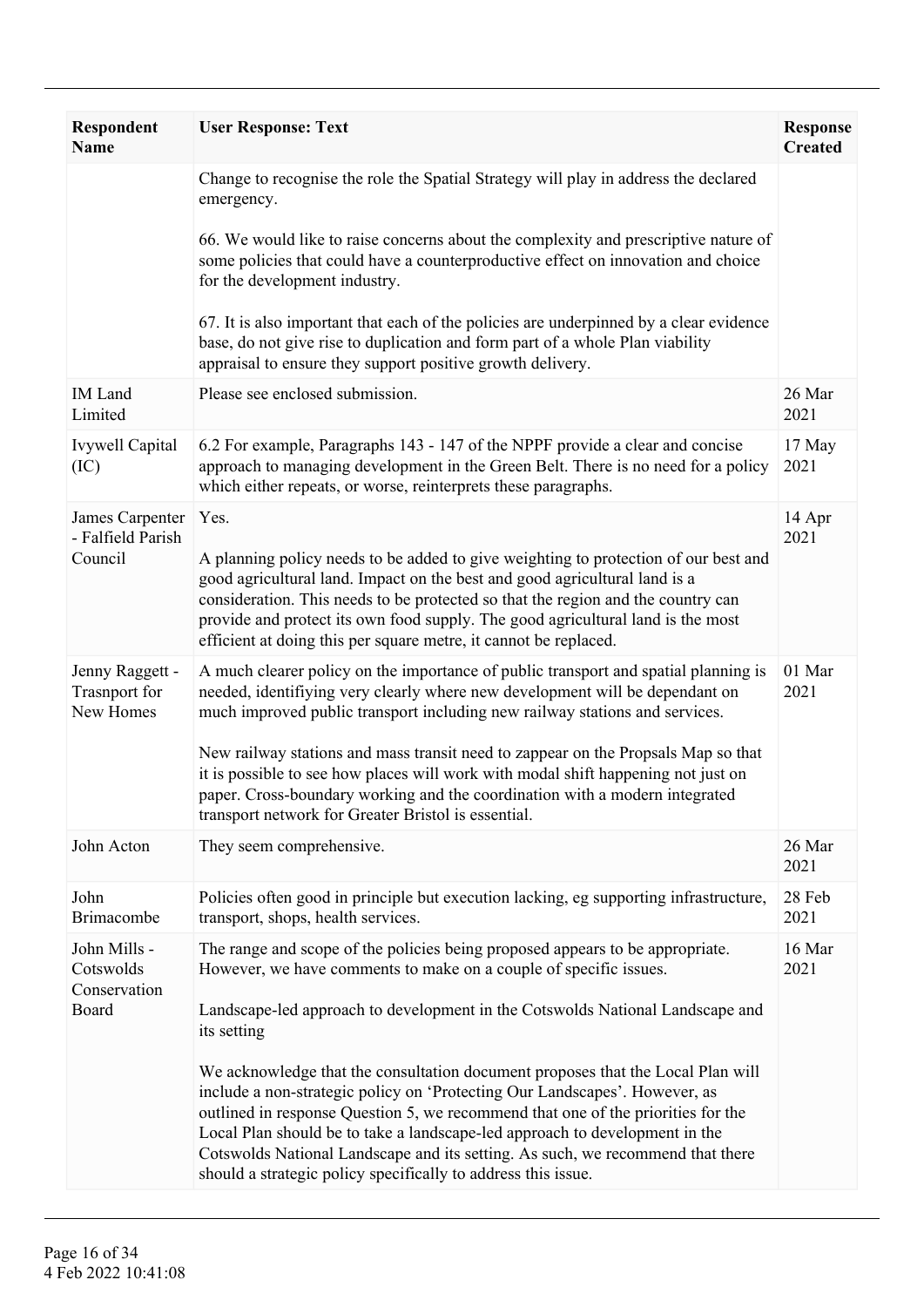| <b>Respondent</b><br><b>Name</b>                                        | <b>User Response: Text</b>                                                                                                                                                                                                                                                                                                                                                                                                                                                                                                                                                                                                                                                                                                                                                                                                                                                    | <b>Response</b><br><b>Created</b> |
|-------------------------------------------------------------------------|-------------------------------------------------------------------------------------------------------------------------------------------------------------------------------------------------------------------------------------------------------------------------------------------------------------------------------------------------------------------------------------------------------------------------------------------------------------------------------------------------------------------------------------------------------------------------------------------------------------------------------------------------------------------------------------------------------------------------------------------------------------------------------------------------------------------------------------------------------------------------------|-----------------------------------|
|                                                                         | <b>Nature Recovery Networks</b><br>We acknowledge that the consultation document proposes that the Local Plan will<br>include a non-strategic policy on 'Designated Biodiversity Sites $&$ Protecting and<br>Enhancing Biodiversity'. However, the proposed policies do not appear to<br>explicitly address the issue of nature recovery networks.<br>Nature recovery networks are likely to become one of the main Local Plan-based<br>mechanisms for halting and reversing ongoing declines in biodiversity. As such, we<br>consider that nature recovery networks merit a strategic policy specifically to<br>address this issue.                                                                                                                                                                                                                                          |                                   |
| Jonathan<br>Edwardes -<br>Pilning and<br>Severn Beach<br>Parish Council | Additional comments sent by email on Monday 1st March 2021 -<br>We endorse the comments submitted by FoSBR in relation to rail proposals relating<br>to Pilning, Severn Beach and Henbury Loop.<br>Strategic transport, in particular commuting road traffic from Charlton Hayes to<br>Severnside, should be planned for in order to reduce the impact on our rural<br>villages.                                                                                                                                                                                                                                                                                                                                                                                                                                                                                              | 26 Feb<br>2021                    |
| Kate Kelliher                                                           | Assume there will be a contraction in housing need because of Brexit. It would be<br>nice to have scope to house some refugees with their various skills. Thinking in<br>particular of the Syrian guy in the outer Isles who has built such a great reputation<br>doing upholstery in the local Harris Tweed. We could have something like that.                                                                                                                                                                                                                                                                                                                                                                                                                                                                                                                              | 31 Jan<br>2021                    |
| Katherine Adair<br>- UK Green<br><b>Building</b><br>Council             | UKGBC agree that climate change, green infrastructure, energy management and<br>sustainability measures should be included in the range of new policies proposed.                                                                                                                                                                                                                                                                                                                                                                                                                                                                                                                                                                                                                                                                                                             | 17 Mar<br>2021                    |
| <b>Kevin Masters</b>                                                    | I have read Trapp'd's response and wish to add my name to it.                                                                                                                                                                                                                                                                                                                                                                                                                                                                                                                                                                                                                                                                                                                                                                                                                 | 25 Feb<br>2021                    |
| Laurence<br>Parsons                                                     | The policies are sound in principle, but they need to be adhered to.                                                                                                                                                                                                                                                                                                                                                                                                                                                                                                                                                                                                                                                                                                                                                                                                          | 17 Dec<br>2020                    |
| Lauren Cook -<br>Stride Treglown                                        | Land within the control of the university associated with the Frenchay campus is<br>covered by three separate planning policy designations/allocations through the<br>existing Development Plan. A map overlaying the separate policy designations was<br>supplied within the Land Promotion Report submitted to South Gloucestershire<br>Council as part of the call for sites in October 2020.<br>The Core Strategy was adopted in December 2013 and Policy CS28 relates<br>specifically to development at UWE Frenchay Campus. The supporting proposals<br>map identifies all land, except the 11 hectares of former Hewlett Packard land as<br>forming part of the Policy CS28 UWE allocation.<br>Core Strategy Policy CS12 allocates all land within the control of the university to<br>the west of the historic campus as 'land safeguarded for economic development'. | 01 Mar<br>2021                    |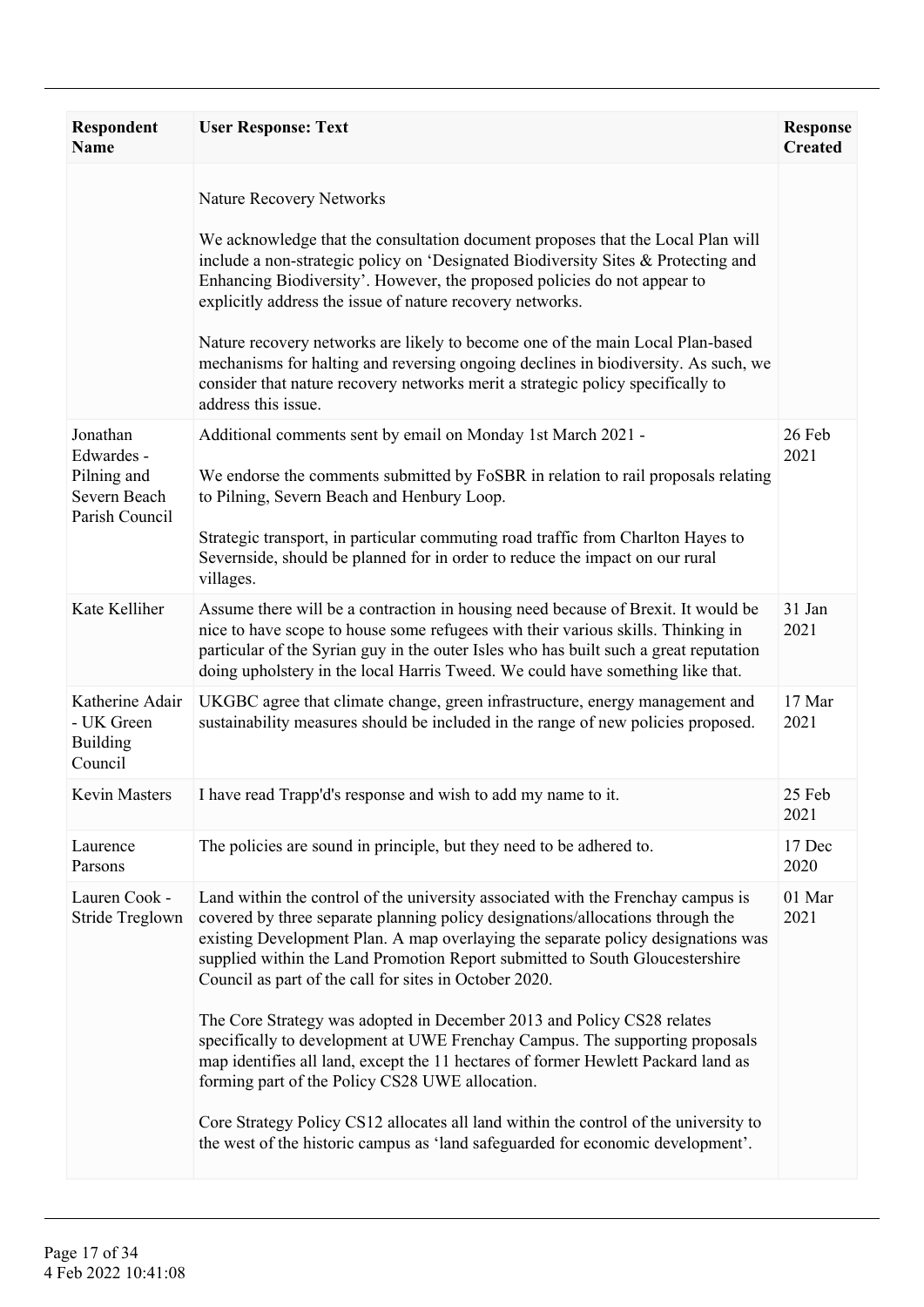| <b>Respondent</b><br><b>Name</b>               | <b>User Response: Text</b>                                                                                                                                                                                                                                                                                                                                                                                                                                                                                                                                                                                                                                                                               | <b>Response</b><br><b>Created</b> |
|------------------------------------------------|----------------------------------------------------------------------------------------------------------------------------------------------------------------------------------------------------------------------------------------------------------------------------------------------------------------------------------------------------------------------------------------------------------------------------------------------------------------------------------------------------------------------------------------------------------------------------------------------------------------------------------------------------------------------------------------------------------|-----------------------------------|
|                                                | South Gloucestershire's Policies, Sites and Places Plan: Part 2 was adopted in<br>November 2017 and through Policy PSP47 allocates the majority of the<br>undeveloped land to the west of the main campus for a 21,700 seater sports<br>stadium, ancillary                                                                                                                                                                                                                                                                                                                                                                                                                                               |                                   |
|                                                | and educational facilities. This is reflective of the planning permission secured by<br>the university in 2013 for this development.                                                                                                                                                                                                                                                                                                                                                                                                                                                                                                                                                                     |                                   |
|                                                | South Gloucestershire Council's Development Plan has sought to respond to the<br>changing nature of the Frenchay Campus overtime with allocations in existence that<br>relate to the use of land as a university, the safeguarding of land for economic<br>development and the provision of a sports stadium. However, these extant planning<br>policies that relate to the campus estate do not now accurately reflect either the<br>extent of land ownership or the future aspirations of the university. The need to<br>comprehensively update the policy framework for the Frenchay campus, including<br>its undeveloped land is acknowledged at page 97 of the Local Plan consultation<br>document. |                                   |
|                                                | It is therefore expected that the policy framework specific to UWE would include<br>explicit reference within the area specific policy that will be developed with the<br>working title 'Planning for the North Fringe of the Bristol Urban Area' as well as a<br>site specific policy for the campus as a whole, including the undeveloped parcel of<br>land which presents the opportunity to being forward a significant mixed use Urban<br>Lifestyles development.                                                                                                                                                                                                                                   |                                   |
|                                                | On Page 98 it is identified that the university campus is 'difficult to access from<br>surrounding communities because of poor walking and cycling legibility and route-<br>quality.' The university is committed to enabling enhanced connectivity between<br>the campus and surrounding neighbourhoods. The university notes this comment,<br>however, it is necessary to remain mindful that the campus is a private estate with<br>defined public access. UWE Bristol would seek to enhance connectivity in the<br>context of future development within the campus in collaboration with the Council<br>and other local partners.                                                                    |                                   |
| Lesley Brown                                   | Local Plan 2020 Phase 2 - Planning policies                                                                                                                                                                                                                                                                                                                                                                                                                                                                                                                                                                                                                                                              | 15 Feb<br>2021                    |
| Liz Pickering -<br>Department for<br>Education | 19. We also request a reference within the Local Plan's policies or supporting text<br>to explain that developer contributions may be secured retrospectively, when it has<br>been necessary to forward fund infrastructure projects in advance of anticipated<br>housing growth. An example of this would be the Local Authority's expansion of a<br>Secondary School to ensure that places are available in time to support<br>development coming forward. This helps to demonstrate that the Plan is positively<br>prepared and deliverable over its period.                                                                                                                                          | 26 Mar<br>2021                    |
| Louise Powell -<br>Thornbury<br>Town Council   | The approach needs to strategically balance housing development with employment<br>areas. This should include specific areas of flood risk where appropriate<br>development could be built such as the Avonside, Severnside, Avonmouth<br>employment areas.                                                                                                                                                                                                                                                                                                                                                                                                                                              | 08 Apr<br>2021                    |
|                                                | The Local Transport Plan should not be driving the development areas, instead the<br>areas should be developed to balance employment and housing in a sustainable way                                                                                                                                                                                                                                                                                                                                                                                                                                                                                                                                    |                                   |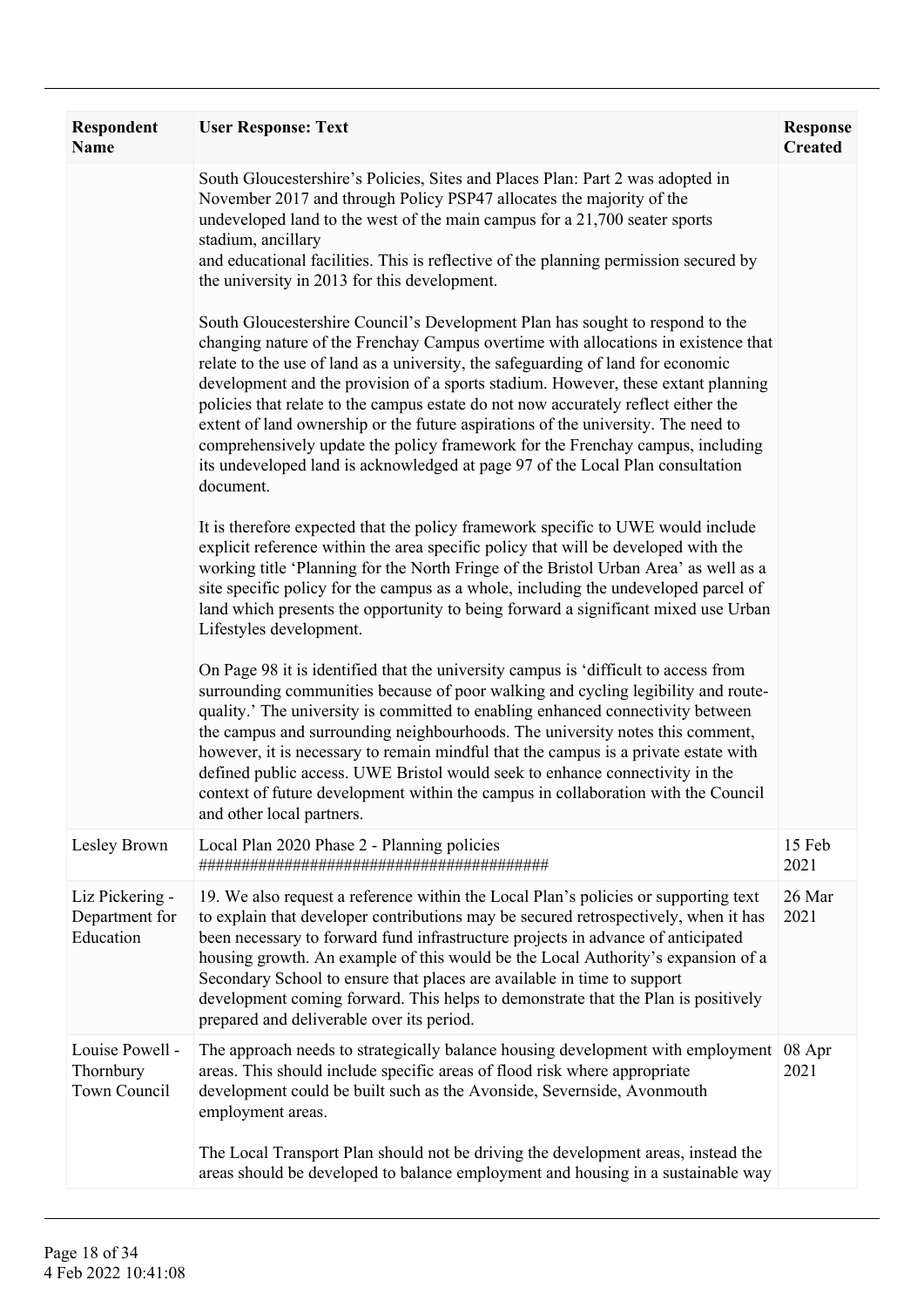| Respondent<br><b>Name</b>                        | <b>User Response: Text</b>                                                                                                                                                                                                                                                                                                                                                                                                                                                                                                                                                                                                                                                                                                                                                                                                                                                                                                                                                                                                                                                                                                                                                                                      | <b>Response</b><br><b>Created</b> |
|--------------------------------------------------|-----------------------------------------------------------------------------------------------------------------------------------------------------------------------------------------------------------------------------------------------------------------------------------------------------------------------------------------------------------------------------------------------------------------------------------------------------------------------------------------------------------------------------------------------------------------------------------------------------------------------------------------------------------------------------------------------------------------------------------------------------------------------------------------------------------------------------------------------------------------------------------------------------------------------------------------------------------------------------------------------------------------------------------------------------------------------------------------------------------------------------------------------------------------------------------------------------------------|-----------------------------------|
|                                                  | with transport plans being reviewed accordingly.                                                                                                                                                                                                                                                                                                                                                                                                                                                                                                                                                                                                                                                                                                                                                                                                                                                                                                                                                                                                                                                                                                                                                                |                                   |
| Mactaggart &<br>Mickel-<br>Frampton<br>Cotterell | Must ensure that development is not made unviable by imposing too many<br>requirements.                                                                                                                                                                                                                                                                                                                                                                                                                                                                                                                                                                                                                                                                                                                                                                                                                                                                                                                                                                                                                                                                                                                         | 07 Apr<br>2021                    |
| Mactaggart $\&$<br>Mickel Homes<br>England Ltd   | See attached representations.<br>3.29 The development of new and ambitious policy measures are required to meet<br>the objectives and to deliver against the priorities as set out in the Local Plan 2020<br>Phase 1 Issues and Approaches document. Whilst being forward looking and<br>ambitious, the development of new policies needs to be robustly evidenced and the<br>impacts on adoption needs to be fully understood. Any new policy measures need<br>to be based upon a robust evidence base to be found 'sound' (in accordance with<br>Paragraph 31 of the NPPF), and this should include an assessment of their<br>cumulative impacts upon viability; both on an individual site level and on a whole-<br>Plan basis.                                                                                                                                                                                                                                                                                                                                                                                                                                                                              | 05 May<br>2021                    |
| Mactaggart &<br>Mickel - Pilning                 | Must ensure that development is not made unviable by imposing further<br>requirements.                                                                                                                                                                                                                                                                                                                                                                                                                                                                                                                                                                                                                                                                                                                                                                                                                                                                                                                                                                                                                                                                                                                          | 25 Mar<br>2021                    |
| Margaret<br>Haynes                               | The policies seem excellent and well thought-through. My concern is that despite<br>the SGC plan seeming comprehensive and sensible, the reality in recent years has<br>been that speculative developments seem to gain planning approval very easily (in<br>the case of Wickwar, there have been two large developments in recent years, with<br>another speculative application about to be lodged). It is hard to see how the<br>development in Wickwar is anything other than contrary to the issues and policies<br>raised in the plan (in terms of sustainability, transport, protecting the environment,<br>conserving the rural nature of villages etc) - and yet they have nonetheless been<br>approved.<br>Our hope is that SGC will indeed follow through the principles and priorities stated<br>in the plan, and will therefore reject speculative planning applications which do not<br>conform to it (I am thinking particularly of the current application in Wickwar from<br>Crest Nicholson, but this is no doubt only one example of the applications that will<br>continue to be submitted) and focus on encouraging / approving housing<br>development that is in line with your policies. | 27 Feb<br>2021                    |
| Martyn Hall                                      | The travellers part I don't agree with since they are non law abiding non tax paying<br>and don't deserve any rights - you need to increase policing and laws to move them<br>on .<br>Gipsies are the only true people who deserve rights                                                                                                                                                                                                                                                                                                                                                                                                                                                                                                                                                                                                                                                                                                                                                                                                                                                                                                                                                                       | 26 Feb<br>2021                    |
| Matt Griffith -<br><b>Business West</b>          | 76. We are supportive of the new policy topic creation of "Climate Change"<br>Mitigation and Adaptation" to support and reinforce the climate and sustainability<br>aims of the Local Plan.<br>77. We are also particularly interested in the details of the strategic policies: "New<br>Homes for the Plan Period" (existing CS15), "Providing land for Economic<br>Development" (existing CS11), Strategic travel and transport Schemes (existing<br>CS7, PSP13, PSP14, PSP15) and Nationally Significant Infrastructure Projects                                                                                                                                                                                                                                                                                                                                                                                                                                                                                                                                                                                                                                                                             | 25 Mar<br>2021                    |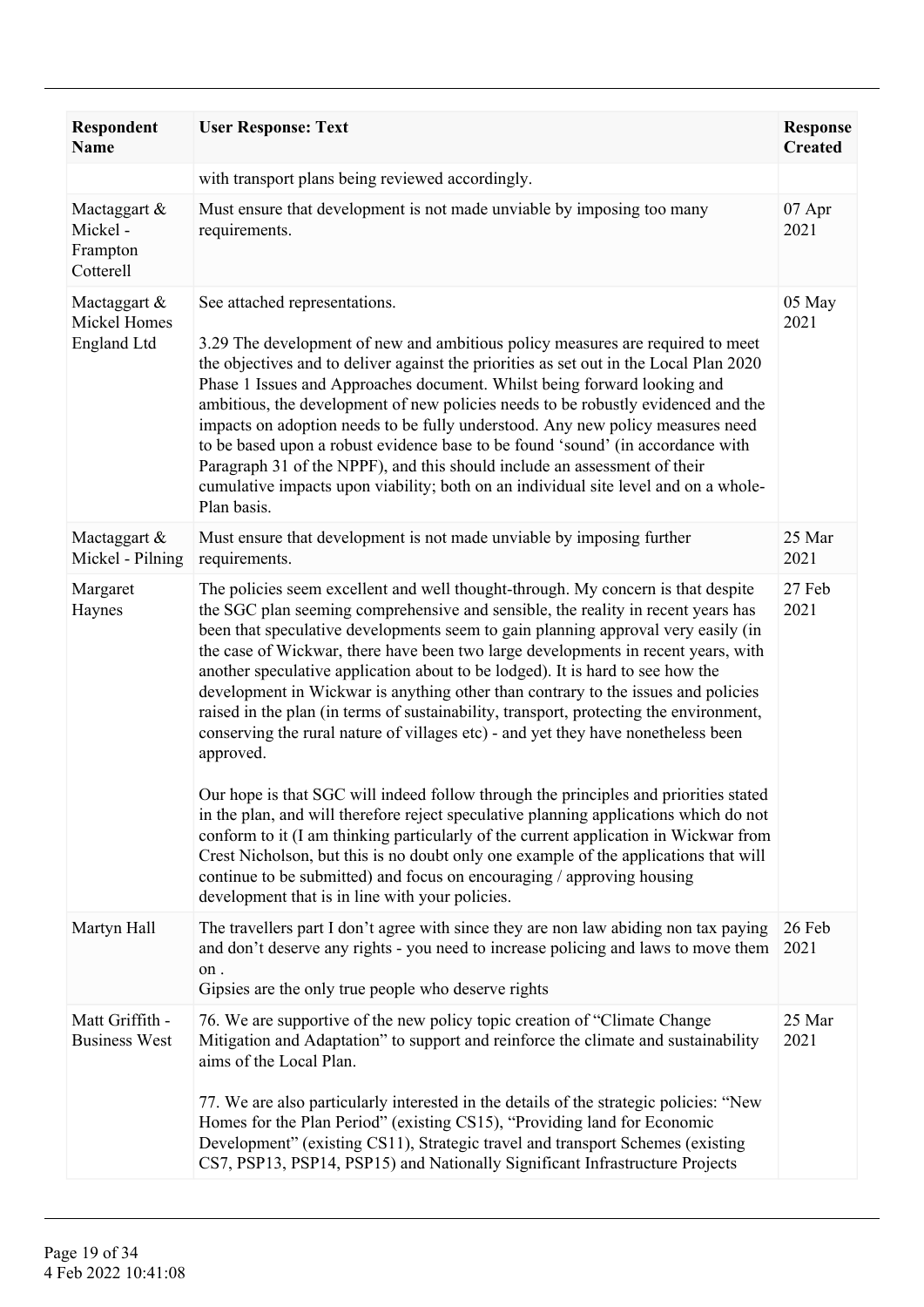| <b>Respondent</b><br><b>Name</b>                           | <b>User Response: Text</b>                                                                                                                                                                                                                                                                                                                                                                                                                                                                                                                                                                                                                                                                                                                                                                                                                                                                                                                                                                                                                                                                                                                                                                                                                                                                                                                             | <b>Response</b><br><b>Created</b> |
|------------------------------------------------------------|--------------------------------------------------------------------------------------------------------------------------------------------------------------------------------------------------------------------------------------------------------------------------------------------------------------------------------------------------------------------------------------------------------------------------------------------------------------------------------------------------------------------------------------------------------------------------------------------------------------------------------------------------------------------------------------------------------------------------------------------------------------------------------------------------------------------------------------------------------------------------------------------------------------------------------------------------------------------------------------------------------------------------------------------------------------------------------------------------------------------------------------------------------------------------------------------------------------------------------------------------------------------------------------------------------------------------------------------------------|-----------------------------------|
|                                                            | (existing CS36).<br>78. On the non-strategic side, policies that are of foremost importance for our<br>members are: "Pollution and mitigation" (existing PSP21), "Development in the<br>Green Belt" (existing PSP7), Planning for Affordable Housing (existing CS18),<br>"Digital Connectivity & Broadband," "Sustainable Travel and Access" (existing<br>CS8, PSP11) and "Walking and Cycling Networks" (existing PSP10).<br>79. Lastly, we welcome and look forward to reading the updated policies on Area<br>Specific Planning for the North Fringe of Bristol Urban Area (existing CS25, CS26,<br>CS27) and for the East Fringe of Bristol Urban Area (existing CS29).                                                                                                                                                                                                                                                                                                                                                                                                                                                                                                                                                                                                                                                                            |                                   |
| Matthew<br>McCollom                                        | The principles are sound. The manner of implementation is the key.                                                                                                                                                                                                                                                                                                                                                                                                                                                                                                                                                                                                                                                                                                                                                                                                                                                                                                                                                                                                                                                                                                                                                                                                                                                                                     | 28 Feb<br>2021                    |
| Maurice Wayne                                              | N <sub>0</sub>                                                                                                                                                                                                                                                                                                                                                                                                                                                                                                                                                                                                                                                                                                                                                                                                                                                                                                                                                                                                                                                                                                                                                                                                                                                                                                                                         | 08 Feb<br>2021                    |
| Michael<br>Wilberforce -<br><b>Bristol City</b><br>Council | Bristol City Council notes that a policy on strategic travel and transport schemes is<br>among the strategic policies it is proposed to consult on at a later stage. Bristol City<br>Council emphasises the need for this policy to address cross-boundary transport<br>considerations and proposals such as the need for a Park and Ride on the M32<br>Corridor.<br>The South Gloucestershire Local Plan will also require policies to ensure that the<br>local transport impacts of development proposals, including impacts on Bristol, are<br>managed in a way that provides for sustainable travel and highway safety.                                                                                                                                                                                                                                                                                                                                                                                                                                                                                                                                                                                                                                                                                                                            | 26 Mar<br>2021                    |
| Michelle<br>Greaves                                        | need to go further - more environmental intentions                                                                                                                                                                                                                                                                                                                                                                                                                                                                                                                                                                                                                                                                                                                                                                                                                                                                                                                                                                                                                                                                                                                                                                                                                                                                                                     | 03 Feb<br>2021                    |
| Mr. A. D.<br>England                                       | Please see enclosed submission.<br>8.1 Whilst we are supportive of the new Climate Change and energy measures<br>proposed, it is recommended that a consistent approach is adopted across the region<br>to provide developers with certainty. Any new policy measures need to be based<br>upon a proportionate evidence base to be found 'sound' and this should include an<br>assessment of their impact upon viability; both on an individual site level and on a<br>whole-Plan basis to ensure that other policy aspirations are not unduly impacted<br>(e.g. affordable housing).<br>8.2 Viability will be a key issue in determining the soundness of the Local Plan<br>2020. The viability of individual developments and Plan policies should be tested at<br>the Plan making stage. Without a robust approach to viability assessment, land will<br>be withheld from the market and housing delivery will be threatened, leading to an<br>unsound Plan and housing delivery targets not being met. This will be particularly<br>important in the aftermath of uncertainties caused by the Covid-19 pandemic and<br>Brexit. This further lends support for the identification of deliverable sites when<br>allocating housing land, such as that proposed at land South of Gloucester Road,<br>Cope Park and Crantock Drive and West of the M4. | 29 Mar<br>2021                    |
| Mr. Blake -                                                | Said it all above                                                                                                                                                                                                                                                                                                                                                                                                                                                                                                                                                                                                                                                                                                                                                                                                                                                                                                                                                                                                                                                                                                                                                                                                                                                                                                                                      | 17 Feb                            |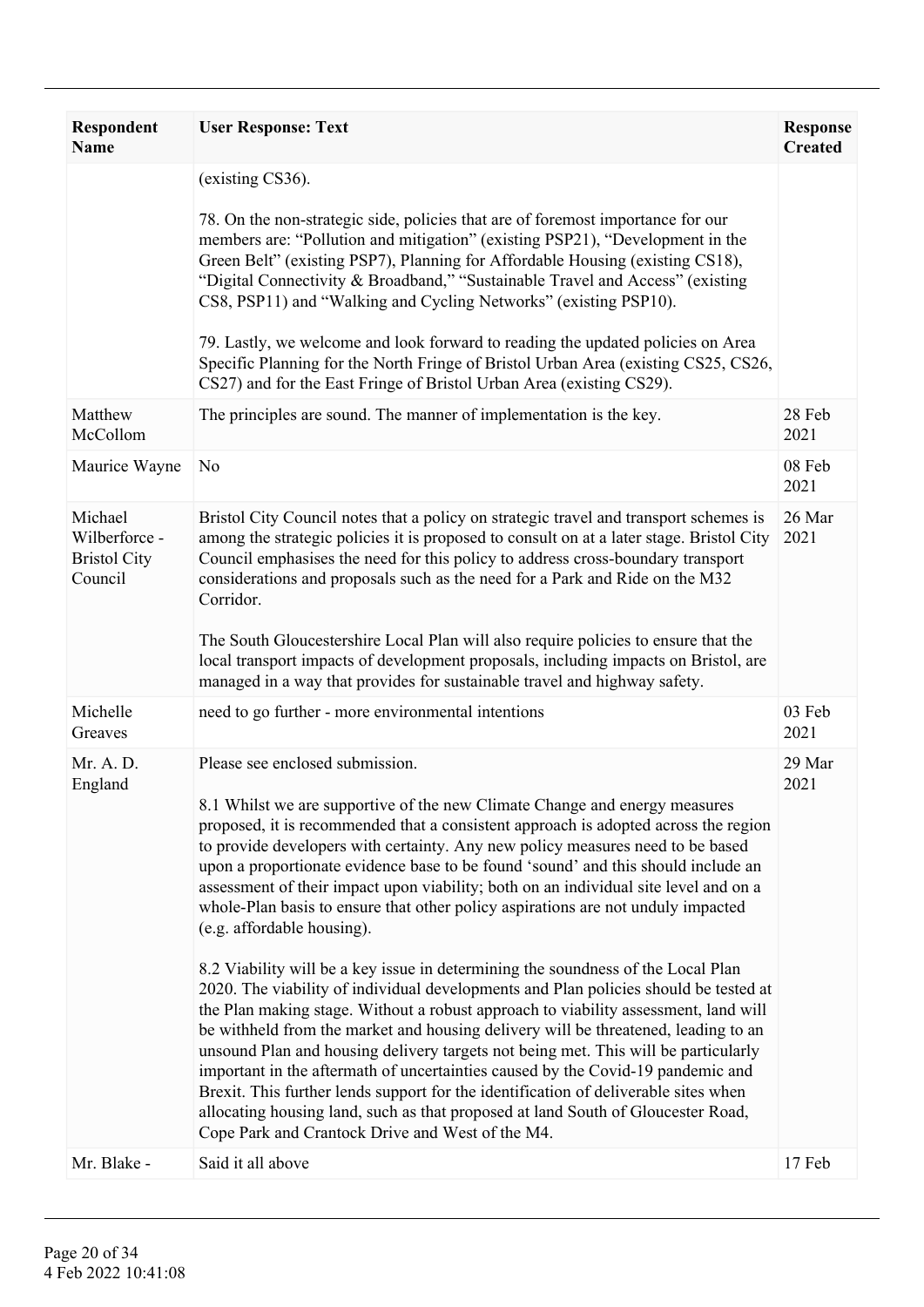| Respondent<br><b>Name</b>                                           | <b>User Response: Text</b>                                                                                                                                                                                                                                                                                                                                                                                                                                                                                                                                                                                                                                                                  | <b>Response</b><br><b>Created</b> |
|---------------------------------------------------------------------|---------------------------------------------------------------------------------------------------------------------------------------------------------------------------------------------------------------------------------------------------------------------------------------------------------------------------------------------------------------------------------------------------------------------------------------------------------------------------------------------------------------------------------------------------------------------------------------------------------------------------------------------------------------------------------------------|-----------------------------------|
| Oldland Parish<br>Council                                           |                                                                                                                                                                                                                                                                                                                                                                                                                                                                                                                                                                                                                                                                                             | 2021                              |
| Neil Oviatt                                                         | I think you should protect the Lanes around market towns and prevent large scale<br>estates being developed,<br>Animal highways should be developed around these lanes, woodland planted with<br>incentives for small land owners rather than the current incentive for them of<br>selling to a developer<br>Take Crossways Lane in Thornbury; you would be far better to offer greater<br>incentives for these home owners to plant woodland and build 1 house per acre than<br>allow mass density build that no-one sees longevity in.<br>You talk of Densisty which always means putting as many houses as possible on a<br>site! People with a choice do not want a dense neighbourhood | 30 Nov<br>2020                    |
| Newland Homes<br>- Land at Aust<br>Road                             | 6.1 For the sake of brevity, we have not commented in detail on this matter.<br>However, we would suggest that the Local Plan should look to avoid the<br>duplication and repetition of policies already set out at a national level.<br>6.2 For example, Paragraphs 143 - 147 of the NPPF provide a clear and concise<br>approach to managing development in the Green Belt. There is no need for a policy<br>which either repeats, or worse, reinterprets these paragraphs.                                                                                                                                                                                                               | 14 May<br>2021                    |
| Newland Homes<br>- Land West of<br>The B4061<br><b>Bristol Road</b> | 6.1 For the sake of brevity, we have not commented in detail on this matter.<br>However, we would suggest that the Local Plan should look to avoid the<br>duplication and repetition of policies already set out at a national level.<br>6.2 For example, Paragraphs 143 - 147 of the NPPF provide a clear and concise<br>approach to managing development in the Green Belt. There is no need for a policy<br>which either repeats, or worse, reinterprets these paragraphs.                                                                                                                                                                                                               | 13 May<br>2021                    |
| Nicholas Small -<br>Stagecoach<br>West                              | Within the scope of these representations, we do not intend to comment on any<br>emerging 'development management' policies at this stage of the Plan-making<br>process. In many respects this would be premature pending a much clearer view of<br>how Government intends to implement any changes on which it consulted in<br>August 2020 as a part of the Planning for the Future White Paper Consultation.<br>However could well take the opportunity to consider and respond to additional<br>detail as and when it is set out within future rounds of consultation.                                                                                                                   | 01 Mar<br>2021                    |
| Nick Woodward                                                       | In principle, an integrated approach of housing, combined with easy, carbon<br>neutral, access to employment, healthcare, education and leisure is essential.<br>Road congestion is becoming a huge issue, so the close people live to services the<br>less they will rely upon the car.                                                                                                                                                                                                                                                                                                                                                                                                    | 28 Feb<br>2021                    |
| Nicola<br>O'Connell                                                 | No comment                                                                                                                                                                                                                                                                                                                                                                                                                                                                                                                                                                                                                                                                                  | 27 Feb<br>2021                    |
| North<br>Thornbury<br>Landowners<br>Consortium                      | None.                                                                                                                                                                                                                                                                                                                                                                                                                                                                                                                                                                                                                                                                                       | 29 Apr<br>2021                    |
|                                                                     | Patrick Williams   A policy is needed on knowing when to stop developing on green field sites.                                                                                                                                                                                                                                                                                                                                                                                                                                                                                                                                                                                              | 09 Mar                            |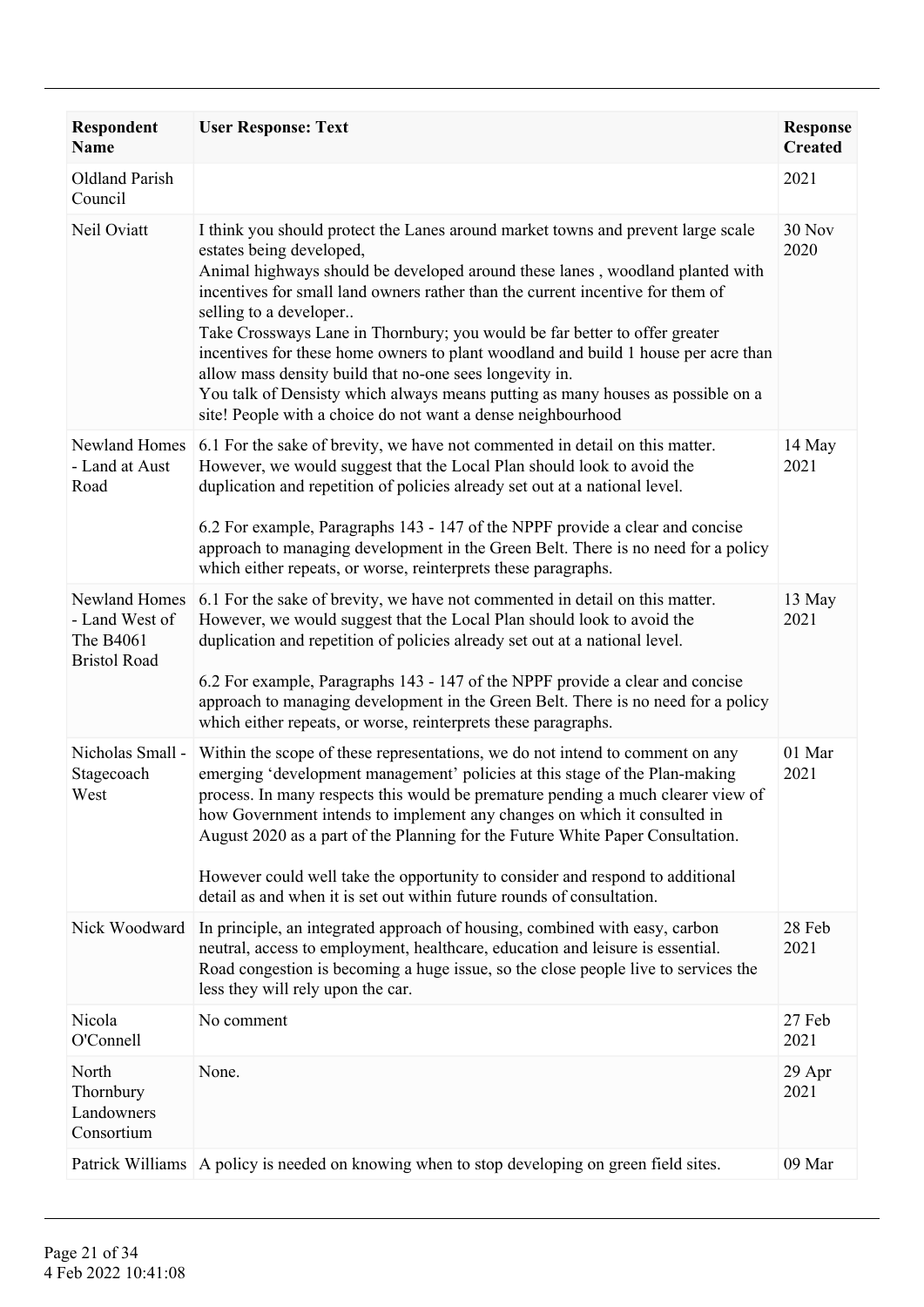| <b>Respondent</b><br><b>Name</b>               | <b>User Response: Text</b>                                                                                                                                                                                                                                                                                                                                                                                                                                                                                                                                                                                                                                                                                                                                                                                                                                                                          | <b>Response</b><br><b>Created</b> |
|------------------------------------------------|-----------------------------------------------------------------------------------------------------------------------------------------------------------------------------------------------------------------------------------------------------------------------------------------------------------------------------------------------------------------------------------------------------------------------------------------------------------------------------------------------------------------------------------------------------------------------------------------------------------------------------------------------------------------------------------------------------------------------------------------------------------------------------------------------------------------------------------------------------------------------------------------------------|-----------------------------------|
|                                                | Continual urban growth is not an option and may not actually be needed. More<br>emphasis on reuse of land, and changing the use of buildings, recognising the<br>impact of Brexit and more Internet based operations and protecting rural areas and<br>the environment.                                                                                                                                                                                                                                                                                                                                                                                                                                                                                                                                                                                                                             | 2021                              |
|                                                | The policies proposed cover the range of topics expected, except one. Policy of<br>decline in a reducing GDP environment.                                                                                                                                                                                                                                                                                                                                                                                                                                                                                                                                                                                                                                                                                                                                                                           |                                   |
|                                                | The policy on Green Belt must focus on how to extend it to protect communities<br>that are not currently within it, such as Thornbury, Yate and Chipping Sodbury.                                                                                                                                                                                                                                                                                                                                                                                                                                                                                                                                                                                                                                                                                                                                   |                                   |
|                                                | In the planning process too much emphasis is given to the Developers as opposed<br>to the communities they impact. The planning process has become undemocratic,<br>valid objections ignored etc. In my experience having attended planning meetings<br>in this area Urban Councillors in Staple Hill, Kingswood etc have the right to<br>impact rural areas that they do not represent and fundamentally show very little<br>care or respect for. This has to stop. Development decisions must have a much<br>greater emphasis on those local Councils and communities that will be directly<br>impacted and can make valid judgments based on knowledge and experience and<br>working with the local residents they represent.                                                                                                                                                                    |                                   |
| Paula Evans -<br>Rangeworthy<br>Parish Council | Listen to the local opinion of people who know the "lie of the land". We are not<br>'NIMBY's' but are attuned to how people feel about local planning issues within<br>our community. It is very frustrating to have our reasoning dismissed at the stroke<br>of a pen. It makes Parish Councils look very ineffectual when we are trying our<br>very best to protect our environments.                                                                                                                                                                                                                                                                                                                                                                                                                                                                                                             | 26 Feb<br>2021                    |
| Paul Cottington<br>- National<br>Farmers Union | The key policies for agriculture are as yet undefined.                                                                                                                                                                                                                                                                                                                                                                                                                                                                                                                                                                                                                                                                                                                                                                                                                                              | 15 Feb<br>2021                    |
| Pauline and<br>Richard Wilson                  | These are all very commendable but too generalised in the main. It needs specific<br>practical ideas on how each policy is to be achieved. Saying the same thing under<br>heading 'Emerging Local Plan priorities' for example, 'achieving sustainable travel<br>ad transport' doesn't help and shows a lack of forethought.<br>It is noted that Appendix 1 - Green Belt has been missed out of this Questionnaire.<br>Yet for a number of residents this is probably one of the most contentious issues<br>and therefore policy. The Appendix even includes two options of type of approach<br>to development and one would therefore assume some comment is required as to<br>which is the best approach.<br>Appendix 1 Page 156 Option 1 Schedule ancient monuments: Old Sodbury hillfort,<br>Hinton hillfort and battle site are both scheduled ancient monuments and should be<br>on the list. | 25 Feb<br>2021                    |
| Persimmon<br>Homes Severn<br>Valley            | Please see attached document.                                                                                                                                                                                                                                                                                                                                                                                                                                                                                                                                                                                                                                                                                                                                                                                                                                                                       | 11 May<br>2021                    |
| Peter Box                                      | I dispute the range and scope proposed: South Gloucestershire should concentrate<br>on providing housing where and only where people are able to work with minimum                                                                                                                                                                                                                                                                                                                                                                                                                                                                                                                                                                                                                                                                                                                                  | 23 Feb<br>2021                    |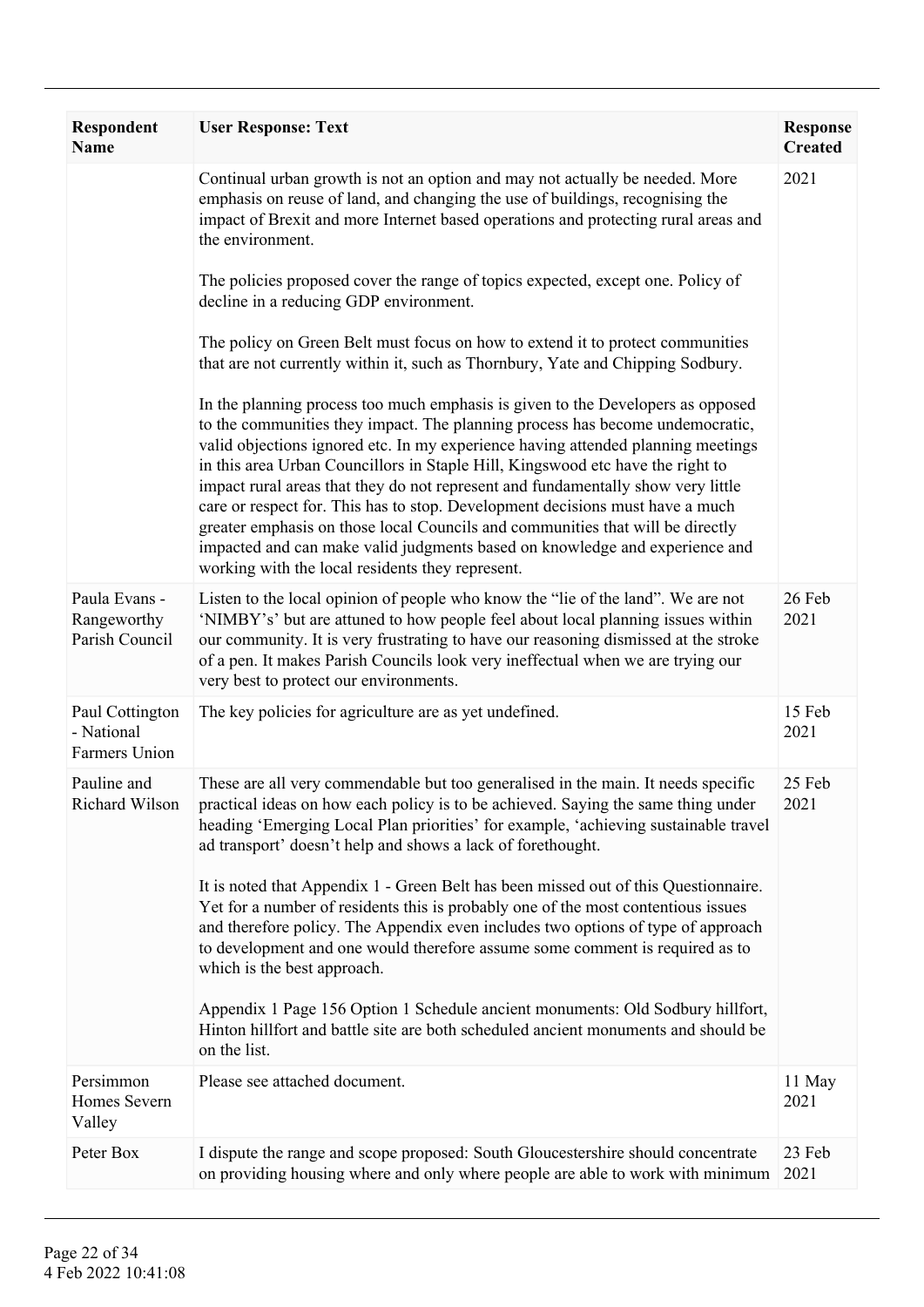| <b>Respondent</b><br><b>Name</b>               | <b>User Response: Text</b>                                                                                                                                                                                                                                                                                                                                                                                                                                                                                                                                                                                                                                                                                                                                                                                                | <b>Response</b><br><b>Created</b> |
|------------------------------------------------|---------------------------------------------------------------------------------------------------------------------------------------------------------------------------------------------------------------------------------------------------------------------------------------------------------------------------------------------------------------------------------------------------------------------------------------------------------------------------------------------------------------------------------------------------------------------------------------------------------------------------------------------------------------------------------------------------------------------------------------------------------------------------------------------------------------------------|-----------------------------------|
|                                                | travel.                                                                                                                                                                                                                                                                                                                                                                                                                                                                                                                                                                                                                                                                                                                                                                                                                   |                                   |
| Peter Rawlinson<br>- Gleeson<br>Strategic Land | Gleeson does not have any specific comments on the range and scope of policies<br>proposed but it does point out that any requirement to meet certain standards should<br>also be in accordance with the Building Regulations and should avoid any<br>unnecessary duplication of these.<br>Careful consideration will also need to be given to the ability of new developments                                                                                                                                                                                                                                                                                                                                                                                                                                            | 10 Mar<br>2021                    |
|                                                | to remain viable whilst meeting proposed standards. The NPPF paragraph 34 sets<br>out that policy requirements for the provision of infrastructure such as education,<br>health, transport, flood and water management, green and digital infrastructure<br>should not undermine the deliverability of the Plan. If a proposed standard is not<br>viable then there is risk that new development either does not come forward or it<br>does at the cost of something else, such as reduced Affordable Housing. This is<br>especially important in the urban areas of the District where development on<br>previously developed land is often more expensive. If sites are unable to meet a<br>policy standard and cannot come forward this will also negatively impact the<br>Council's housing delivery in future years. |                                   |
| Progress Land<br>Ltd                           | No.                                                                                                                                                                                                                                                                                                                                                                                                                                                                                                                                                                                                                                                                                                                                                                                                                       | 11 May<br>2021                    |
| Rebecca<br>Woodward                            | In principle an integrated approach of housing combined with easy, carbon neutral,<br>access to employment, healthcare, education and leisure is essential. Road<br>congestion is becoming a huge issue so the closer people live to services the less<br>they will travel by car.                                                                                                                                                                                                                                                                                                                                                                                                                                                                                                                                        | 28 Feb<br>2021                    |
| Redcliffe Homes                                | Must ensure that development is not made unviable by imposing too many<br>requirements.                                                                                                                                                                                                                                                                                                                                                                                                                                                                                                                                                                                                                                                                                                                                   | 04 Mar<br>2021                    |
| Redcliffe Homes No comments.                   |                                                                                                                                                                                                                                                                                                                                                                                                                                                                                                                                                                                                                                                                                                                                                                                                                           | $01$ Jun<br>2021                  |
| <b>Redrow Homes</b><br>(SW)                    | Please see enclosed representations.                                                                                                                                                                                                                                                                                                                                                                                                                                                                                                                                                                                                                                                                                                                                                                                      | 29 Apr<br>2021                    |
|                                                | 5.1 We note the consideration of the new planning policies that the Local Plan 2020<br>may contained set out at pages 138 - 151 of the consultation document. We agree<br>that there is an opportunity to reconsider the detailed planning policy framework<br>for the SGC area to react to changing factors such as the Climate Change<br>emergency and the need to support existing communities and businesses following<br>the COVID-19 pandemic and its related recession.                                                                                                                                                                                                                                                                                                                                            |                                   |
|                                                | 5.2 We have examined the emerging proposed strategic and non-strategic policies<br>and do not disagree with the general scope of policies that are being proposed. We<br>have also seen and read the draft policies that the Phase 1 Plan provides, and have<br>comments in relation to the following:                                                                                                                                                                                                                                                                                                                                                                                                                                                                                                                    |                                   |
| Richard<br>Bentham                             | Please promote motorcycles as a mode of efficient, low pollution, less congested<br>commuting. Your plan mentions them twice. Not good enough! Provide secure<br>parking & promote awareness with roadside poster campaign. Your report often<br>states the commuting/shopping distances are too far or difficult to walk. Cycling is<br>suitable for some people travelling a few miles. Not everyone is able to cycle.                                                                                                                                                                                                                                                                                                                                                                                                  | 26 Jan<br>2021                    |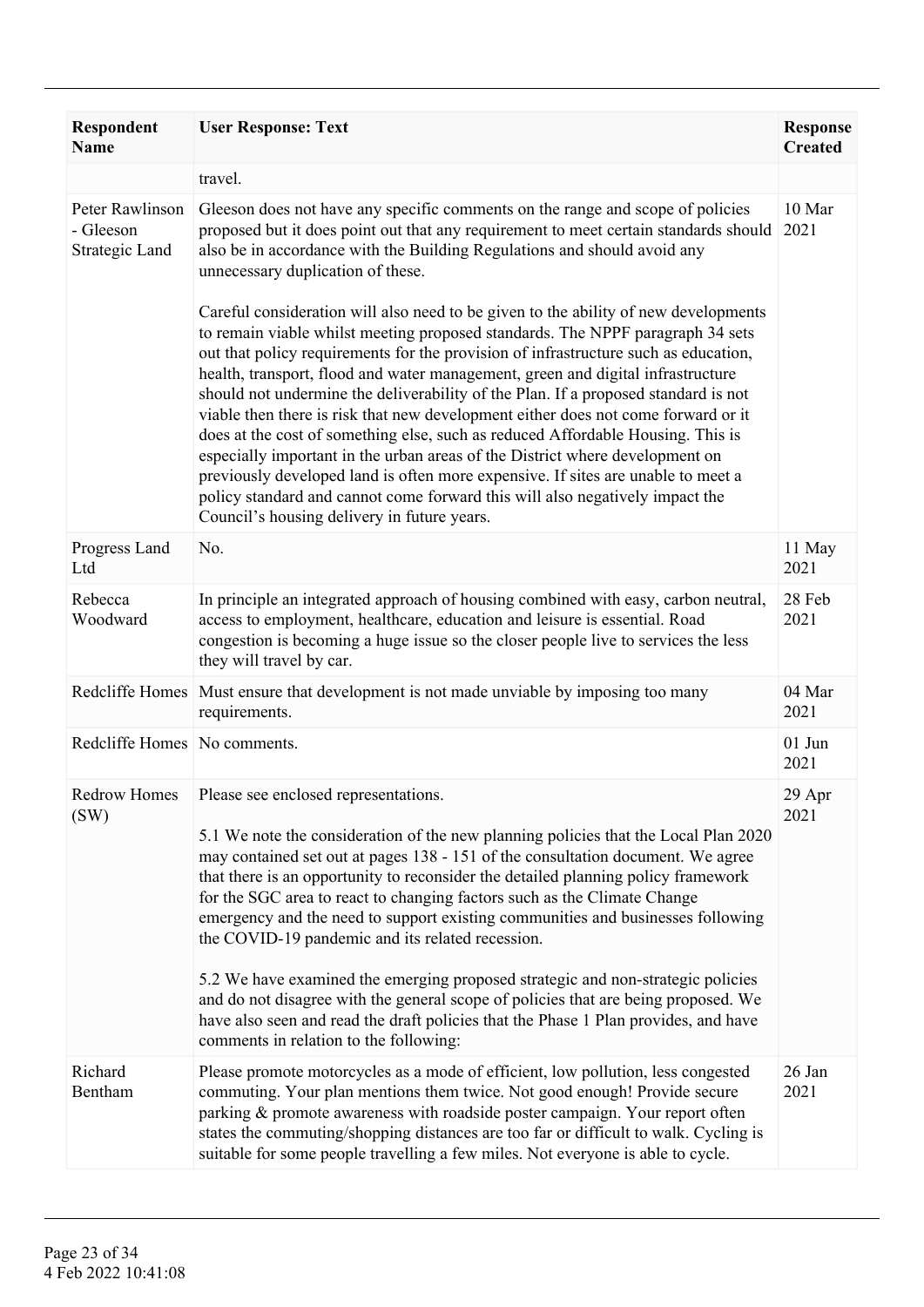| <b>Respondent</b><br><b>Name</b>                               | <b>User Response: Text</b>                                                                                                                                                                                                                                                                                                                                                                                                                                                                                                                                                                                                                                                                                                    | <b>Response</b><br><b>Created</b> |
|----------------------------------------------------------------|-------------------------------------------------------------------------------------------------------------------------------------------------------------------------------------------------------------------------------------------------------------------------------------------------------------------------------------------------------------------------------------------------------------------------------------------------------------------------------------------------------------------------------------------------------------------------------------------------------------------------------------------------------------------------------------------------------------------------------|-----------------------------------|
| Richard Lloyd                                                  | No comment                                                                                                                                                                                                                                                                                                                                                                                                                                                                                                                                                                                                                                                                                                                    | 03 Mar<br>2021                    |
| Robert Harris -<br><b>Olveston Parish</b><br>Council           | N <sub>o</sub>                                                                                                                                                                                                                                                                                                                                                                                                                                                                                                                                                                                                                                                                                                                | 26 Feb<br>2021                    |
| <b>Robert Hitchins</b><br>Ltd and Harrow<br><b>Estates PLC</b> | Please see enclosed submission.<br>Whilst supportive of the new Climate Change and energy measures proposed, we<br>would advocate that a consistent approach is adopted nationally across the West of<br>England to provide developers with greater certainty. Any new policy measures<br>need to be based upon a proportionate evidence base which is deemed to be 'sound'<br>and this should include an assessment of their impact upon viability; both on an<br>individual site level and on a whole-Plan basis to ensure that other policy<br>aspirations are not unduly impacted (e.g. affordable housing).                                                                                                              | $01$ Jun<br>2021                  |
| Roger Hall                                                     | See TRAPP'D response.                                                                                                                                                                                                                                                                                                                                                                                                                                                                                                                                                                                                                                                                                                         | 25 Feb<br>2021                    |
| Rohan<br>Torkildsen -<br>Historic England                      | We also welcome the proposed Strategic Heritage Policy and associated<br>commitment to the need for the location and design of new development to<br>positively respond to the character and significance of historic places, spaces and<br>individual designated and non-designated heritage assets, whether they relate to<br>archaeology, buildings, Conservation Areas, and or historic parks and gardens, and<br>their settings.                                                                                                                                                                                                                                                                                         | 10 Mar<br>2021                    |
| Rosalyn Pyle                                                   | no                                                                                                                                                                                                                                                                                                                                                                                                                                                                                                                                                                                                                                                                                                                            | 28 Feb<br>2021                    |
| Ruth Hall -<br>Wessex Water                                    | We would like to see the proposed policy on Residential Amenity include a section<br>as follows<br>Residential and other regularly occupied/sensitive development will not be<br>permitted in locations likely to be adversely affected by the operation of sewage<br>treatment, sewage pumping and other water treatment or supply infrastructure.<br>Where necessary the applicant will agree arrangements with Wessex Water to<br>prepare and complete supporting impact assessments to demonstrate that<br>development proposals are unaffected from odour emissions, noise, vibration, flies<br>or other nuisance with or without mitigation and that any mitigation requirements<br>are conditioned on the development. | 02 Mar<br>2021                    |
| Sam Scott -<br>South Glos<br>Labour Group of<br>Councillors    | The Policy on Planning for Affordable Housing is not yet written. What is your<br>definition of affordable? Although there are about 30 mentions of affordable<br>housing in the document, there is only 1 mention of social rented housing in the<br>entire document – on page 40. So-called affordable housing (usually home<br>ownership) is often not actually very affordable, whereas social rented housing is<br>much more affordable for people on low incomes with little in the way of savings.                                                                                                                                                                                                                     | 02 Mar<br>2021                    |
| Sean and<br>Jacqueline<br>Rinaldi                              | No.                                                                                                                                                                                                                                                                                                                                                                                                                                                                                                                                                                                                                                                                                                                           | 26 Mar<br>2021                    |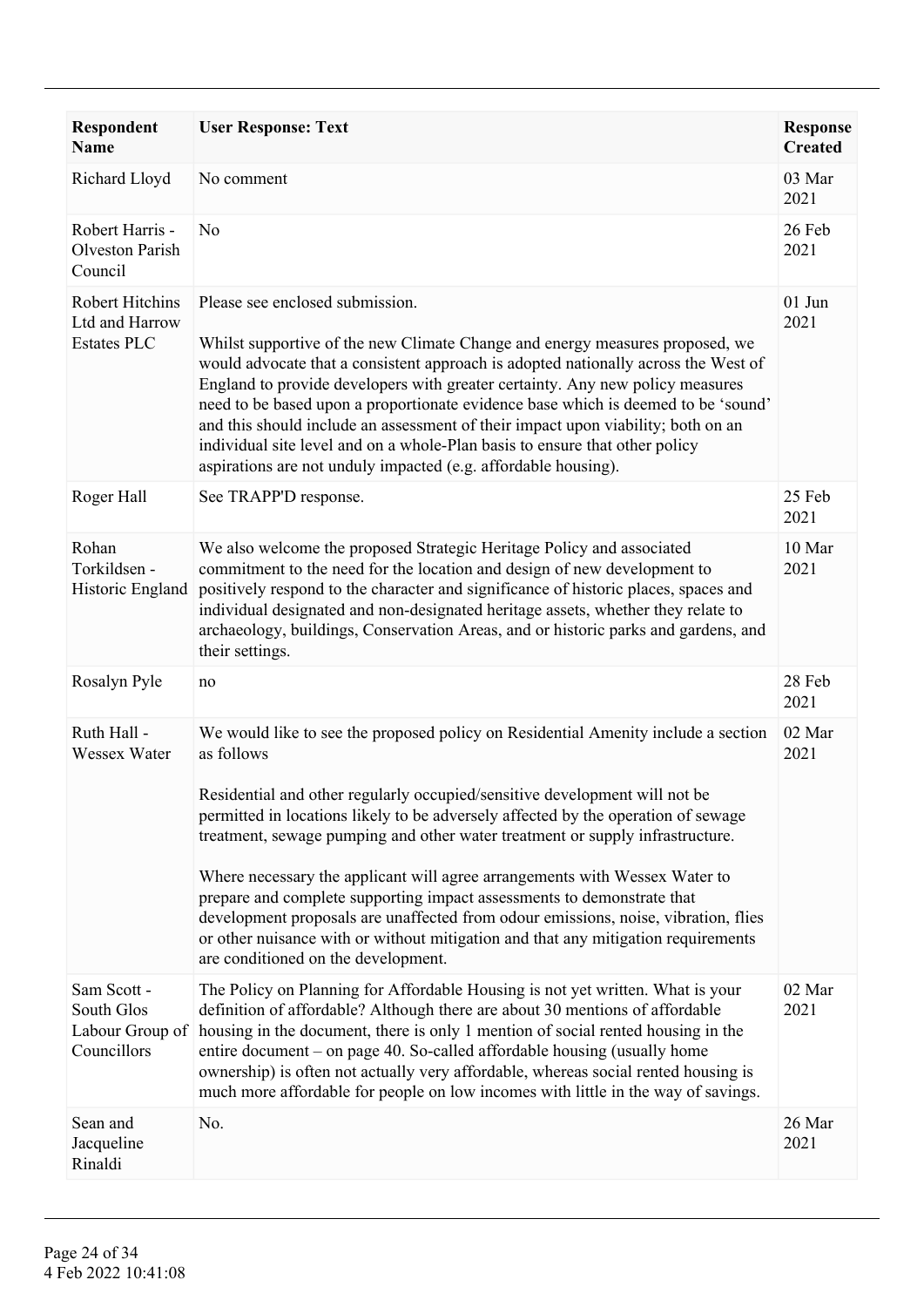| Respondent<br><b>Name</b>                                                           | <b>User Response: Text</b>                                                                                                                                                                                                                                                                                                                                                                                                                                                                                                                                                                                                                                                                                                                                                                                                                                                                                                                                                                                                                                                               | <b>Response</b><br><b>Created</b> |
|-------------------------------------------------------------------------------------|------------------------------------------------------------------------------------------------------------------------------------------------------------------------------------------------------------------------------------------------------------------------------------------------------------------------------------------------------------------------------------------------------------------------------------------------------------------------------------------------------------------------------------------------------------------------------------------------------------------------------------------------------------------------------------------------------------------------------------------------------------------------------------------------------------------------------------------------------------------------------------------------------------------------------------------------------------------------------------------------------------------------------------------------------------------------------------------|-----------------------------------|
| Simon Fitton -<br><b>YTL</b><br>Developments<br>(UK) Ltd                            | The range and scope of policies are generally fine; it remains to see through<br>national policy evolution to what extent many of the issues can be covered through<br>national standards and policy. In turn this could allow the Local Plan to meet the<br>Government's stringent standards on timescales for adoption.                                                                                                                                                                                                                                                                                                                                                                                                                                                                                                                                                                                                                                                                                                                                                                | 16 Mar<br>2021                    |
| Simon Moore                                                                         | The policies should be:<br>1. There must be no further development of agricultural or green land.<br>2. Restoration of the natural environment of South Gloucestershire.<br>3. Carbon zero by a defined date.<br>4. All development in the county to include heat pumps, solar panels, electric car<br>changing points, full insulation - without exception.<br>5. The price paid for any development land must no longer reflect development<br>value - the days of making today's landowners into millionaires must stop. The<br>value belongs to the community. Price paid for land must be its original use value.                                                                                                                                                                                                                                                                                                                                                                                                                                                                   | 28 Feb<br>2021                    |
| Simon Steele-<br>Perkins -<br><b>Waddeton Park</b><br>Limited                       | Though a worthwhile intention, it is quite difficult to address this consultation<br>question at this stage without knowing more of the relationship between the Local<br>Plan and the SDS.<br>The general principles to be followed however in presenting policies are:<br>• To have as few policies as possible, to make the preparation of the Plan simpler<br>(reducing the amount of consultation time and process), and to improve clarity and<br>certainty in the Plan's use with less scope for confusion and conflict between<br>policies;<br>• To avoid repetition of national planning policy;<br>• To only have the policies needed to implement the clearly expressed Spatial<br>Strategy;<br>• To write policies in terms of the outcomes sought, not in terms of specific land<br>uses.<br>Whilst there seem to be a lot of policies proposed overall it is not clear whether<br>there is sufficient intended on the process by which development proposals –<br>particularly for large sites - should come forward, and on the performance required<br>from development. | 06 May<br>2021                    |
| Sophie Spencer -<br>CPRE Avon and<br>Bristol [South<br>Gloucestershire<br>District] | There are many references to achieving outcomes that rely partially or solely on<br>input from others. There should be a policy laying out the procedures to be<br>followed when essential third-party action is not forthcoming. Local health services<br>are particularly apposite.<br>We are aware that Government has consulted on what we and many others see, as<br>placing further restrictions on local participation in the planning process. We think<br>irrespective of the outcome, the current policy is too limiting and generally<br>interpreted by the public as being contemptuous of their opinions. We urge the<br>Council to expand the opportunities for the electorate to converse with councillors<br>on planning matters.                                                                                                                                                                                                                                                                                                                                        | 02 Mar<br>2021                    |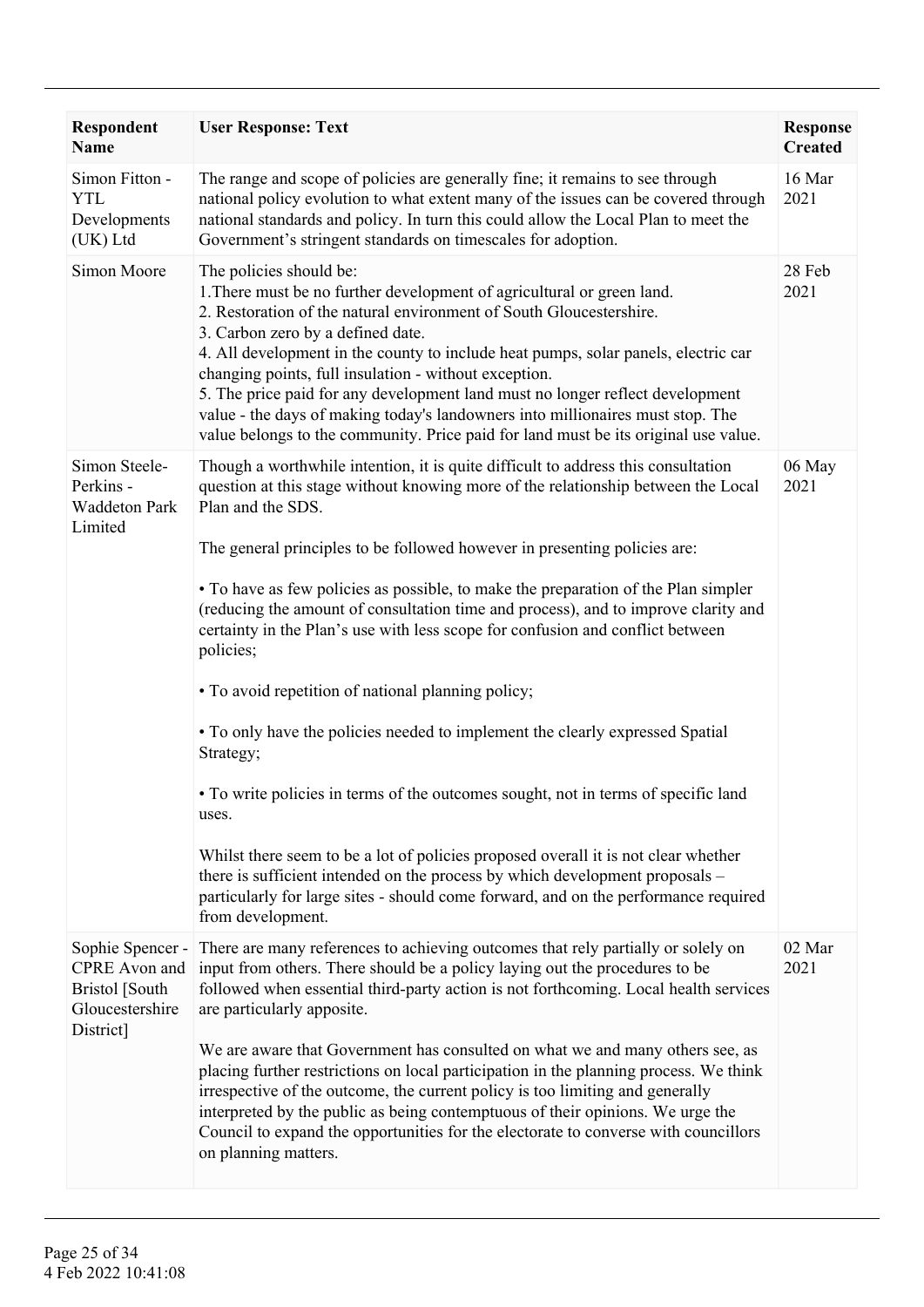| <b>Respondent</b><br><b>Name</b>                                          | <b>User Response: Text</b>                                                                                                                                                                                                                                                                                                                                                                                                                                            | <b>Response</b><br><b>Created</b> |
|---------------------------------------------------------------------------|-----------------------------------------------------------------------------------------------------------------------------------------------------------------------------------------------------------------------------------------------------------------------------------------------------------------------------------------------------------------------------------------------------------------------------------------------------------------------|-----------------------------------|
|                                                                           | A policy for energy management in existing properties is urgently required, as are<br>interim revisions to existing policies which permit construction to standards that<br>will necessitate expensive retro-fitting.                                                                                                                                                                                                                                                 |                                   |
|                                                                           | Policy New Nuclear Build should be revised to reflect the current position namely,<br>that it is nationally of low priority and will see little or more likely no, activity<br>during the lifetime of the Plan.                                                                                                                                                                                                                                                       |                                   |
| Sophie<br>Wainwright -<br>South Glos<br>Disability<br>Equality<br>Network | - We would ask that the Council sets a reasonable requirement for the proportion of<br>adapted, accessible or age-friendly housing available/built.                                                                                                                                                                                                                                                                                                                   | 13 Apr<br>2021                    |
| South West<br>Strategic<br>Developments<br>(SWSD)                         | Please see enclosed representations.<br>8.23 We broadly support the range and scope of policies suggested. We do not have<br>any specific comments at this stage but suggest that policies which will impact<br>developer costs (through, for example, increased renewable energy demands) need<br>to be viability tested throughout the Local Plans process to ensure they are<br>achievable.                                                                        | 31 Mar<br>2021                    |
| Spitfire Bespoke<br>Homes Ltd                                             | 3.45. With regard to emerging planning policies, it is noted that an infrastructure<br>and contributions policy is to be included. In advance of that policy being drafted<br>prior to the Phase 2 consultation, Spitfire would like to take the opportunity to<br>highlight that when drafting that policy, the Council fully considers the cumulative<br>cost of contributions and the impact this may have on the viability of schemes.                            | 21 Apr<br>2021                    |
| St. Modwen<br>Developments<br>and The<br>Tortworth Estate                 | The scope and range of policies appears comprehensive and should assist in<br>delivering development that meets the aims and objectives of the Plan. We are<br>particularly supportive of the intention to include policies relating to Climate<br>Change mitigation, new housing, strategic travel and infrastructure, sustainable<br>modes of travel, and the rural economy.<br>It will of course be necessary to ensure that all policy requirements are carefully | 05 Mar<br>2021                    |
|                                                                           | considered to find the appropriate balance between managing development and<br>ensuring there is sufficient flexibility to allow delivery of new development (i.e. so<br>that the Plan is effective in the context of the NPPF's tests of soundness).                                                                                                                                                                                                                 |                                   |
|                                                                           | Policies should be concise in their wording, and the Council should also consider<br>whether it is necessary to enshrine certain technical requirements in Local Policy if<br>it would essentially be a repetition of national standards (e.g. Building Regs<br>requirements).                                                                                                                                                                                        |                                   |
| Stephen<br>Hickmans                                                       | Look at all avenues before rushing into development.                                                                                                                                                                                                                                                                                                                                                                                                                  | 26 Jan<br>2021                    |
| Strongvox<br>Homes                                                        | 6.1 For the sake of brevity, we have not commented in detail on this matter.<br>However, we would suggest that the Local Plan should look to avoid the<br>duplication and repetition of policies already set out at a national level.                                                                                                                                                                                                                                 | 11 May<br>2021                    |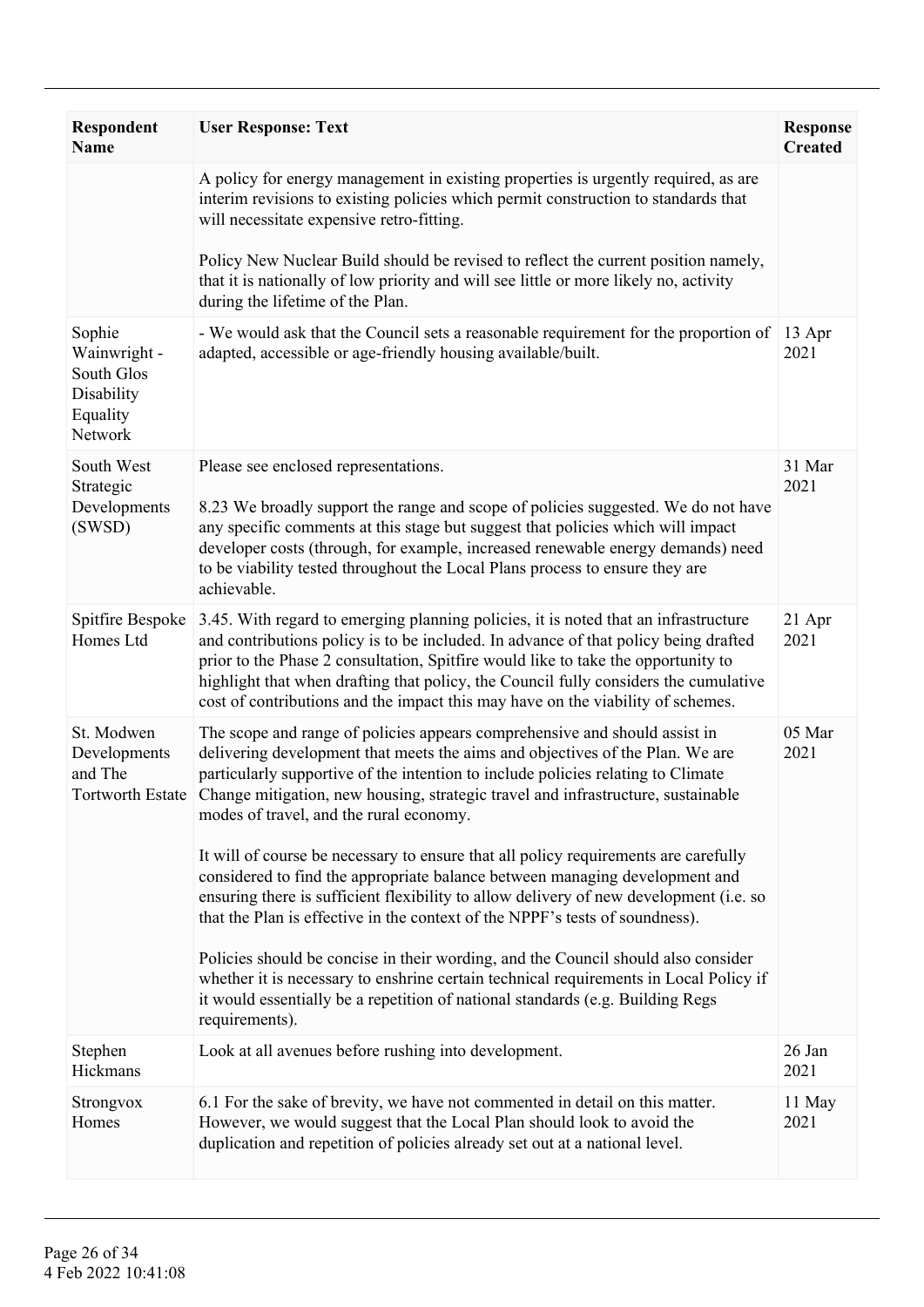| Respondent<br><b>Name</b>                                | <b>User Response: Text</b>                                                                                                                                                                                                                                                                                                                                                                                                                                                                                                                                                                                                                                                                                                                                                                                                                                                                                                                                                                                                                                                                                                                                                                                                                                                                                                                                                                                                                                 | <b>Response</b><br><b>Created</b> |
|----------------------------------------------------------|------------------------------------------------------------------------------------------------------------------------------------------------------------------------------------------------------------------------------------------------------------------------------------------------------------------------------------------------------------------------------------------------------------------------------------------------------------------------------------------------------------------------------------------------------------------------------------------------------------------------------------------------------------------------------------------------------------------------------------------------------------------------------------------------------------------------------------------------------------------------------------------------------------------------------------------------------------------------------------------------------------------------------------------------------------------------------------------------------------------------------------------------------------------------------------------------------------------------------------------------------------------------------------------------------------------------------------------------------------------------------------------------------------------------------------------------------------|-----------------------------------|
|                                                          | 6.2 For example, Paragraphs 143 - 147 of the NPPF provide a clear and concise<br>approach to managing development in the Green Belt. There is no need for a policy<br>which either repeats, or worse, reinterprets these paragraphs.                                                                                                                                                                                                                                                                                                                                                                                                                                                                                                                                                                                                                                                                                                                                                                                                                                                                                                                                                                                                                                                                                                                                                                                                                       |                                   |
| Sue Green -<br>Home Builders<br>Federation               | As set out in the 2019 National Planning Policy Framework (NPPF), all policies<br>should be underpinned by relevant and up to date evidence, which should be<br>adequate, proportionate and focused tightly on supporting and justifying the<br>policies concerned (para 31). If the Council is proposing to require optional<br>technical standards, robust evidence to justify such policy requirements should be<br>provided. The Council is referred to the HBF's answer to Question 11 above.                                                                                                                                                                                                                                                                                                                                                                                                                                                                                                                                                                                                                                                                                                                                                                                                                                                                                                                                                         | 05 Mar<br>2021                    |
|                                                          | The 2019 NPPF also confirms that Local Plans should avoid unnecessary<br>duplication (para 16f). The Council is referred to the Government's proposed<br>changes to Parts L (Conservation of Fuel & Power), F (Ventilation), M (Access to<br>& Use of Buildings), R (Physical Infrastructure for High-Speed Electronic<br>Communications Networks) & S (Electric Vehicle Charging in Residential & Non-<br>residential Buildings) of the Building Regulations and the Government's proposals<br>for biodiversity gain set out in the Environment Bill. As set out in the Planning for<br>the Future White Paper a simpler planning process improves certainty. The Council<br>is referred to the HBF's answers to Questions 22 and 27 below.                                                                                                                                                                                                                                                                                                                                                                                                                                                                                                                                                                                                                                                                                                               |                                   |
|                                                          | Viability will be a key issue in determining the soundness of the South<br>Gloucestershire Local Plan at Examination. In plan-making, viability is inseparable<br>from the deliverability of development. As set out in the 2019 NPPF, the<br>contributions expected from development including the level $\&$ types of affordable<br>housing provision required and other infrastructure for education, health, transport,<br>flood & water management, open space, digital communication, etc. should be set<br>out in the Local Plan (para 34). As stated in the 2019 NPPF, development should<br>not be subject to such a scale of obligations that the deliverability of the Local Plan<br>is threatened (para 34). The viability of individual developments and plan policies<br>should be tested at the plan making stage. Without a robust approach to viability<br>assessment, land will be withheld from the market and housing delivery will be<br>threatened, leading to an unsound Plan and housing delivery targets not being met.<br>Viability assessment should not be conducted on the margins of viability. This will<br>be particularly important in the aftermath of uncertainties caused by the Covid-19<br>pandemic and Brexit. The Council's updated viability assessment should fully<br>account for all additional costs associated with proposed policy requirements (see<br>HBF answers to Q7 & Q11 above and Q22 & Q28 below). |                                   |
| Sue Simmons -<br>Westerleigh<br>Parish Council           | In general the document is currently very broad and principles based – and, of<br>course, the principles appear sound. Everyone would want to create sustainable<br>communities, provide energy efficient housing, protect Heritage Assets and so on.<br>The issue will be IF, how and where these principles are implemented.                                                                                                                                                                                                                                                                                                                                                                                                                                                                                                                                                                                                                                                                                                                                                                                                                                                                                                                                                                                                                                                                                                                             | 23 Feb<br>2021                    |
| Susan Smith                                              | N <sub>0</sub>                                                                                                                                                                                                                                                                                                                                                                                                                                                                                                                                                                                                                                                                                                                                                                                                                                                                                                                                                                                                                                                                                                                                                                                                                                                                                                                                                                                                                                             | 16 Feb<br>2021                    |
| <b>Taylor Wimpey</b><br>UK Ltd - Land<br>at Mangotsfield | <b>SECTION 8 PLANNING POLICIES:</b><br>Some Policy Headings have been proposed under three categories - Strategy, Non-<br>Strategic and Area Specific. We do not have specific comments on these at this                                                                                                                                                                                                                                                                                                                                                                                                                                                                                                                                                                                                                                                                                                                                                                                                                                                                                                                                                                                                                                                                                                                                                                                                                                                   | 20 Apr<br>2021                    |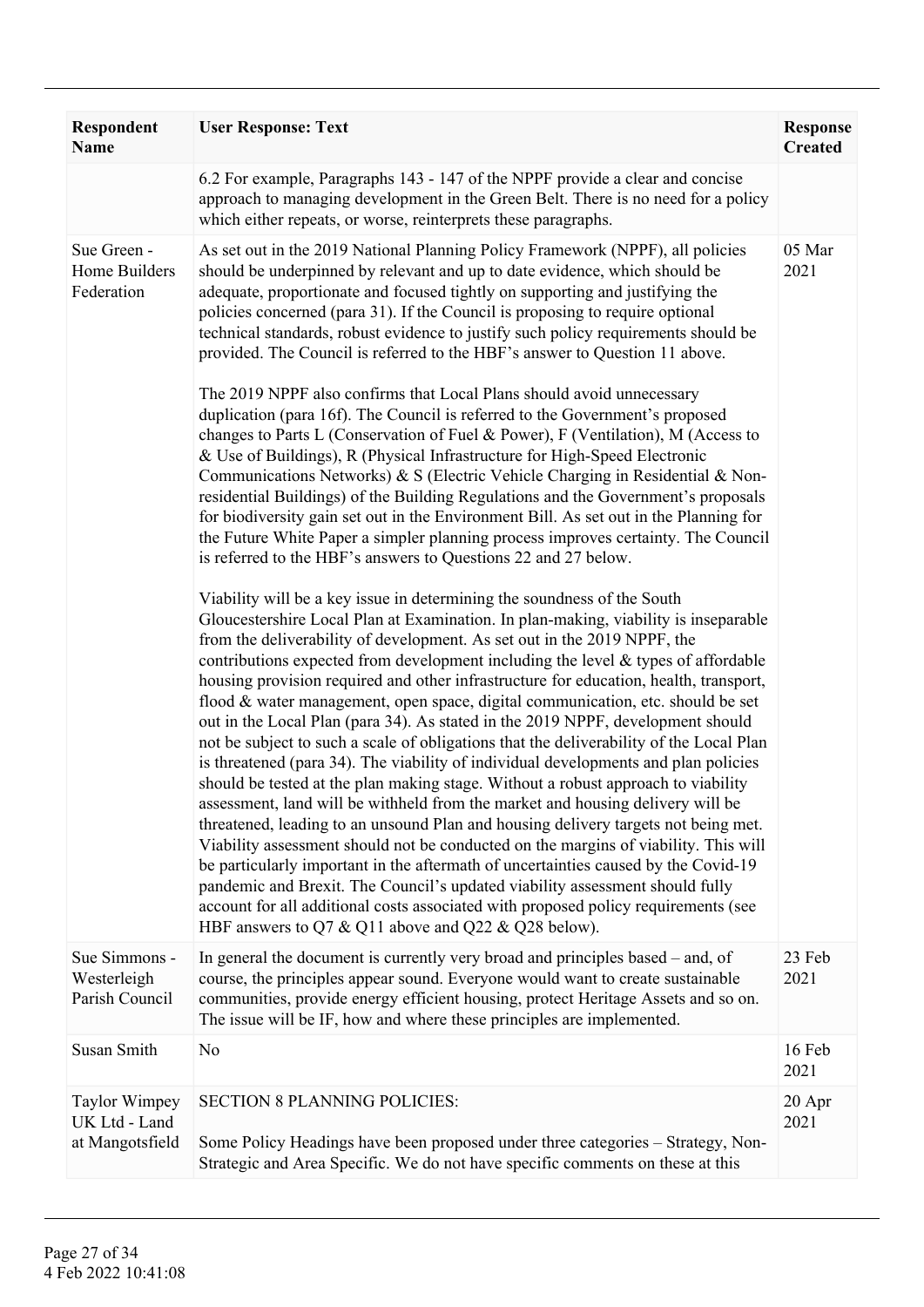| Respondent<br><b>Name</b>                               | <b>User Response: Text</b>                                                                                                                                                                                                                                                                                                                                                                                                                                                                                                                                                                                                                                                                                                                                                                                                                                                                                                                                                                                                                                                                                                                                                                                                                                                                                                                                                                                                                                                                                                                                                                                                                                                                                                                                                                                                                                               | <b>Response</b><br><b>Created</b> |
|---------------------------------------------------------|--------------------------------------------------------------------------------------------------------------------------------------------------------------------------------------------------------------------------------------------------------------------------------------------------------------------------------------------------------------------------------------------------------------------------------------------------------------------------------------------------------------------------------------------------------------------------------------------------------------------------------------------------------------------------------------------------------------------------------------------------------------------------------------------------------------------------------------------------------------------------------------------------------------------------------------------------------------------------------------------------------------------------------------------------------------------------------------------------------------------------------------------------------------------------------------------------------------------------------------------------------------------------------------------------------------------------------------------------------------------------------------------------------------------------------------------------------------------------------------------------------------------------------------------------------------------------------------------------------------------------------------------------------------------------------------------------------------------------------------------------------------------------------------------------------------------------------------------------------------------------|-----------------------------------|
|                                                         | time, however we reserve the right to comment further on the detailed wording at a<br>later stage. Any policies with prescriptive wording or that place onerous<br>requirements on development need to be very carefully considered and a clear<br>evidence base, including viability testing, be provided. Policy wording needs to be<br>sufficiently precise and detailed to be meaningful but the evidence base<br>underpinning the policy requirement needs to be sufficiently transparent as to<br>clearly set out the reasoned justification for the requirement. Where there are clear<br>national directions on policy then it will be overwhelmingly preferable that this<br>approach is followed, and there are not additional policy requirements imposed on<br>development via planning, when matters are covered by other areas of regulation.<br>For example, if the Council is intending to require any optional technical standards<br>via future planning policy, then robust evidence to justify this approach will be<br>required. The Council should also have regard to proposed changes to Building<br>Regulations which are forthcoming, and the essential role played by viability<br>testing, to ensure that the combined impact of policies in the Plan does not have a<br>negative impact on the viability and deliverability of necessary development. It is<br>also very relevant for the Council to consider their combined commitment to<br>working with other neighbouring Authorities as part of the preparation of the SDS,<br>this will include policies and priorities linked to Climate Change (and other areas of<br>policy or a strategic nature) and so a consistent and comprehensive approach is<br>required.<br>Proposed Area Specific Policies:<br>The approach to including specific policies for growth areas is welcomed. |                                   |
|                                                         | However, it is early in the Plan process to be determining the scope of settlements/<br>specific areas that will need specific policies. It could be predetermination to have<br>identified working policy areas before the Building Blocks process has been<br>undertaken and the spatial approach determined. It is also important to be clear<br>whether the area specific policies apply within the existing urban areas identified,<br>or whether they will include adjoining areas capable of accommodating growth at<br>that location. For example, will greenfield sites adjoining existing urban areas be<br>covered by the area specific policies for the areas they adjoin, or the rural area<br>policies?                                                                                                                                                                                                                                                                                                                                                                                                                                                                                                                                                                                                                                                                                                                                                                                                                                                                                                                                                                                                                                                                                                                                                    |                                   |
| <b>Taylor Wimpey</b><br>UK Ltd - Land<br>at Vilner Farm | Any policies with prescriptive wording or that place onerous requirements on<br>development need to be very carefully considered and a clear evidence base,<br>including viability testing, be provided. Policy wording needs to be sufficiently<br>precise and detailed to be meaningful but the evidence base underpinning the policy<br>requirement needs to be sufficiently transparent as to clearly set out the reasoned<br>justification for the requirement. Where there are clear national directions on policy<br>then it will be overwhelmingly preferable that this approach is followed, and there<br>are not additional policy requirements imposed on development via planning, when<br>matters are covered by other areas of regulation. For example, if the Council is<br>intending to require any optional technical standards via future planning policy,<br>then robust evidence to justify this approach will be required. The Council should<br>also have regard to proposed changes to Building Regulations which are<br>forthcoming, and the essential role played by viability testing, to ensure that the<br>combined impact of policies in the Plan does not have a negative impact on the<br>viability and deliverability of necessary development. It is also very relevant for the                                                                                                                                                                                                                                                                                                                                                                                                                                                                                                                                                         | 20 Apr<br>2021                    |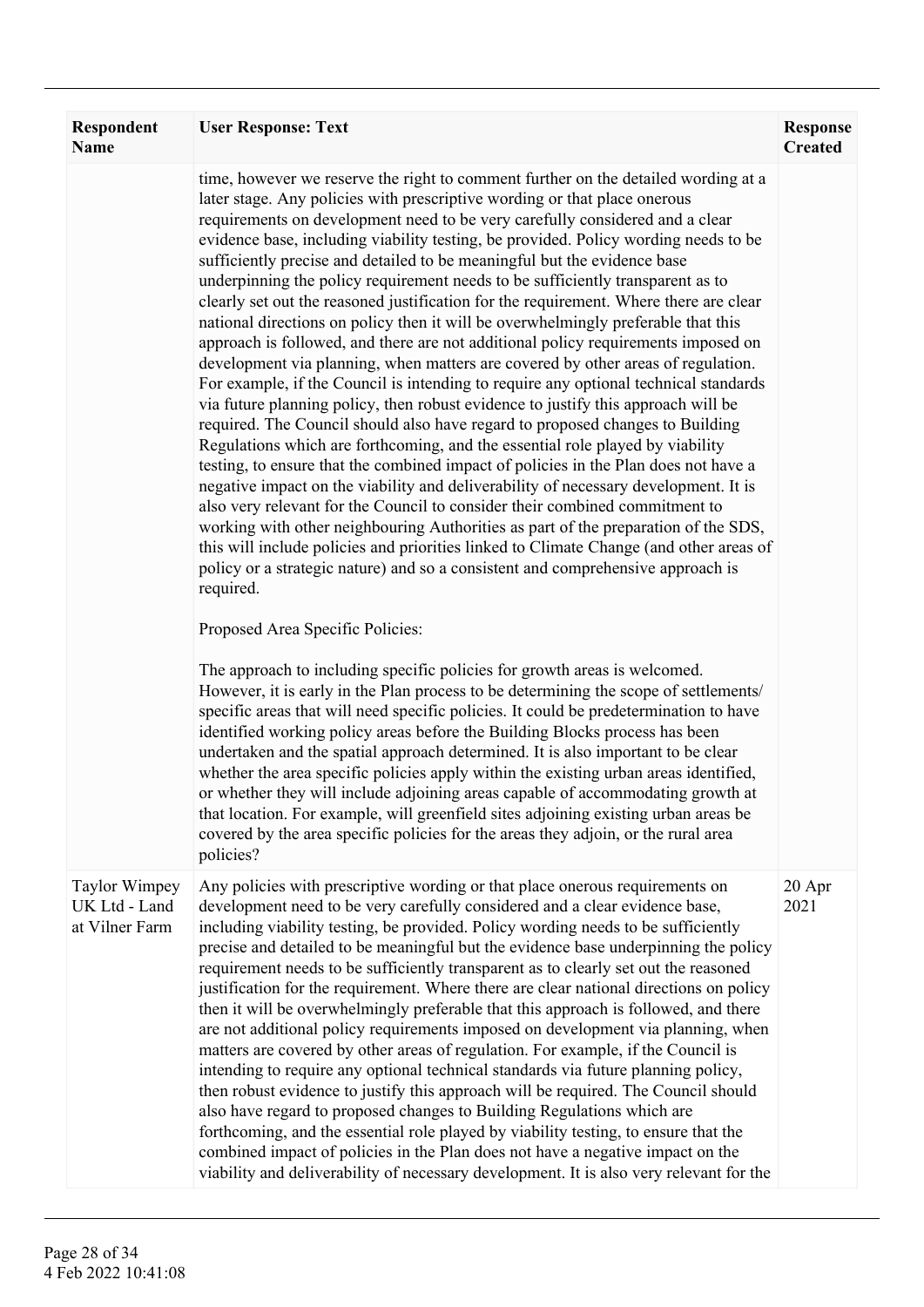| Respondent<br><b>Name</b>                   | <b>User Response: Text</b>                                                                                                                                                                                                                                                                                                                                                                                                                                                                                                                                                                                                                                                                                            | <b>Response</b><br><b>Created</b> |
|---------------------------------------------|-----------------------------------------------------------------------------------------------------------------------------------------------------------------------------------------------------------------------------------------------------------------------------------------------------------------------------------------------------------------------------------------------------------------------------------------------------------------------------------------------------------------------------------------------------------------------------------------------------------------------------------------------------------------------------------------------------------------------|-----------------------------------|
|                                             | Council to consider their combined commitment to working with other<br>neighbouring Authorities as part of the preparation of the SDS, this will include<br>policies and priorities linked to Climate Change (and other areas of policy or a<br>strategic nature) and so a consistent and comprehensive approach is required.<br>PROPOSED AREA SPECIFIC POLICIES:<br>The approach to including specific policies for growth areas is welcomed.                                                                                                                                                                                                                                                                        |                                   |
|                                             | However, it is early in the Plan process to be determining the scope of settlements/<br>specific areas that will need specific policies. It could be predetermination to have<br>identified working policy areas before the Building Blocks process has been<br>undertaken and the spatial approach determined. It is also important to be clear<br>whether the area specific policies apply within the existing urban areas identified,<br>or whether they will include adjoining areas capable of accommodating growth at<br>that location. For example, will greenfield sites adjoining existing settlements be<br>covered by the area specific policies for the areas they adjoin, or the rural area<br>policies? |                                   |
| Terry<br>Chamberlain<br>and Alan<br>Jobbins | 6.1 For the sake of brevity we have not commented in detail on this matter.<br>However, we would suggest that the Local Plan should look to avoid the<br>duplication and repetition of policies already set out at a national level.<br>6.2 For example, Paragraphs 143 - 147 of the NPPF provide a clear and concise<br>approach to managing development in the Green Belt. There is no need for a policy                                                                                                                                                                                                                                                                                                            | 05 May<br>2021                    |
| The Badminton                               | which either repeats, or worse, reinterprets these paragraphs.<br>Please see accompanying representation.                                                                                                                                                                                                                                                                                                                                                                                                                                                                                                                                                                                                             | 04 May                            |
| Estate                                      | 6.1 A review of the proposed working policies contained within the Phase 1<br>consultation document has been undertaken and overall the Estate welcomes the<br>Council's proposed range of both strategic and non-strategic policies, noting<br>particularly the proposed policy referring to the strategy for growth and protection<br>where it is assumed this will provide the policy wording and settlement hierarchy<br>for how development should be distributed across the District.                                                                                                                                                                                                                           | 2021                              |
|                                             | 6.2 It is noted the draft wording for this policy will be issued at the Phase 2<br>consultation. We would therefore like to take the opportunity to help influence the<br>wording of this policy to ensure that sustainable growth that is proportionate to<br>rural settlements can be achieved. In doing so, I refer to an adopted Local Plan<br>policy (Policy DS3) contained within the Cotswold Local Plan (adopted 2018).<br>That policy allows for 'small-scale' residential development in what Cotswold<br>District Council define as 'non-principal settlements' subject to a criterion. The<br>exact wording of that policy is as follows:                                                                 |                                   |
|                                             | "Small-scale residential development in non-Principal Settlements.                                                                                                                                                                                                                                                                                                                                                                                                                                                                                                                                                                                                                                                    |                                   |
|                                             | 1. In non-Principal Settlements, small-scale residential development will be<br>permitted provided it:                                                                                                                                                                                                                                                                                                                                                                                                                                                                                                                                                                                                                |                                   |
|                                             | a) Demonstrably supports or enhances the vitality of the local community and the                                                                                                                                                                                                                                                                                                                                                                                                                                                                                                                                                                                                                                      |                                   |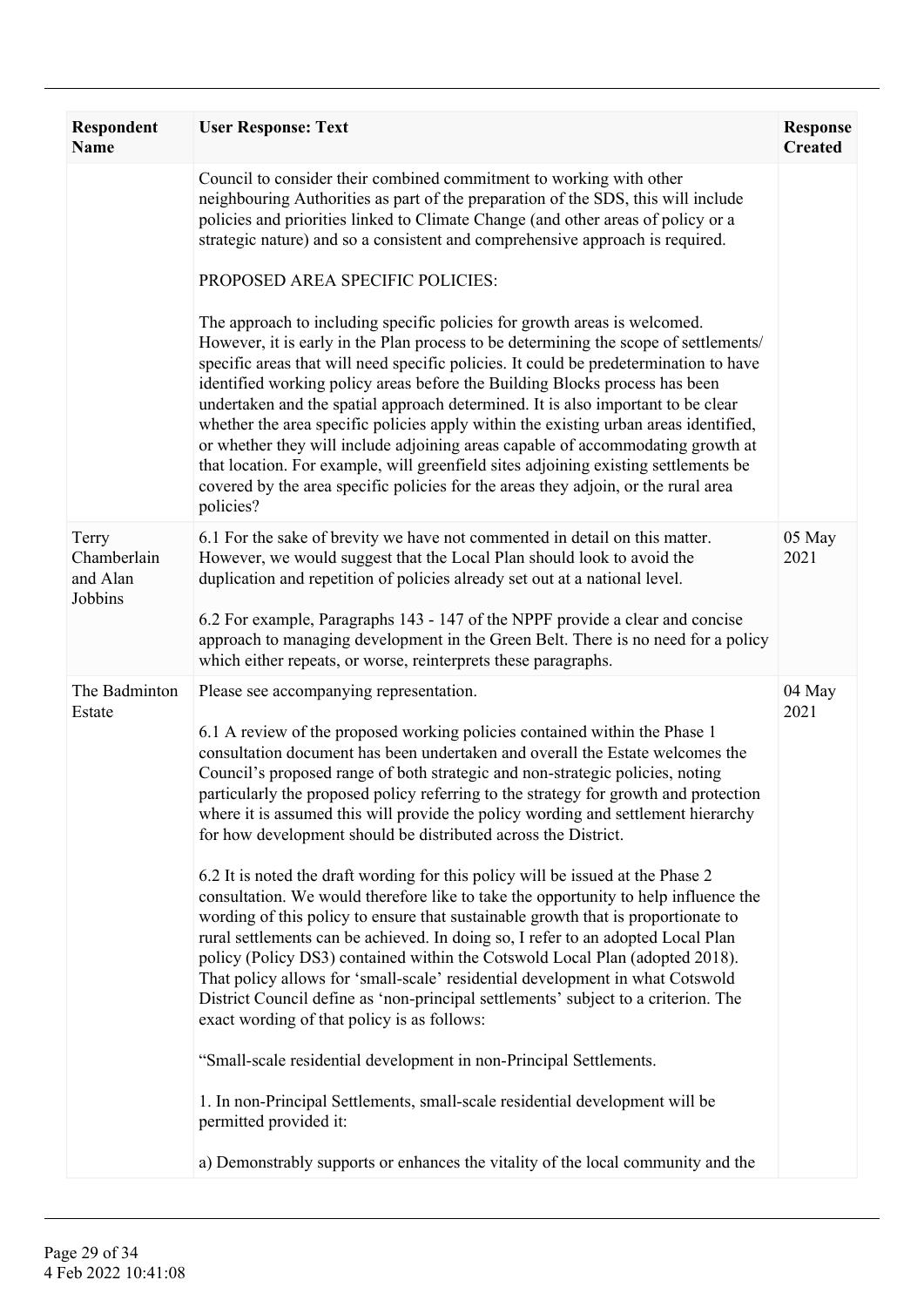| <b>Respondent</b><br><b>Name</b> | <b>User Response: Text</b>                                                                                                                                                                                                                                                                                                                                                                                                                                                                                                                                                                                                                                                                                                                                                                                                                                                                                                                                                                                                                                                                                                                                                                                                                                                                                                                                                                                                                              | <b>Response</b><br><b>Created</b> |
|----------------------------------|---------------------------------------------------------------------------------------------------------------------------------------------------------------------------------------------------------------------------------------------------------------------------------------------------------------------------------------------------------------------------------------------------------------------------------------------------------------------------------------------------------------------------------------------------------------------------------------------------------------------------------------------------------------------------------------------------------------------------------------------------------------------------------------------------------------------------------------------------------------------------------------------------------------------------------------------------------------------------------------------------------------------------------------------------------------------------------------------------------------------------------------------------------------------------------------------------------------------------------------------------------------------------------------------------------------------------------------------------------------------------------------------------------------------------------------------------------|-----------------------------------|
|                                  | continued availability of services and facilities locally;                                                                                                                                                                                                                                                                                                                                                                                                                                                                                                                                                                                                                                                                                                                                                                                                                                                                                                                                                                                                                                                                                                                                                                                                                                                                                                                                                                                              |                                   |
|                                  | b) Is of a proportionate scale and maintains and enhances sustainable patterns of<br>development;                                                                                                                                                                                                                                                                                                                                                                                                                                                                                                                                                                                                                                                                                                                                                                                                                                                                                                                                                                                                                                                                                                                                                                                                                                                                                                                                                       |                                   |
|                                  | c) Complements the form and character of the settlement; and                                                                                                                                                                                                                                                                                                                                                                                                                                                                                                                                                                                                                                                                                                                                                                                                                                                                                                                                                                                                                                                                                                                                                                                                                                                                                                                                                                                            |                                   |
|                                  | d) Does not have an adverse cumulative impact on the settlement having regard to<br>other developments permitted during the Local Plan period.                                                                                                                                                                                                                                                                                                                                                                                                                                                                                                                                                                                                                                                                                                                                                                                                                                                                                                                                                                                                                                                                                                                                                                                                                                                                                                          |                                   |
|                                  | 2. Applicants proposing two or more residential units on sites in non-Principal<br>Settlements should complete a rural housing pro-forma and submit this with the<br>Planning Application."                                                                                                                                                                                                                                                                                                                                                                                                                                                                                                                                                                                                                                                                                                                                                                                                                                                                                                                                                                                                                                                                                                                                                                                                                                                             |                                   |
|                                  | 6.3 Cotswold District Council do not have a defined list of those settlements that<br>are 'non-Principal', but instead provide a flexible policy approach which allows<br>rural settlements with greater sustainability credentials, such as having access to<br>everyday services such as shops, Post Offices, Schools and good Public Transport<br>links to neighbouring towns, to grow incrementally, a key aim that South<br>Gloucestershire Council are clearly trying to achieve within their emerging LP.<br>Further, Cotswold District Council recognise that rural settlements that have fewer<br>services and facilities can still be defined as 'non-Principal Settlements' where they<br>have "reasonable access" to neighbouring rural settlements that contain a larger<br>range. Paragraph 6.3.4 of the Cotswold Local Plan states "distance, quality of route,<br>topography and pedestrian safety are important issues when considering the<br>accessibility of services and facilities." It is considered South Gloucestershire<br>Council should adopt a similar, flexible approach to allow for proportionate,<br>incremental development in rural areas where it would support not only the villages<br>themselves, but neighbouring villages, reflecting the requirements of Paragraph 78<br>of the NPPF. It will be at this point where the correct reading and interpretation of<br>the DAPs is vital in order to achieve this. |                                   |
|                                  | 6.4 The criteria attached to Policy DS3 provides a 'safety net' to ensure<br>development in rural areas respects, conserves and enhances the rural character and<br>appearance of the landscape as well as any other environmental constraints, having<br>regard to flood risk zones and areas containing heritage assets. As such, the policy<br>requires development to be designed to reflect the local character of settlements<br>ensuring the scale of development is proportionate to the size of the settlement.<br>Further, the policy requires the decision-maker to take into account any other recent<br>development of the village to ensure no adverse cumulative impacts are caused<br>from the new development. The rural housing pro-forma required to be completed<br>for any proposals containing two or more dwellings ensures the Applicant provides<br>the level of detail required to ensure the policy requirements of Policy DS3 are met<br>within a Planning Application.                                                                                                                                                                                                                                                                                                                                                                                                                                                     |                                   |
|                                  | 6.5 Overall, we consider a similar policy could be contained within the emerging<br>LP to help the Council create sustainable rural villages and settlements without<br>causing any adverse impacts upon the character and form of those villages, nor<br>impacting upon the environmental designations likely to be contained within those                                                                                                                                                                                                                                                                                                                                                                                                                                                                                                                                                                                                                                                                                                                                                                                                                                                                                                                                                                                                                                                                                                             |                                   |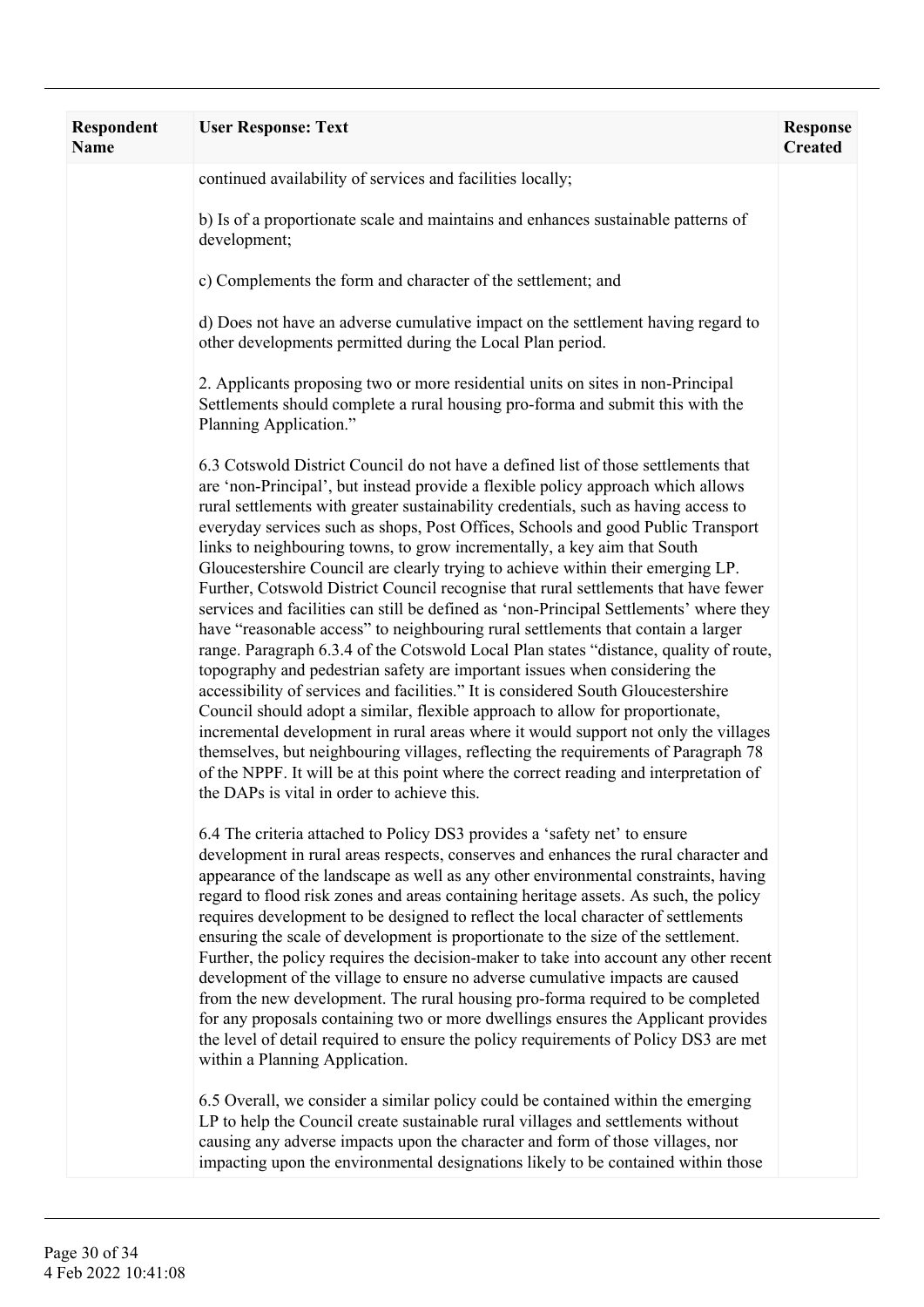| Respondent<br><b>Name</b>                                             | <b>User Response: Text</b>                                                                                                                                                                                                                                                                                                                                                                                                                                                                                                                                                                                                                                                                                                                                                                                                                                                                                                                                   | <b>Response</b><br><b>Created</b> |
|-----------------------------------------------------------------------|--------------------------------------------------------------------------------------------------------------------------------------------------------------------------------------------------------------------------------------------------------------------------------------------------------------------------------------------------------------------------------------------------------------------------------------------------------------------------------------------------------------------------------------------------------------------------------------------------------------------------------------------------------------------------------------------------------------------------------------------------------------------------------------------------------------------------------------------------------------------------------------------------------------------------------------------------------------|-----------------------------------|
|                                                                       | areas. To that end, we would like to invite Officers at the Council to discuss the<br>opportunity of implementing such a policy within the emerging LP.                                                                                                                                                                                                                                                                                                                                                                                                                                                                                                                                                                                                                                                                                                                                                                                                      |                                   |
| The Tortworth<br>Estate                                               | The scope and range of policies appears comprehensive and should assist in<br>delivering development that meets the aims and objectives of the Plan. We are<br>particularly supportive of the intention to include policies relating to Climate<br>Change mitigation, new housing, strategic travel and infrastructure, sustainable<br>modes of travel, and the rural economy.<br>It will of course be necessary to ensure that all policy requirements are carefully<br>considered to find the appropriate balance between managing development and<br>ensuring there is sufficient flexibility to allow delivery of new development (i.e. so<br>that the Plan is effective in the context of the NPPF's tests of soundness). The<br>Council should also consider whether it is necessary to enshrine certain technical<br>requirements in Local Policy if it would essentially be a repetition of national<br>standards (e.g. Building Regs requirements). | 05 Mar<br>2021                    |
| Tom Cotton -<br>Road Haulage<br>Association                           | See our response at 3.                                                                                                                                                                                                                                                                                                                                                                                                                                                                                                                                                                                                                                                                                                                                                                                                                                                                                                                                       | 01 Mar<br>2021                    |
| Top To Bottom<br>Ltd and Hanham<br>Community<br>Trust                 | See attached representations.<br>The development of new and ambitious policy measures must meet the objectives<br>and deliver against the priorities as set out in the Local Plan 2020 Phase 1 Issues<br>and Approaches document. The development of new policies needs to be robustly<br>evidenced and the impacts on adoption needs to be fully understood whilst being<br>forward-looking and ambitious. Any new policy measures need to be based upon a<br>robust evidence base to be found 'sound' (according to Paragraph 31 of the NPPF).<br>This should include an assessment of their impact upon viability; both on an<br>individual site level and on a whole-Plan basis. As such, we reserve the right to<br>comment further following a review of the policy supporting evidence base.                                                                                                                                                          | 11 May<br>2021                    |
| <b>Trystan Mabbitt</b><br>- Hanson UK -<br>Heidelberg<br>Cement Group | Consultation on draft policies and supporting text would be welcomed in due<br>course.                                                                                                                                                                                                                                                                                                                                                                                                                                                                                                                                                                                                                                                                                                                                                                                                                                                                       | 18 Mar<br>2021                    |
| Victoria Bailey -<br>Oldbury on<br>Severn Parish<br>Council           | The scope of 'Flood Risk and Surface Water management (currently PSP 20) is of<br>critical importance to the execution of a successful Local Flood Risk Management<br>Strategy and observance of the Flood and Water Management Act 2010. Given that<br>40% of South Gloucestershire drains into the Severn Estuary and SGC have a role<br>as Coastal Protection Authority, and the prediction of coastal flooding this should<br>be reflected in the Policy.<br>We will comment further when the draft policy is published for consultation.                                                                                                                                                                                                                                                                                                                                                                                                                | 24 Mar<br>2021                    |
| Vistry Group                                                          | Please refer to enclosed representations.<br>Section 8: Planning Policies:                                                                                                                                                                                                                                                                                                                                                                                                                                                                                                                                                                                                                                                                                                                                                                                                                                                                                   | 06 May<br>2021                    |
|                                                                       | Do you agree with the range and scope of policies we are proposing to include in                                                                                                                                                                                                                                                                                                                                                                                                                                                                                                                                                                                                                                                                                                                                                                                                                                                                             |                                   |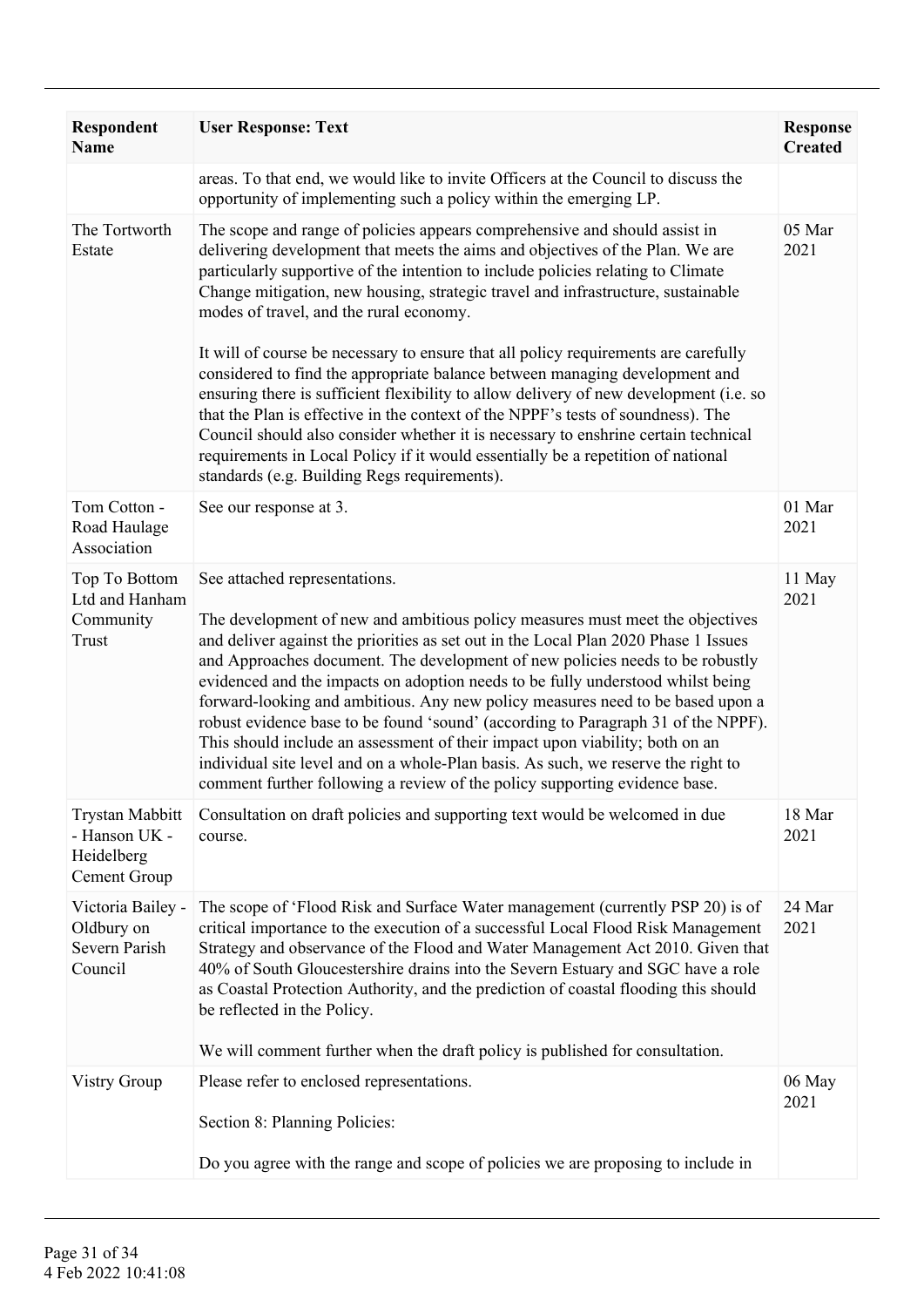| <b>Respondent</b><br><b>Name</b>       | <b>User Response: Text</b>                                                                                                                                                                                                                                                                                                                                                                                                                                                                                                                                                                                                                                                                                                                                                                                                                                                                                                                                                                                                                                                                                                                                                                                                                                 | <b>Response</b><br><b>Created</b> |
|----------------------------------------|------------------------------------------------------------------------------------------------------------------------------------------------------------------------------------------------------------------------------------------------------------------------------------------------------------------------------------------------------------------------------------------------------------------------------------------------------------------------------------------------------------------------------------------------------------------------------------------------------------------------------------------------------------------------------------------------------------------------------------------------------------------------------------------------------------------------------------------------------------------------------------------------------------------------------------------------------------------------------------------------------------------------------------------------------------------------------------------------------------------------------------------------------------------------------------------------------------------------------------------------------------|-----------------------------------|
|                                        | our new Local Plan?                                                                                                                                                                                                                                                                                                                                                                                                                                                                                                                                                                                                                                                                                                                                                                                                                                                                                                                                                                                                                                                                                                                                                                                                                                        |                                   |
|                                        | Do you have any comments on the range and scope of policies we are proposing?                                                                                                                                                                                                                                                                                                                                                                                                                                                                                                                                                                                                                                                                                                                                                                                                                                                                                                                                                                                                                                                                                                                                                                              |                                   |
|                                        | The starting point for determining the scope and content of the SGLP should be the<br>NPPF. Paragraphs 15 and 16 of the NPPF set out what a Plan should do. Notably,<br>Plans should:                                                                                                                                                                                                                                                                                                                                                                                                                                                                                                                                                                                                                                                                                                                                                                                                                                                                                                                                                                                                                                                                      |                                   |
|                                        | • Achieve sustainable development;                                                                                                                                                                                                                                                                                                                                                                                                                                                                                                                                                                                                                                                                                                                                                                                                                                                                                                                                                                                                                                                                                                                                                                                                                         |                                   |
|                                        | • Be aspirational but deliverable;                                                                                                                                                                                                                                                                                                                                                                                                                                                                                                                                                                                                                                                                                                                                                                                                                                                                                                                                                                                                                                                                                                                                                                                                                         |                                   |
|                                        | • Be shaped by early, proportionate and effective engagement;                                                                                                                                                                                                                                                                                                                                                                                                                                                                                                                                                                                                                                                                                                                                                                                                                                                                                                                                                                                                                                                                                                                                                                                              |                                   |
|                                        | • Contain policies that are clearly written and unambiguous, so it is evident how a<br>decision maker should react to development proposals;                                                                                                                                                                                                                                                                                                                                                                                                                                                                                                                                                                                                                                                                                                                                                                                                                                                                                                                                                                                                                                                                                                               |                                   |
|                                        | • Be accessible; and                                                                                                                                                                                                                                                                                                                                                                                                                                                                                                                                                                                                                                                                                                                                                                                                                                                                                                                                                                                                                                                                                                                                                                                                                                       |                                   |
|                                        | • Serve a clear purpose, avoiding unnecessary duplication of policies that apply to a<br>particular area (including policies in the NPPF where relevant).                                                                                                                                                                                                                                                                                                                                                                                                                                                                                                                                                                                                                                                                                                                                                                                                                                                                                                                                                                                                                                                                                                  |                                   |
|                                        | In respect of the final point, it is worth noting that the direction of travel under the<br>Government's proposed planning reforms[6] is that the NPPF will become the<br>primary source of policies for development management.                                                                                                                                                                                                                                                                                                                                                                                                                                                                                                                                                                                                                                                                                                                                                                                                                                                                                                                                                                                                                           |                                   |
|                                        | [6] Planning for the Future (August 2020).                                                                                                                                                                                                                                                                                                                                                                                                                                                                                                                                                                                                                                                                                                                                                                                                                                                                                                                                                                                                                                                                                                                                                                                                                 |                                   |
| Vistry Group -<br>Land at Post<br>Farm | <b>SECTION 8 PLANNING POLICIES:</b><br>Some Policy Headings have been proposed under three categories - Strategy, Non-<br>Strategic and Area Specific. We do not have specific comments on these at this<br>time, however we reserve the right to comment further on the detailed wording at a<br>later stage. Any policies with prescriptive wording or that place onerous<br>requirements on development need to be very carefully considered and a clear<br>evidence base, including viability testing, be provided. Policy wording needs to be<br>precise and detailed to be meaningful and the evidence base underpinning the<br>policy requirement needs to be transparent, clearly setting out the reasoned<br>justification for the requirement. Where there are clear national directions on policy<br>then it will be overwhelmingly preferable that this approach is followed, and that<br>there are not additional policy requirements imposed on development via planning,<br>when matters are covered by other areas of regulation.<br>PROPOSED AREA SPECIFIC POLICIES:<br>The approach to including specific policies for growth areas is welcomed.<br>However, it is early in the Plan process to be determining the scope of settlements/ | 29 Apr<br>2021                    |
|                                        | particular areas that will need specific policies. It could be predetermination to have<br>identified working policy areas before the Building Blocks process has been<br>undertaken and the spatial approach determined. It is also important to be clear                                                                                                                                                                                                                                                                                                                                                                                                                                                                                                                                                                                                                                                                                                                                                                                                                                                                                                                                                                                                 |                                   |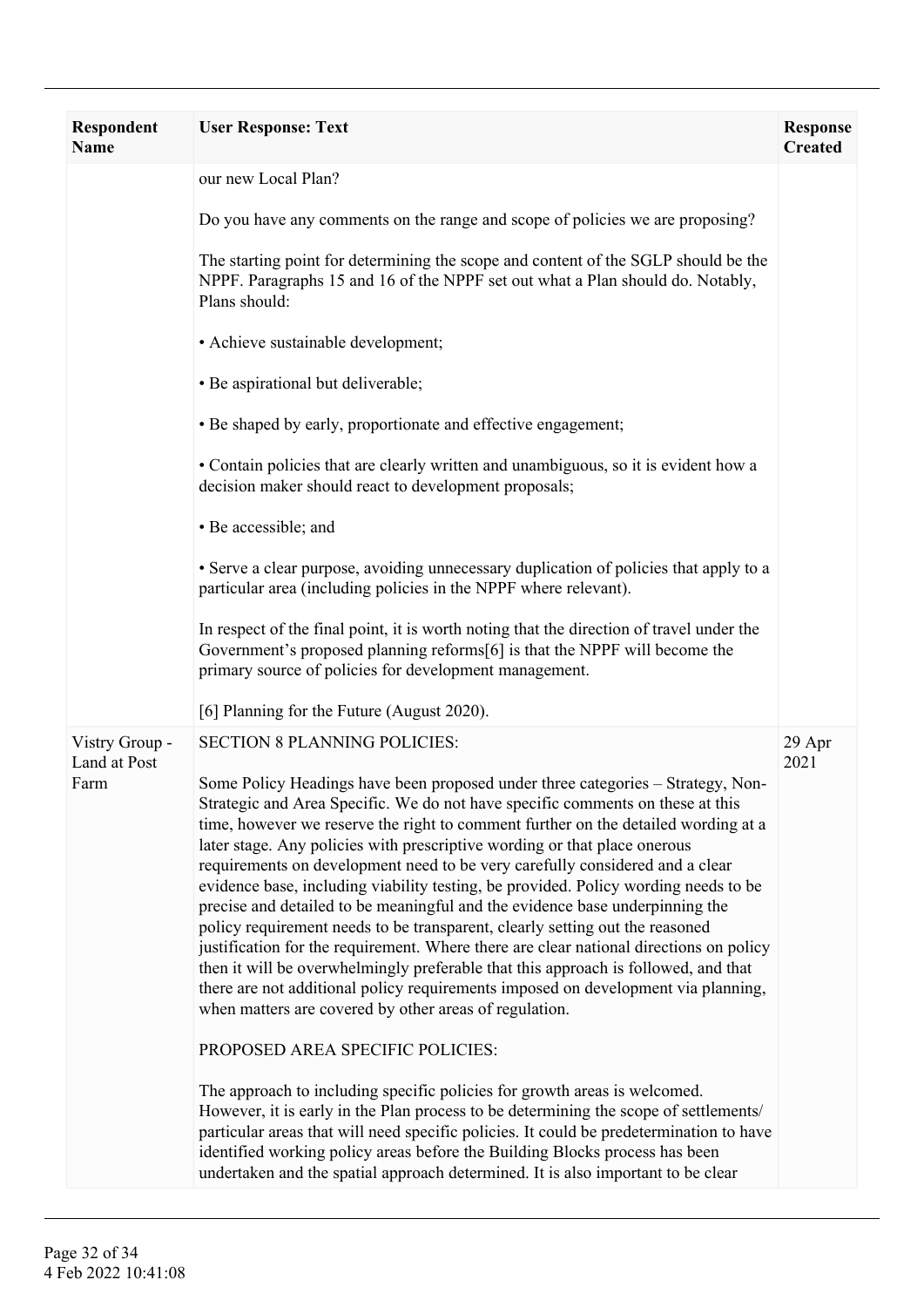| <b>Respondent</b><br><b>Name</b>                                     | <b>User Response: Text</b>                                                                                                                                                                                                                                                                                                                                                                                                                                                                                                                                                                                                                                                                                                                                                                                                                                                                                                                                                                                                                                                                                                                                                                                                                                                                                                                                                                                                                                                                                                                                                                                                                                                                                                                                                                                                                                                                    | <b>Response</b><br><b>Created</b> |
|----------------------------------------------------------------------|-----------------------------------------------------------------------------------------------------------------------------------------------------------------------------------------------------------------------------------------------------------------------------------------------------------------------------------------------------------------------------------------------------------------------------------------------------------------------------------------------------------------------------------------------------------------------------------------------------------------------------------------------------------------------------------------------------------------------------------------------------------------------------------------------------------------------------------------------------------------------------------------------------------------------------------------------------------------------------------------------------------------------------------------------------------------------------------------------------------------------------------------------------------------------------------------------------------------------------------------------------------------------------------------------------------------------------------------------------------------------------------------------------------------------------------------------------------------------------------------------------------------------------------------------------------------------------------------------------------------------------------------------------------------------------------------------------------------------------------------------------------------------------------------------------------------------------------------------------------------------------------------------|-----------------------------------|
|                                                                      | whether the area specific policies apply within the existing urban areas identified,<br>or whether they will include adjoining areas capable of accommodating growth at<br>that location. For example, will greenfield sites adjoining existing settlements be<br>covered by the area specific policies for the areas they adjoin, or the rural area<br>policies?                                                                                                                                                                                                                                                                                                                                                                                                                                                                                                                                                                                                                                                                                                                                                                                                                                                                                                                                                                                                                                                                                                                                                                                                                                                                                                                                                                                                                                                                                                                             |                                   |
| Vistry Group -<br>Land at Yew<br>Tree Farm                           | <b>SECTION 8 PLANNING POLICIES:</b><br>Some Policy Headings have been proposed under three categories - Strategy, Non-<br>Strategic and Area Specific. We do not have specific comments on these at this<br>time, however we reserve the right to comment further on the detailed wording at a<br>later stage. Any policies with prescriptive wording or that place onerous<br>requirements on development need to be very carefully considered and a clear<br>evidence base, including viability testing, be provided. Policy wording needs to be<br>precise and detailed to be meaningful and the evidence base underpinning the<br>policy requirement needs to be transparent, clearly setting out the reasoned<br>justification for the requirement. Where there are clear national directions on policy<br>then it will be overwhelmingly preferable that this approach is followed, and that<br>there are not additional policy requirements imposed on development via planning,<br>when matters are covered by other areas of regulation.<br>PROPOSED AREA SPECIFIC POLICIES:<br>The approach to including specific policies for growth areas is welcomed.<br>However, it is early in the Plan process to be determining the scope of settlements/<br>particular areas that will need specific policies. It could be predetermination to have<br>identified working policy areas before the Building Blocks process has been<br>undertaken and the spatial approach determined. It is also important to be clear<br>whether the area specific policies apply within the existing urban areas identified,<br>or whether they will include adjoining areas capable of accommodating growth at<br>that location. For example, will greenfield sites adjoining existing settlements be<br>covered by the area specific policies for the areas they adjoin, or the rural area<br>policies? | 29 Apr<br>2021                    |
| <b>Waddeton Park</b><br>Ltd - Land at<br><b>Hicks Common</b><br>Road | 62. Waddeton Park Ltd broadly supports the range and scope of policies that are<br>presented, but in the context of the submissions above, there is a need for policies<br>on Climate Change to recognise the role the Spatial Strategy will play in addressing<br>the declared emergency.<br>63. We would like to raise concerns about the complexity and prescriptive nature of<br>some policies that could have a counter-productive effect on innovation and choice<br>for the development industry and construction techniques.<br>64. It is also important that each of the policies are underpinned by a clear evidence<br>base, do not give rise to duplication and form part of a whole Plan viability<br>appraisal to ensure they support positive growth delivery.                                                                                                                                                                                                                                                                                                                                                                                                                                                                                                                                                                                                                                                                                                                                                                                                                                                                                                                                                                                                                                                                                                                 | 17 May<br>2021                    |
| William Howell                                                       | N <sub>0</sub>                                                                                                                                                                                                                                                                                                                                                                                                                                                                                                                                                                                                                                                                                                                                                                                                                                                                                                                                                                                                                                                                                                                                                                                                                                                                                                                                                                                                                                                                                                                                                                                                                                                                                                                                                                                                                                                                                | 23 Feb<br>2021                    |
| William Sharpe-                                                      | Do not agree to develop new housing at the land to the west of Thornbury Castle                                                                                                                                                                                                                                                                                                                                                                                                                                                                                                                                                                                                                                                                                                                                                                                                                                                                                                                                                                                                                                                                                                                                                                                                                                                                                                                                                                                                                                                                                                                                                                                                                                                                                                                                                                                                               | 28 Feb                            |